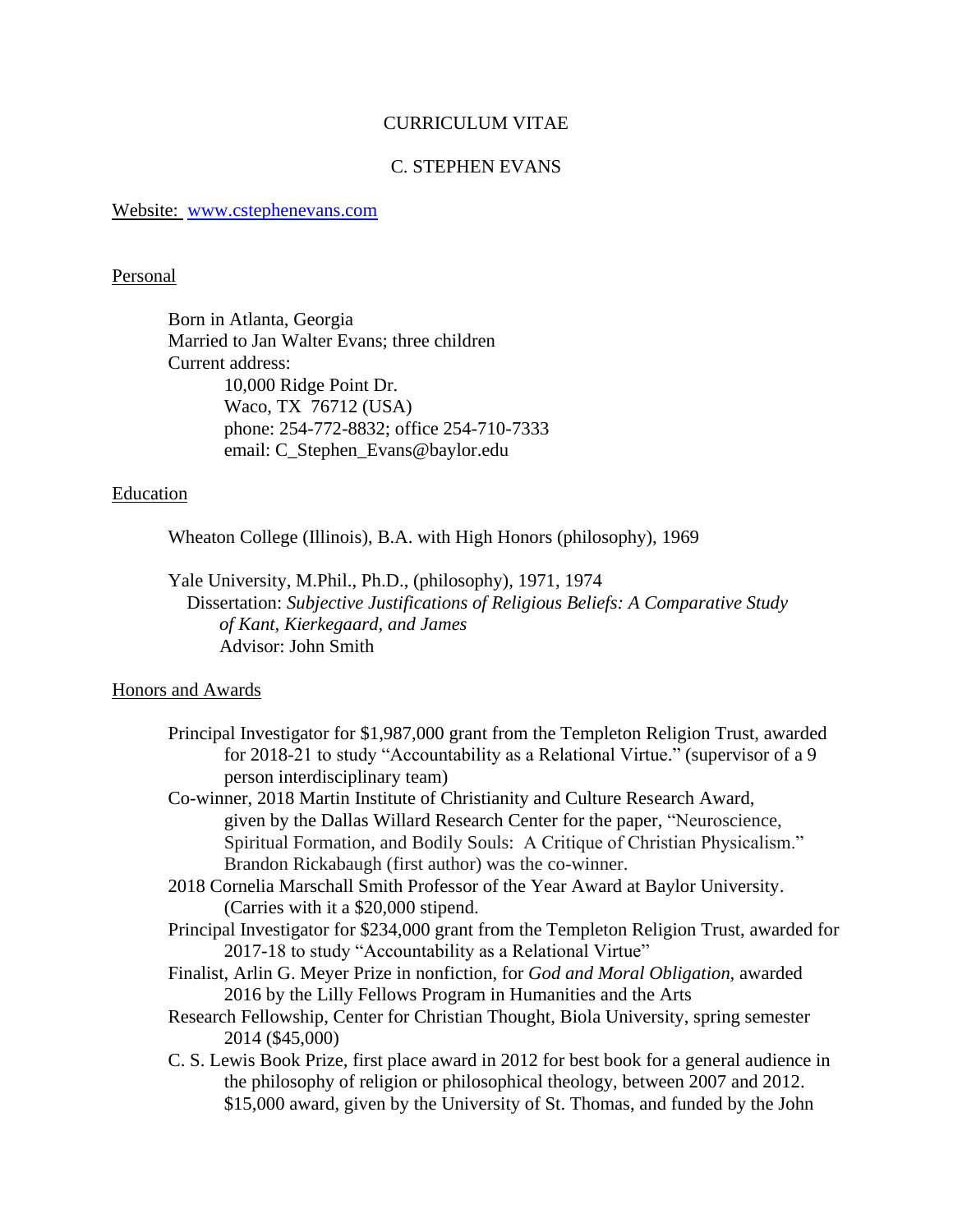Templeton Foundation

| Named "Outstanding Teacher for the College of Arts and Sciences at Baylor University"   |
|-----------------------------------------------------------------------------------------|
| for the school year 2011-2012 (tenured faculty category).                               |
| Medal for "Outstanding Contributions to the Development of International Cooperation,"  |
| Awarded by the Philosophy Faculty of Constantine the Philosopher University,            |
| Nitra, Slovakia, September 23, 2010                                                     |
| Charles J. Miller Christian Scholar Review Best Essay Award for Vol. 34 (cash prize for |
| "Separable Souls: Dualism and the Possibility of Life after Death")                     |
| N.E.H. Fellowship for College Teachers, 2000-2001                                       |
| Co-winner of "Best Christian Scholarly Book of 1996" Award                              |
| given by IFACS (Institute for Advanced Christian Studies) - \$5,000 prize               |
| William Spoelhof Teacher-Scholar, Calvin College, 1994-96.                              |
| (Inaugural holder of rotating chair.)                                                   |
| Pew Evangelical Senior Scholar (\$100,000 grant), 1991-1994                             |
| N.E.H. Fellowship for College Teachers, 1988-89                                         |
| Fellow, N.E.H. Summer Seminars at Purdue University (1980) and Clark College (1985)     |
| George C. Marshall Fellowship, 1977-78 (Denmark)                                        |
| Fellow, Center for Faith Development, Emory University (1988-89)                        |
| Danforth Graduate Fellowship, 1969-74                                                   |
|                                                                                         |

## Editorial and Advisory Boards

Advisory Board, Project on the Assessment and Empirical Study of Interpersonal Love, the Human Flourishing Program, Harvard University Board of Directors, Center for Moral Apologetics, Houston Baptist University Editorial Board, *Philosophia Reformata* Editorial Board, *Journal of Analytic Theology* Advisory Board, *Acta Kierkegaardiana* (book series in English language and Slovakian) 2008- Consulting Editor, *Edification: Journal of the Society for Christian Psychology* (2007- Editor, *Søren Kierkegaard Newsletter* (1989-1995) Editorial Board, *Religious Studies* (2001-2005) Editorial Board, *Books and Culture* (from its founding in 1995 until 2016) Board of Editorial Consultants, *Faith and Philosophy* Advisory Editorial Board, *International Kierkegaard Commentary* series (until 2007) Contributing Editor, *Journal of Psychology and Theology* Advisory Board, Strategic Initiatives in Evangelical Theology Series, InterVarsity Press

## Professional Associations

Executive Committee, Society for Christian Psychology (2005- ) Member, International Scholarly Committee, Kierkegaard Research Centre at the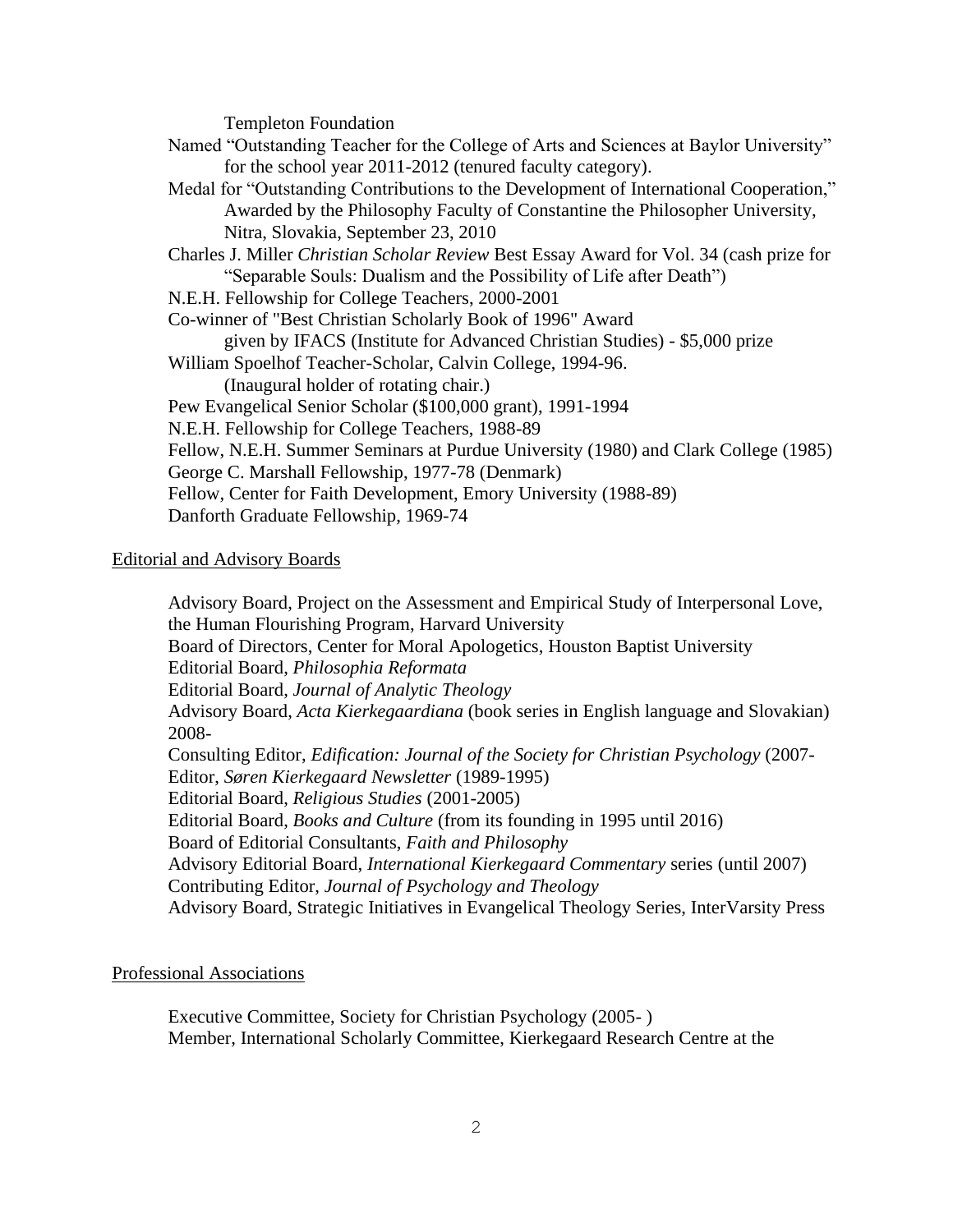University of Copenhagen, (Denmark) 1994-1998 Member, International Advisory Board for the Kierkegaard Research Centre, 2000-2003 Executive Committee, Institute for Advanced Christian Studies (IFACS) (1997-2003) Executive Committee, Council of Christian Scholarly Societies, 1999-2003 Member, American Philosophical Association Member, Kierkegaard Society, U.S.A.; President, 1991 Executive Committee, Kierkegaard Society, 1989-1991; APA Representative 2002-2004 Member, Society of Christian Philosophers President, Society of Christian Philosophers, 1998-2001 Executive Committee, Society of Christian Philosophers, 1986-89, 1991-94, 2005-2008; Chair, Nominating Committee, SCP, 1990. Nominating committee member 2005. Member, American Academy of Religion

## Professional Experience

Currently University Professor of Philosophy and the Humanities, Baylor University, beginning September 1, 2001. Also Director, Baylor Center for Christian Philosophy and Senior Fellow, Institute for Studies of Religion.

Also currently Professorial Fellow, Logos Institute for Analytic and Exegetical Theology, St. Mary's Divinity College, University of St. Andrews.

Professorial Fellow at the Institute for Religion and Critical Enquiry at Australian Catholic University, Melbourne (2013-2019).

Professor of Philosophy, Calvin College (now Calvin University), 1994-2001 Dean for Research and Scholarship (1997-2000); William Spoelhof Teacher-Scholar (1994-96).

Professor of Philosophy and Curator of the Howard and Edna Hong Kierkegaard Library, St. Olaf College, 1986-1994; Associate Professor, 1984-86

Professor of Philosophy and Psychology, Wheaton College, 1982-84. Associate Professor of Philosophy, 1978-82. Assistant Professor, 1974-78

Assistant Professor of Philosophy, Trinity College (IL) 1972-74

Visiting Associate Professor of Philosophy, Western Kentucky University, 1980-81

Visiting Professor, Regent College, Vancouver, British Columbia, January, 1990; July, 1992, 1995, 2006, 2008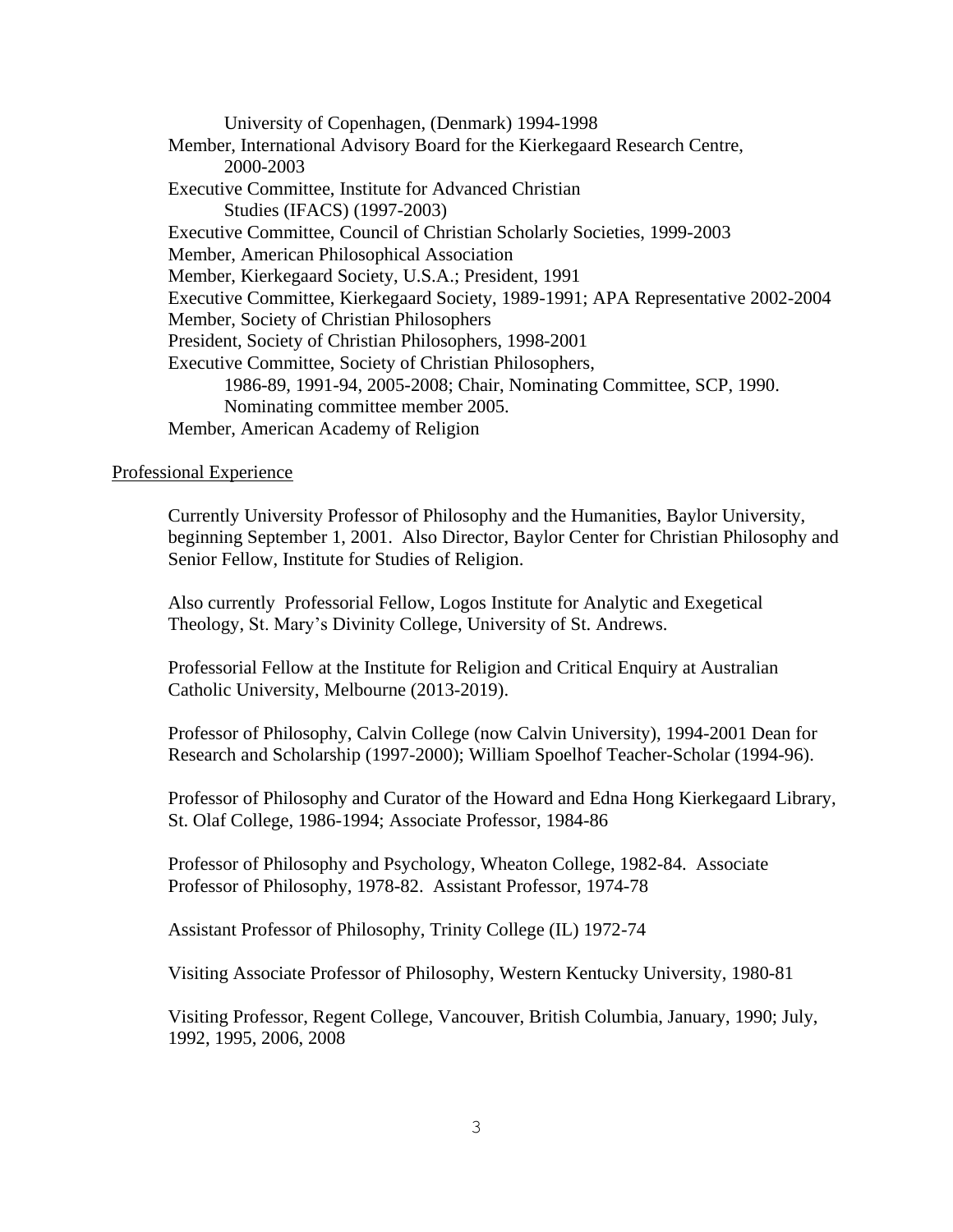Adjunct Professor, Northern Baptist Seminary, 1982-84.

Visiting Lecturer, Trinity Evangelical Divinity School, 1976

# Areas of Specialization and Competence; Courses Taught

Kierkegaard (and related nineteenth century philosophers), philosophy of religion, philosophy of the human sciences, phenomenology and existentialism, philosophical psychology.

At Baylor I teach graduate seminars on Kierkegaard, Hegel, meta-ethics, and in philosophy of mind. I teach undergraduate courses in Existentialism, History of Modern Philosophy, History of Ancient Philosophy, and in Philosophy of Religion. At Calvin I taught Philosophical Anthropology, Kierkegaard, the History of Modern Philosophy, and Twentieth Century Anglo-American philosophy. At St. Olaf I taught Kierkegaard, Recent European Philosophy, Philosophy of Religion, Seminars on Metaphysics and Philosophical Theology, Introduction to Philosophy, and an interdisciplinary course, Values and the Social Sciences, once with a sociologist and once with a psychologist. At Wheaton I taught seminars in Hegel, Heidegger, Wittgenstein, and Plato, a variety of introductory courses, and several courses in philosophical psychology for the psychology department.

# Dissertations Directed or in Process

Robert Elisher, *Kierkegaardian Transfigured Loves* (prospectus successfully defended in spring of 2021)

Michio Ogino, *A Study of Kierkegaard as a Missionary and the Possible Applications in Japan* (successfully defended in November, 2021). This Ph.D. was obtained through the Oxford Center for Mission Studies, which specializes in helping Christian leaders from the majority world obtain advanced education. The degree was awarded by Middlesex University (UK)

Derek McAlister, *Fallow Season: A Philosophical Account of Depression and Its Forebears.* (dissertation successfully defended, May 2020**)**

Sabrina Little, *Aretaic Exemplars: A Mixed-Method Approach for Moral Education*  (dissertation successfully defended, January 2020)

2018. Matthew Wilson: *Taking Ownership: A Neglected Virtue.* Successfully defended in January, 2018. Wilson accepted a position at Harvard University in their program on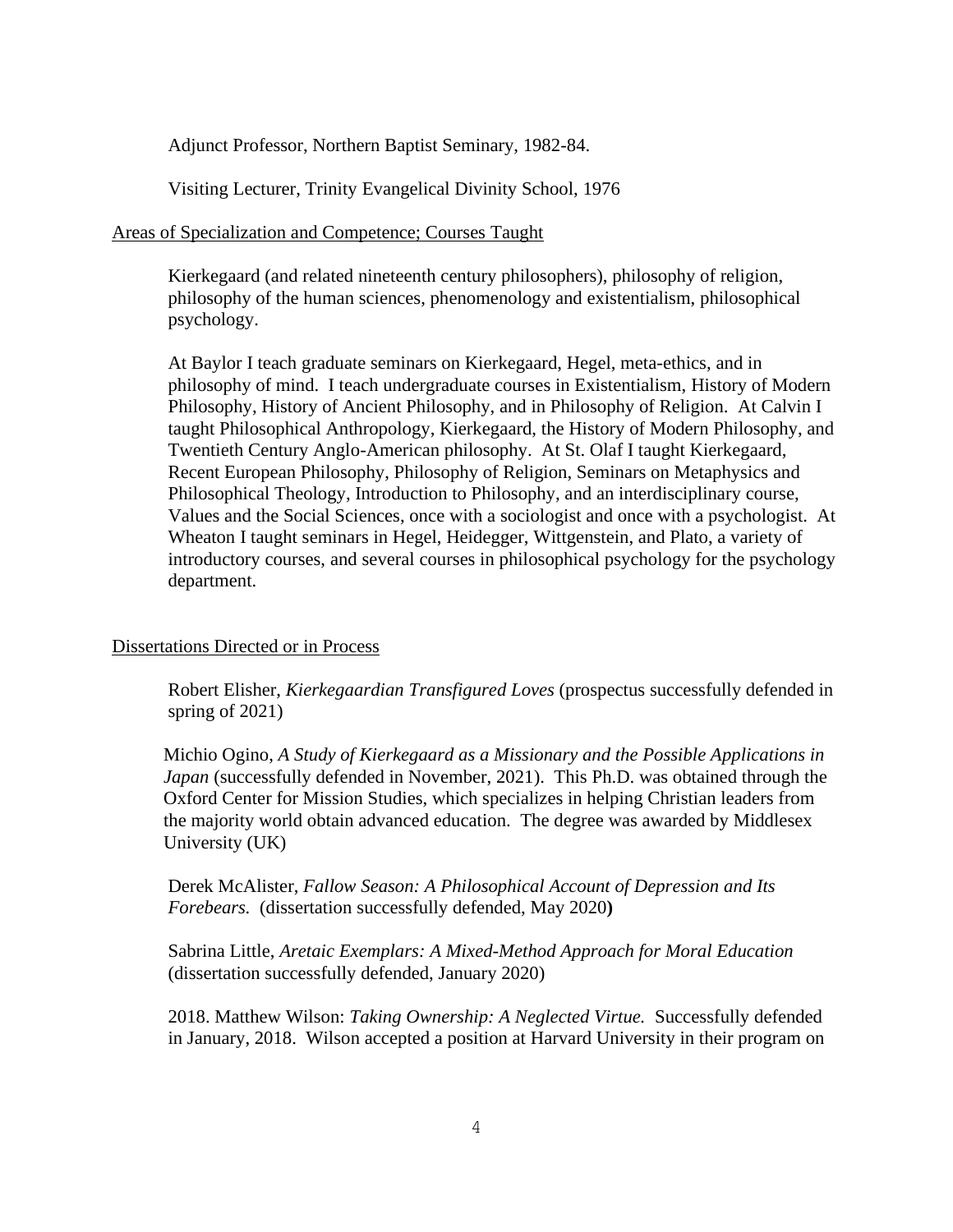Integrative Knowledge and Human Flourishing. He resigned from this position to accept a position at John Brown University in 2020.

2016. Karl Aho, *Living Like the Lilies of the Field: Kierkegaard's Philosophy of Time*. Aho is now teaching at Texas State University in Tarleton.

2006. Zachary Manis, *Virtues, Divine Commands, and the Debt of Creation: Towards a Kierkegaardian Christian Ethic*. I was the primary advisor for this dissertation. Manis is now teaching at Southwest Baptist University in Missouri.

2006. Mark Tietjen, *Kierkegaard's Practice of Edification: Indirect Communication, the Virtues, and Christianity.* I served as second reader for this dissertation, which was directed by Robert Roberts. Tietjen received tenure at West Georgia University but resigned to become Chaplain at the Stony Brook School.

2009. Andrew S. Nam, *Kierkegaard's Dialectic of the One and the Many: A Platonic Quest for Existential Unity.* I was primary advisor for this dissertation.

2009. Christi Lyn Hemati, *The Concept of Eternity in Kierkegaard's Philosophical Anthropology.*

2009: Michael A. Cantrell. *Kierkegaard and Modern Moral Philosophy: Conceptual Unintelligibility, Moral Obligations, and Divine Commands.*

## References

Professor Nicholas Wolterstorff, Professor Emeritus, Yale Divinity School, Yale University

Professor Merold Westphal, Professor Emeritus, Department of Philosophy, Fordham University

Professor Edward Langerak, Professor Emeritus, Department of Philosophy, St. Olaf College

For administrative work: Dr. Joel Carpenter, Emeritus Director of the Nagel Institute, Calvin College (former Provost of Calvin College)

#### Publications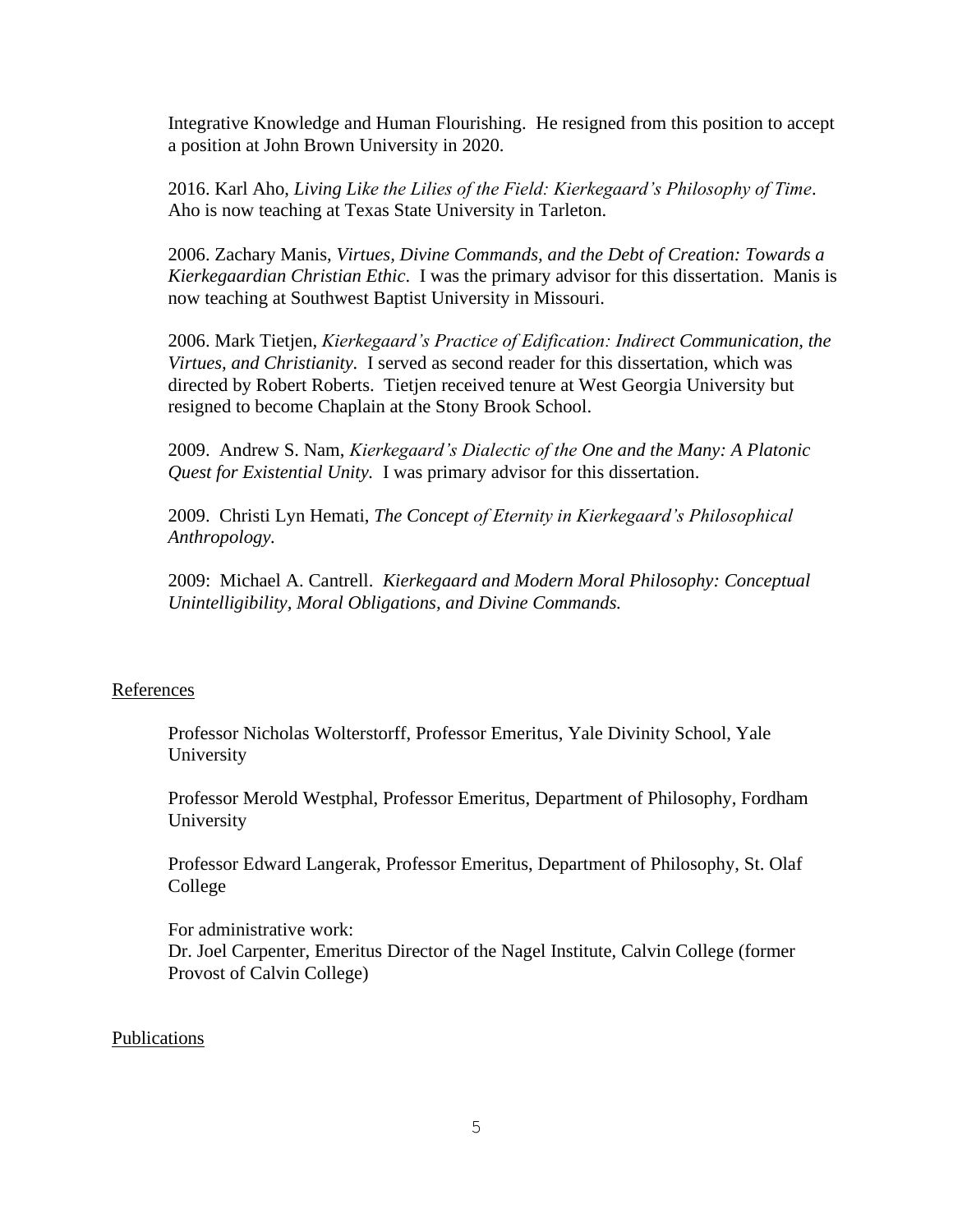### Books Authored

*Living Accountably: Accountability as a Virtue.* Under contract with Oxford University Press, scheduled for publication in 2022.

*Kierkegaard and Spirituality: Accountability as the Meaning of Human Existence* (Grand Rapids, Michigan: Wm. B. Eerdmans Publishing, 2019)

*A History of Western Philosophy: From the Pre-Socratics to Post-Modernism* (Downers Grove, Illinois: InterVarsity Press Academic, 2018) This book is being translated into Chinese and will be published by Fudan University Press in Shanghai.

*Why Christian Faith Still Makes Sense: A Response to Contemporary Challenges,* (Grand Rapids, Michigan: Baker Academic Books, 2015) This book is part of the "Acadia Studies in Bible and Theology" series. Published in Polish by Fundacja Prodoteo, Warsaw, in 2020.

*God and Moral Obligation* (Oxford: Oxford University Press, 2013).

*Natural Signs and Knowledge of God: A New Look at Theistic Arguments* (Oxford: Oxford University Press, 2010) Published in Finnish (Perusssanoma Oy, 2017)

*Kierkegaard: An Introduction* (Cambridge: Cambridge University Press, 2009)

*Kierkegaard on Faith and the Self: Collected Essays* (Waco, Texas: Baylor University Press, 2006)

*Kierkegaard's Ethic of Love: Divine Commands and Moral Requirements* (Oxford: Oxford University Press, 2004)

*Pocket Dictionary of Philosophy of Religion and Apologetics* (Downers Grove, Illinois: InterVarsity Press, 2002). Translated and published in Portugese by Editora Vida, 2003. Translated and published in Macedonian, 2003. Spanish translation published by Editorial Unilit in 2007. Korean translation published by 100 Publishing House in 2018.

*Faith Beyond Reason* (Edinburgh: Edinburgh University Press, 1998; and Grand Rapids, Michigan: Wm. B. Eerdmans, 1998)

*The Historical Christ and the Jesus of Faith: The Incarnational Narrative as History* (Oxford: Oxford University Press, 1996)

*Why Believe: Reason and Mystery as Pointers to God* (Grand Rapids: Wm. B. Eerdmans,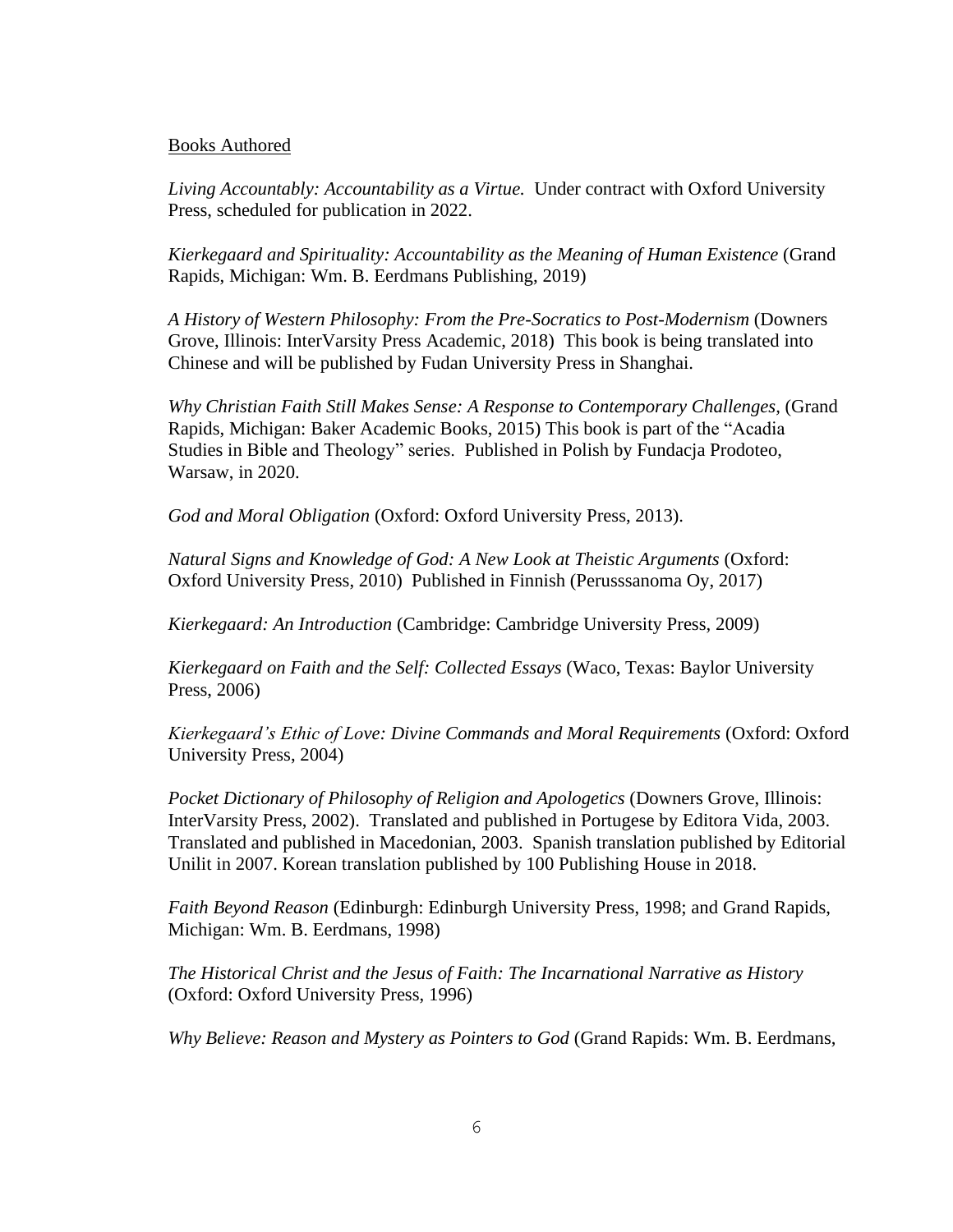1996). A revised version of *The Quest for Faith: Reason and Mystery As Pointers to God* (InterVarsity Press, 1986). Chinese edition of *Why Believe* translated by Daniel Kwok-Tung Cheung (Hong Kong: FES Press, 2002).

*Passionate Reason: Making Sense of Kierkegaard's Philosophical Fragments* (Indiana University Press, 1992)

*Kierkegaard's Fragments and Postscript: The Religious Philosophy of Johannes Climacus* (Humanities Press, 1983; reprinted by Humanity Books, an imprint of Prometheus Books, 1999)

*Subjectivity and Religious Belief: An Historical, Critical Study* (Eerdmans, 1978)

*Philosophy of Religion: Thinking About Faith* (InterVarsity Press, 1985). Spanish translation: *Filosofía de la Religion* (Editorial Mundo Hispano, 1990). Macedonian translation 2004. Revised second edition, co-authored with Zachary Manis (2009). This edition translated into Turkish by Ferhat Akdemir and published by Ankara Okulu Basim Yayim SAN. TIC. LTD. STI, 2012. Russian edition translated by Alexey R. Fokin and published by St. Tikhon University Press, Moscow, 2011. Korean edition published by Christian Literature Crusade, 2014).

*Søren Kierkegaard's Christian Psychology*, Zondervan, 1990.

*Wisdom and Humanness in Psychology*, (Baker Books, 1989)

*Preserving the Person: A Look at the Human Sciences* (InterVarsity Press, 1977; Baker Reprint, 1982)

*Existentialism: The Philosophy of Despair and the Quest for Hope* (Zondervan, 1984; reprinted Probe Books, 1989). A revised edition of *Despair: A Moment or a Way of Life?* (InterVarsity Press, 1971)

#### Books Edited or Translated

Co-editor (with Paul Martens) of *Kierkegaard and Christian Faith* (Waco, Texas: Baylor University Press, 2016).

Co-editor (with Paul Martens of Baylor) of *Kierkegaard as a Christian Thinker* book series with William B. Eerdmans Publishing Co. Three volumes have appeared: *Eros and Self-Emptying: The Intersections of Augustine and Kierkegaard,* by Lee Barrett (2013); Merold Westphal, *Kierkegaard's Concept of Faith* (2014), George Connell, *Kierkegaard and the Paradox of Religious Diversity* (2016).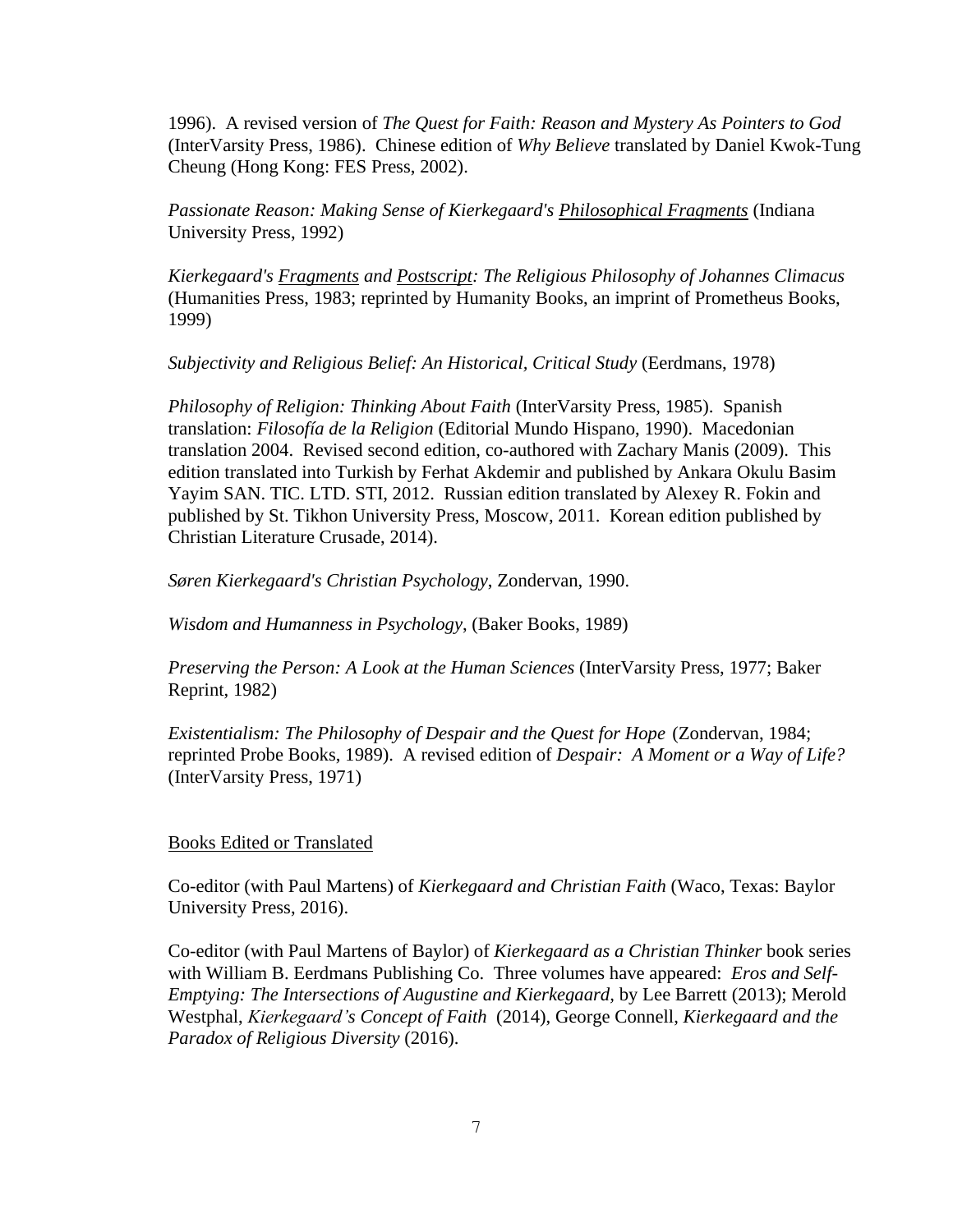Co-editor (with David Jeffrey) of *The Bible and the University*, Vol. 8 in the *Scripture and Hermeneutics Series* (Grand Rapids, Michigan: Zondervan, 2007)

Consulting Editor, *New Dictionary of Christian Apologetics*, ed. W. C. Campbell-Jack and Gavin McGrath (Downers Grove, Illinois: InterVarsity Press, 2005)

Co-editor (with Sylvia Walsh), *Kierkegaard: Fear and Trembling*. A new translation by Sylvia Walsh in the Cambridge Texts in the History of Philosophy series (Cambridge: Cambridge University Press, 2006)

*Exploring Kenotic Christology: The Self-Emptying of God* (Oxford: Oxford University Press, 2006). Paperback edition: Vancouver: Regent College Publishing, 2010.

*'Behind' the Text: History and Biblical Interpretation*, ed. Craig Bartholomew, C. Stephen Evans, Mary Healy, and Murray Rae (Grand Rapids: Zondervan, 2003; U.K.: Paternoster, 2004).

*Christian Perspectives on Religious Knowledge*, edited, with Merold Westphal (Wm. B. Eerdmans, 1993)

*Foundations of Kierkegaard's Vision of Community: Religion, Ethics, and Politics in Kierkegaard*, edited with George Connell (Humanities Press, 1992)

General Editor, *Contours of Christian Philosophy* series, InterVarsity Press. volume I, *Epistemology*, by David Wolfe (1982). Volume II, *Metaphysics*, by William Hasker (1983). Volume III, *Ethics*, by Arthur Holmes (1984). Volume IV, *Philosophy of Religion* by C. Stephen Evans (1985); 2<sup>nd</sup> ed. with Zachary Manis (2009). Volume VI, *Philosophy of Education*, by Michael Peterson (1986). Volume VII, *The Concept of God*, by Thomas Morris (1991), Vol. VIII, *Epistemology: Becoming Intellectually Virtuous*, by W. Jay Wood, 1998.

Co-editor (with Paul Martens) of the series, *Kierkegaard as a Christian Thinker* (Wm. B. Eerdmans). Series volumes so far include the following: Lee Barrett, *Eros and Self-Emptying: The Intersections of Augustine and Kierkegaard* (2013), Merold Westphal, *Kierkegaard's Concept of Faith* (2014), George Connell, *Kierkegaard and the Paradox of Religious Diversity* (2016).

Translator (along with Jan E. Evans) of *Kierkegaard's Works of Love: Christian Ethics and the Maieutic Ideal*, by Paul Müller (C. A. Reitzel's, Copenhagen: 1993)

Journal Issue Edited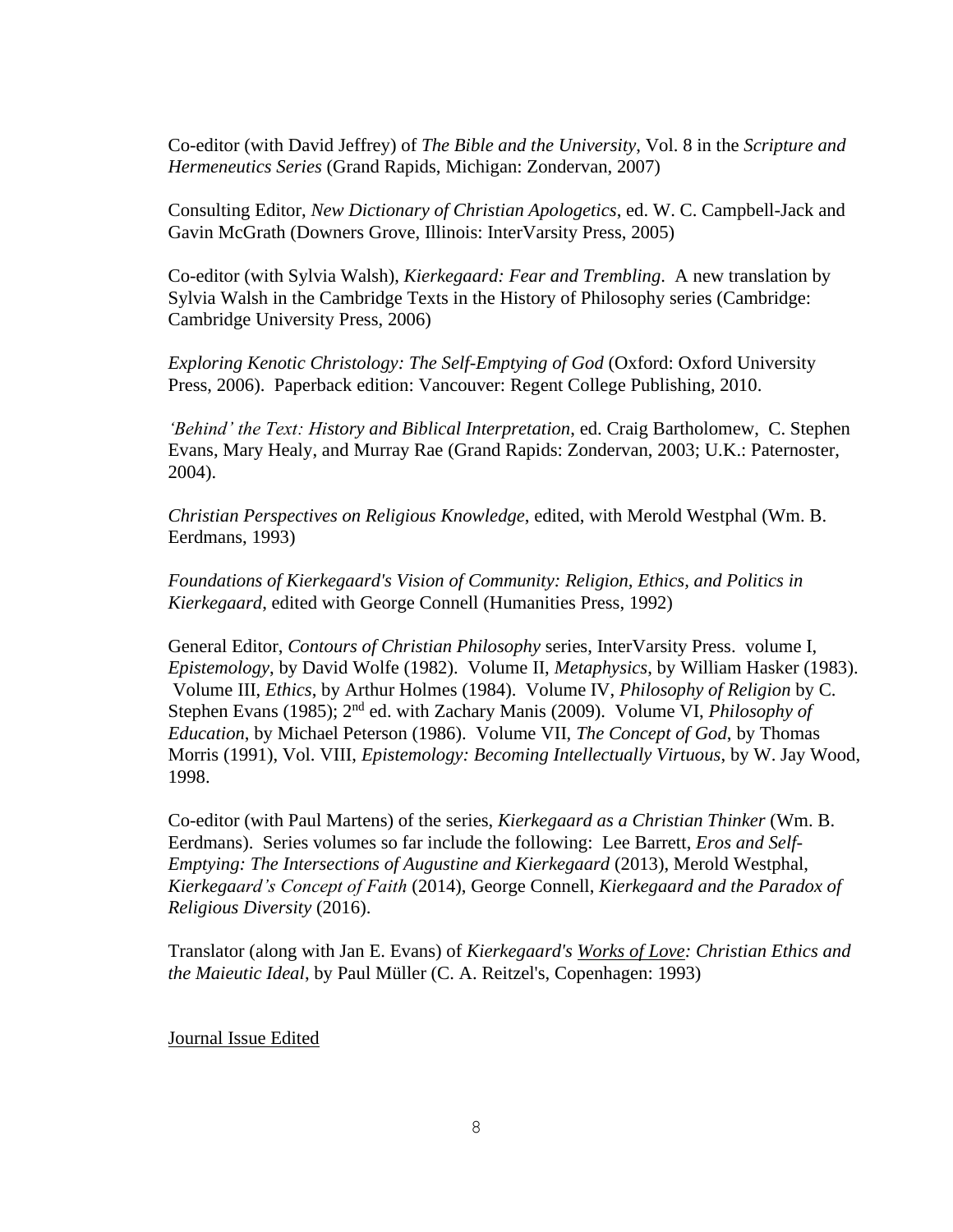Guest editor, along with Andrew Torrance of a special issue of *Religions,* on the theme "Kierkegaard and Theology," (11, 4) 2020. [https://www.mdpi.com/si/19228,](https://www.mdpi.com/si/19228) (Open access journal published by MDPI, ISSN 2077-1444)*.* 

# Articles

"Living Accountably: Accountability as a Virtue," with Brandon Rickabaugh, who is second author, forthcoming in *International Philosophical Quarterly.* 

"Accountability as a Key Virtue in Mental Health and Human Flourishing," with John R. Peteet (first author) and Charlotte Van Oyen Witvliet, forthcoming in *Philosophy, Psychiatry, and Psychology.*

"Kierkegaard: Father of Existentialism or Critic of Existentialism?" in *Søren Kierkegaard: Theologian of the Gospel,* ed. Todd Speidell, Greg Marcar, and Andrew Torrance (Eugene, Oregon: Wipf and Stock, 2021), pp. 110-128.

"Revolutionary Neighbor Love: Kierkegaard, Marx, and Social Reform," with Richard R. Eva (first author), in *Kierkegaard's Humanistic and Literary Heritage,* special issue of the *International Journal on Humanistic Ideology* (Vol. XI, 1: 2021), edited by Flaviu Victor Campean. Pp. 199-218. This journal is sponsored by the Romanian Academy and published by Cluj University Press.

"Does Darwall's Morality of Accountability Require Moral Realism? (And Would It Be Strengthened by Adding God to the Story?)" *Religions* 12, 87 (March 2021). <https://doi.org/10.3390/rel12030187>This issue of *Religions* is a special issue on "God, Ethics, and Christian Traditions" edited by J. Caleb Clanton and Kraig Martin.

"Accountability and the Fear of the Lord," in *Studies in Christian Ethics* (August, 2021; 34*,*3; pp. 1-8). <https://doi.org/10.1177/09539468211009756>

"The Moral Argument," (with Trinity O'Neill, who is 2nd author), in *Contemporary Arguments in Natural Theology,* ed. Colin Ruloff, (London: Bloomsbury Press, 2021), pp. 129-145.

"Accountability to God in *The Sickness unto Death*: Kierkegaard's Relational Understanding of the Human Self," forthcoming in the Cambridge "Critical Guides" series volume on *The Sickness Unto Death,* ed. Sharon Krishek and Jeffrey Hanson.

"Accountability as a Part of the Human Moral Condition and as a Virtue," in *Faith and Virtue Formation: Christian Philosophy in Aid of Becoming Good,* edited by Adam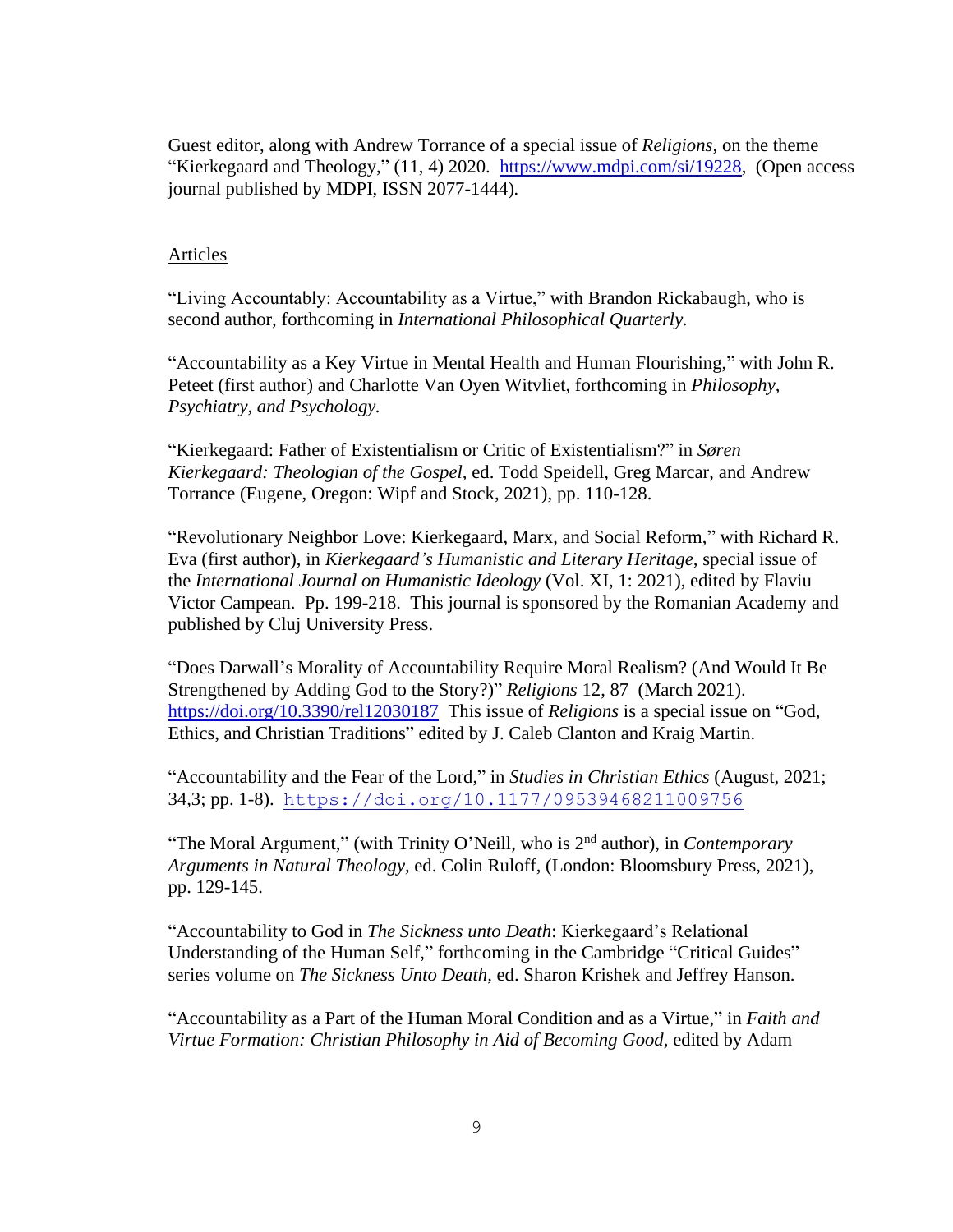Pelser and Scott Cleveland (Oxford: Oxford University Press, 2021; pp. 275-291)

"Kierkegaard on Faith, Doubt, and Uncertainty," forthcoming in *Faith, Hope, and Love: The Theological Virtues and Their Opposites,* ed. Troy Dujardin and David Eckel, Volume IX in Boston University Studies in Philosophy, Religion, and Public Life (Springer)

"Worldviews, Moral Seemings, and Moral Epistemology," *The Review of Metaphysics* 73:4, June 2020, pp. 255-276.

"Fideism," with Karl Aho (first author), forthcoming in *Encyclopedia of Philosophy of Religion,* edited by Stewart Goetz and Charles Taliaferro (Wiley-Blackwell)

"Divine Command Theories of Moral Obligation," (with J. Harrison Lee, first author), forthcoming in *Moral Inquiry,* Volume I of *The Encyclopedia of Religious Ethics* (Wiley-Blackwell)

"The Revolt Against Accountability to God: A Global Hermeneutical Perspective on Contemporary Moral Philosophy," *Philosophia Christi* 21, 2 (2019), pp. 289-308

"A Kenotic Theologian's Response to Andrew Loke's 'Cryptic Model' of the Incarnation," *Philosophia Christi* 21, 1 (2019), pp. 33-38

"Kierkegaard on Politics: Putting the Modern State in its Place while Loving our Neighbors," in *Truth and Subjectivity: Kierkegaard and Political Theology*, ed. Sylvia Walsh Perkins (Macon, Georgia: Mercer University Press, 2019), pp. 33-44.

"Kierkegaard on Escaping the Cult of Busyness," (with Karl Aho, first author), *IAI News: An Online Magazine of Big Ideas,* October 2018: [https://iainews.iai.tv/articles/how-kierkegaards-thought](https://na01.safelinks.protection.outlook.com/?url=https%3A%2F%2Fiainews.iai.tv%2Farticles%2Fhow-kierkegaards-thought-can-solve-our-greatest-source-of-unhappiness-auid-1150%3Faccess%3DALL&data=01%7C01%7CC_Stephen_Evans%40baylor.edu%7C69fbfd70506944c6cc9308d62946cf20%7C22d2fb35256a459bbcf4dc23d42dc0a4%7C1&sdata=Q20vZFtBmvhVbYf10U24Z5CbwHnCntSB37PmcY9WjYc%3D&reserved=0)[can-solve-our-greatest-source-of-unhappiness-auid-](https://na01.safelinks.protection.outlook.com/?url=https%3A%2F%2Fiainews.iai.tv%2Farticles%2Fhow-kierkegaards-thought-can-solve-our-greatest-source-of-unhappiness-auid-1150%3Faccess%3DALL&data=01%7C01%7CC_Stephen_Evans%40baylor.edu%7C69fbfd70506944c6cc9308d62946cf20%7C22d2fb35256a459bbcf4dc23d42dc0a4%7C1&sdata=Q20vZFtBmvhVbYf10U24Z5CbwHnCntSB37PmcY9WjYc%3D&reserved=0)[1150?access=ALL?](https://na01.safelinks.protection.outlook.com/?url=https%3A%2F%2Fiainews.iai.tv%2Farticles%2Fhow-kierkegaards-thought-can-solve-our-greatest-source-of-unhappiness-auid-1150%3Faccess%3DALL&data=01%7C01%7CC_Stephen_Evans%40baylor.edu%7C69fbfd70506944c6cc9308d62946cf20%7C22d2fb35256a459bbcf4dc23d42dc0a4%7C1&sdata=Q20vZFtBmvhVbYf10U24Z5CbwHnCntSB37PmcY9WjYc%3D&reserved=0)

"Moral Arguments for God's Existence," *Stanford Encyclopedia of Philosophy*  [\(http://plato.stanford.edu/entries/moral-arguments-god/\)](http://plato.stanford.edu/entries/moral-arguments-god/). First published June 12, 2014; substantive revision June 29, 2018

"Normative Objections to Atheism," in *A Companion to Atheism and Philosophy,* ed. Graham Oppy (Hoboken, New Jersey: Wiley-Blackwell, 2019), pp. 491-505. (Editorial office in Oxford)

"Living 'Before God': A Kierkegaardian View of Spirituality," pp. 77-103 in *Psychology and Spiritual Formation,* ed. Thomas M. Crisp, Gregg A. Ten Elshof, and Steven L. Porter (Downers Grove, Illinois\: IVP Academic, 2019) (Christian Association for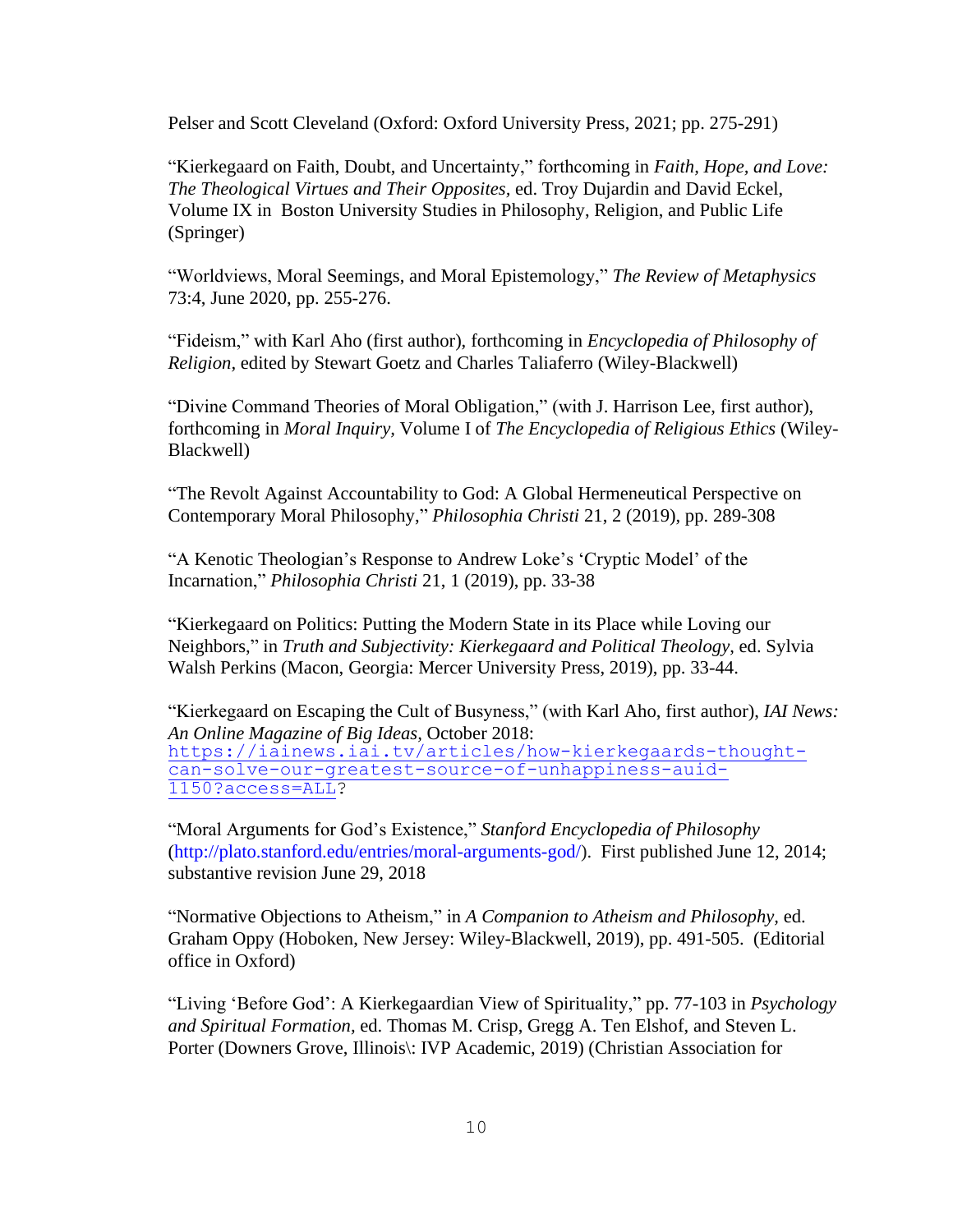Psychological Studies Series).

"Divine Commands as the Basis of Moral Obligations," *The Future of Creation Order, Vol. II: Order Among Humans: Humanities, Social Science, and Normative Practices,* ed. Govert Buijs and Annette Mosher (Dordrecht: Springer Publishing, 2019. Vol. 5 in the series "New Approaches to the Scientific Study of Religion," series editors Lluis Oviedo and Aku Visala), pp. 115-133.

"The Single Individual Is Higher than the Universal: Kierkegaard", co-authored with Karl Aho (first-author), in *A Companion to Nineteenth Century Philosophy,* edited by J. A. Shand, *Blackwell Companions to Philosophy* series. (Hoboken, New Jersey: Wiley-Blackwell, 2019), pp. 160-184.

"Faith: The Infinite Task of Passionate Belief," co-authored with Matthew Wilson (first author), in the *T. and T. Clark Companion to the Theology of Kierkegaard*, ed. Aaron Edwards and David J. Gouwens (London: Bloomsbury, 2019), pp. 371-389.

"An Argument from Design for Ordinary People," in *Two Dozen (or so) Arguments for God: The Plantinga Project*, edited by Jerry L. Walls and Trent Dougherty, (Oxford: Oxford University Press, 2018)

"A Philosophical Response to David Brown's *Divine Humanity:* Kenosis and the Construction of a Christian Theology*,"* in Christopher R. Brewer, ed., *Christian Theology and the Transformation of Natural Religion: Essays in Honor of David Brown.*  (Leuven: Peeters, 2018), pp. 71-79.

"Are We Hard-Wired to Believe in God? Natural Signs for God, Evolution, and the *Sensus Divinitatis,*" in Andrew Torrance and Thomas McCall, eds., *Knowing Creation: Perspectives from Theology, Philosophy, and Science* (Grand Rapids, Michigan: Zondervan Academic, 2018), Vol. I, pp. 195-214.

"Neuroscience, Spiritual Formation, and Bodily Souls: A Critique of Christian Physicalism," (with Brandon Rickabaugh, first author) in *Christian Physicalism? Philosophical Theological Criticisms,* ed. R. Keith Loftin and Joshua R. Farris (Lanham, Maryland: Lexington Books, 2018), pp. 231-256.

"How Reformation Christians Can Be Catholic (Small 'c') Christians," *Philosophia Christi* (19, 2; 2017), pp. 415-427.

"The Testimony of the Spirit and Moral Knowledge," pp. 87-107 in *The Testimony of the Spirit: New Essays*, edited by R. Douglas Geivett and Paul K. Moser (New York: Oxford University Press, 2017).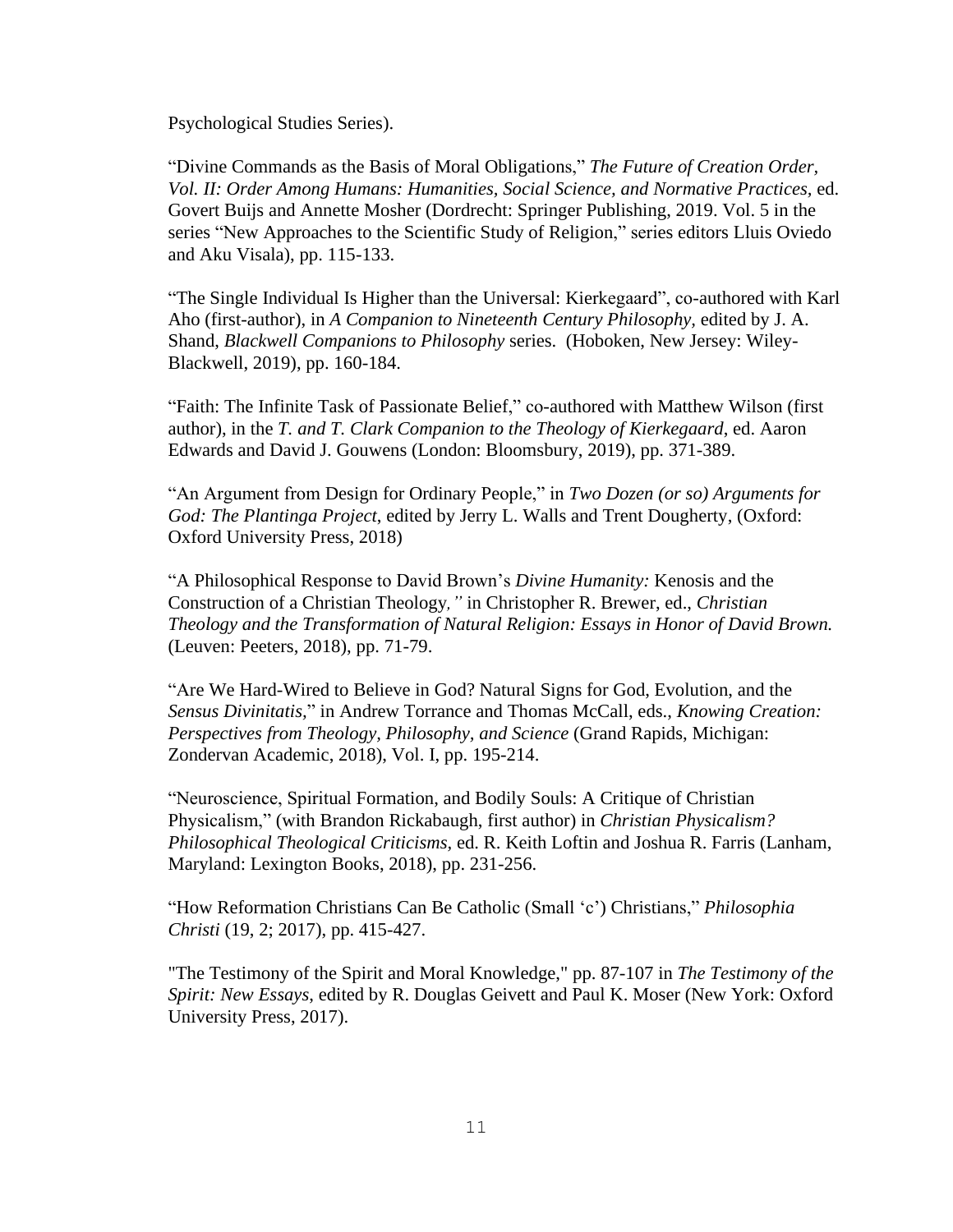"Kierkegaard's Relation to Catholic Theology and the Broader Christian World," *Toronto Journal of Theology*, (32, 1), Spring 2016, pp. 45-50.

"Kierkegaard, Natural Theology, and the Existence of God," in *Kierkegaard and Christian Faith,* ed. Paul Martens and C. Stephen Evans (Waco, Texas: Baylor University Press, 2016), pp. 25-38

"What Does It Mean to Be a Bodily Soul?" (with Brandon Rickabaugh, who is second author), *Philosophia Christi,* 17, 2 (2015), pp. 315-330.

"Can an Admirer of Silentio's Abraham Consistently Believe That Child Sacrifice Is Forbidden?" in *Kierkegaard's* Fear and Trembling: *A Critical Guide*, ed. Daniel Conway (Cambridge: Cambridge University Press, 2015), pp. 61-78.

"Moral Arguments for Theism and Divine Command Theories of Moral Obligation," in *Christian Philosophy of Religion: Essays in Honor of Stephen Davis,* ed. Colin Ruloff (University of Notre Dame Press: Notre Dame, Indiana, 2015), pp. 258-272.

"'Can You Imagine If People Didn't Believe, The Things They'd Get Up To?' Ethics  $\&$ Divine Command Theory," co-authored with Matthew Wilson (first author), *The Critique* (an online philosophical publication devoted to showing the relevance of philosophy to contemporary news events and cultural developments), edited by Guillame Attia, Jan. 15, 2015 ([http://www.thecritique.com/articles/can-you-imagine-if](http://www.thecritique.com/articles/can-you-imagine-if-people-didnt-believe-the-things-theyd-get-up-to-ethics-divine-command-theory-2/)[people-didnt-believe-the-things-theyd-get-up-to-ethics](http://www.thecritique.com/articles/can-you-imagine-if-people-didnt-believe-the-things-theyd-get-up-to-ethics-divine-command-theory-2/)[divine-command-theory-2/\)](http://www.thecritique.com/articles/can-you-imagine-if-people-didnt-believe-the-things-theyd-get-up-to-ethics-divine-command-theory-2/)

"Kierkegaard on Anxiety and Original Sin," in *The Theologically Formed Heart: Essays in Honor of David J. Gouwens,* ed. Warner M. Bailey, Lee C. Barrett III, and James O, Duke (Eugene, Oregon: Pickwick Publications, 2014), pp. 231-240.

"Subjectivity, Virtues, and Essential Truth," (translated into Spanish as "Subjetividad, virtudes y verdad esencial") *Conversaciones sobre Kierkegaard,* ed. Catalina Elena Dobre, Rafael Garcia Pavon, Luis I. Guerrero Martinez, and Leticia Valadez (Mexico, D.F.: Rosa Ma. Porrua ediciones, 2014)

"Objects of Wonder: Craig Keener's Defense of Miracles," *Books and Culture* 19:1, January/February 2013, p. 24.

"Kierkegaardova etika lásky," ("Kierkegaard's Ethic of Love") in *Kierkegaard as a Philosopher of Love* (*Kierkegaard Ako Filozof Lásky*), Acta Kierkegaardiana Supplement 3 (2012), Kierkegaard Circle, Toronto, and Central European Research Institute of Søren Kierkegaard, Nitra, Slovakia, (translation into Slovakian by Roman Králik), pp. 91-106.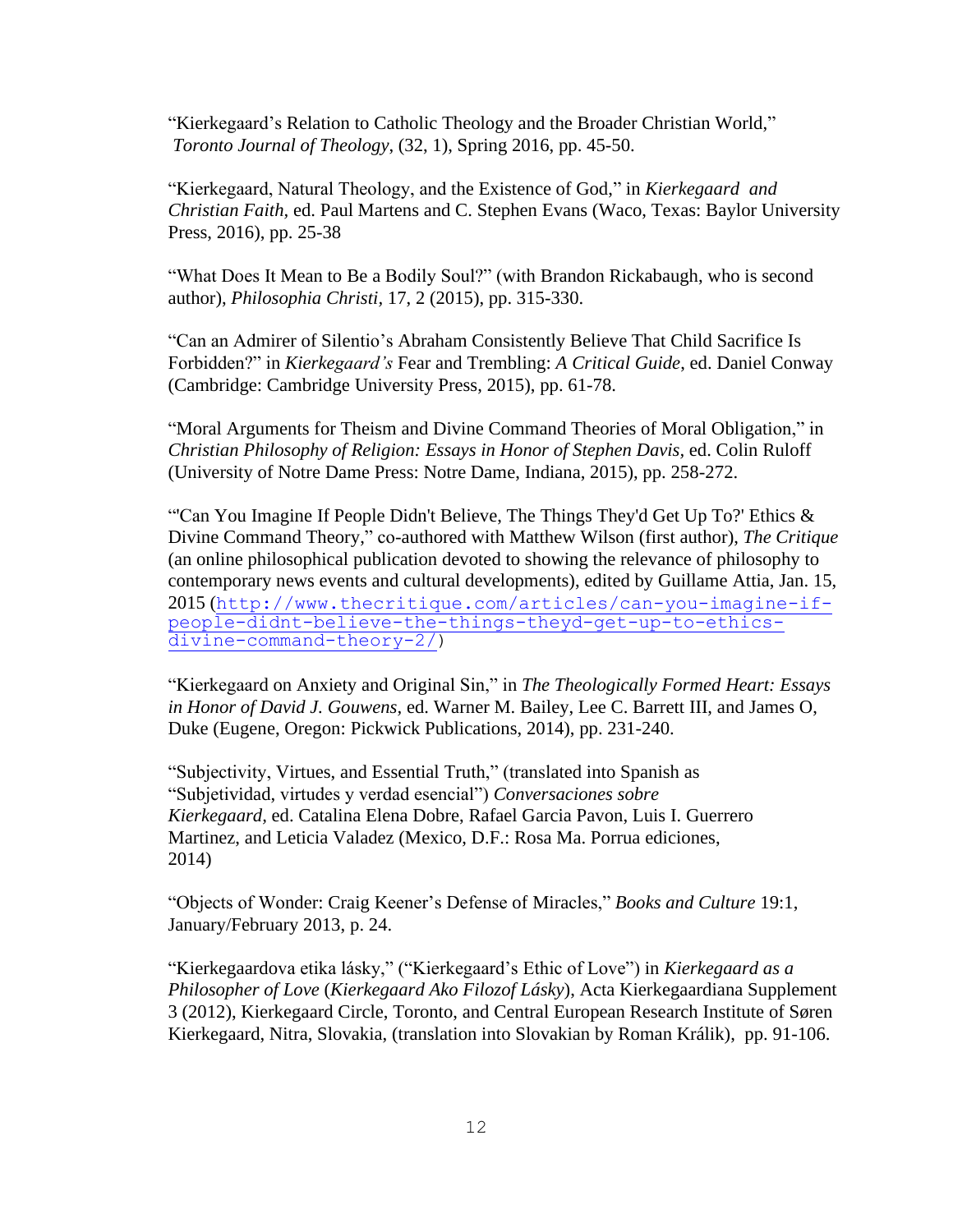"Kierkegaard," co-authored with Zachary T. Manis (first author), *The Routledge Companion to Modern Christian Thought,* ed. Chad Meister and James Beilby (New York: Routledge, 2013), pp. 73-85.

"Kierkegaard's Contributions to Ethics," co-authored with Robert Roberts (I am first author), *The Oxford Handbook of Kierkegaard,* ed. John Lippitt and George Pattison (Oxford: Oxford University Press, 2013), pp. 211-229.

"Kierkegaard on the Letter of James and How to Read the Bible: Seeing Ourselves in the Mirror of the Word," in *The Letter of James: Christian Reflections, A Series in Faith and Ethics,* The Center for Christian Ethics, Baylor University, May 2012.

"Arthur Holmes: A Life Well Lived," *Books and Culture* 18, 1 (Jan/Feb 2012, but appeared in December, 2011)

"Doing Psychology as a Christian: A Plea for Wholeness," *Journal of Psychology and Theology* (40,1: Spring 2012; pp. 32-36).

"Kierkegaard as Christian Psychologist," co-authored with Mark Tietjen (first author), *Journal of Psychology and Christianity* (30, 4; 2011), pp. 274-283.

"A Response to Owen Anderson," in *Conversations in Religion and Theology* (9:2, 2011), pp. 161-163.

"Religious Experience and the Question of Whether Belief in God Requires Evidence," in *Evidence and Belief,* ed. Kelly James Clark and Raymond J. VanArragon (Oxford: Oxford University Press, 2011) pp. 37-51.

"Wisdom as Conceptual Understanding: A Christian Platonist Perspective," in *Faith and Philosophy* (27, 4; October 2010), pp. 369-381.

"Big Al: Philosopher Alvin Plantinga Retires from Notre Dame," online version of *Books and Culture,* May 2010

"Why Kierkegaard Still Matters—and Matters to Me," in *Kierkegaard Studies: Yearbook 2010*, ed. Niels Jørgen Cappelørn, Hermann Deuser, and K. Brian Soderquist (Berlin: Walter de Gruyter, 2010), pp. 21-32. Reprinted (in slightly revised form) in *Why Kierkegaard Matters: A Festschrift in Honor of Robert L. Perkins,* ed. Marc A. Jolley and Edmon L. Rowell, Jr. (Macon, Georgia: Mercer University Press, 2010), pp. 109-121.

"Faith and Reason in Kierkegaard's *Concluding Unscientific Postscript*," in *Kierkegaard's* Concluding Unscientific Postscript: *A Critical Guide*, ed. Rick Furtak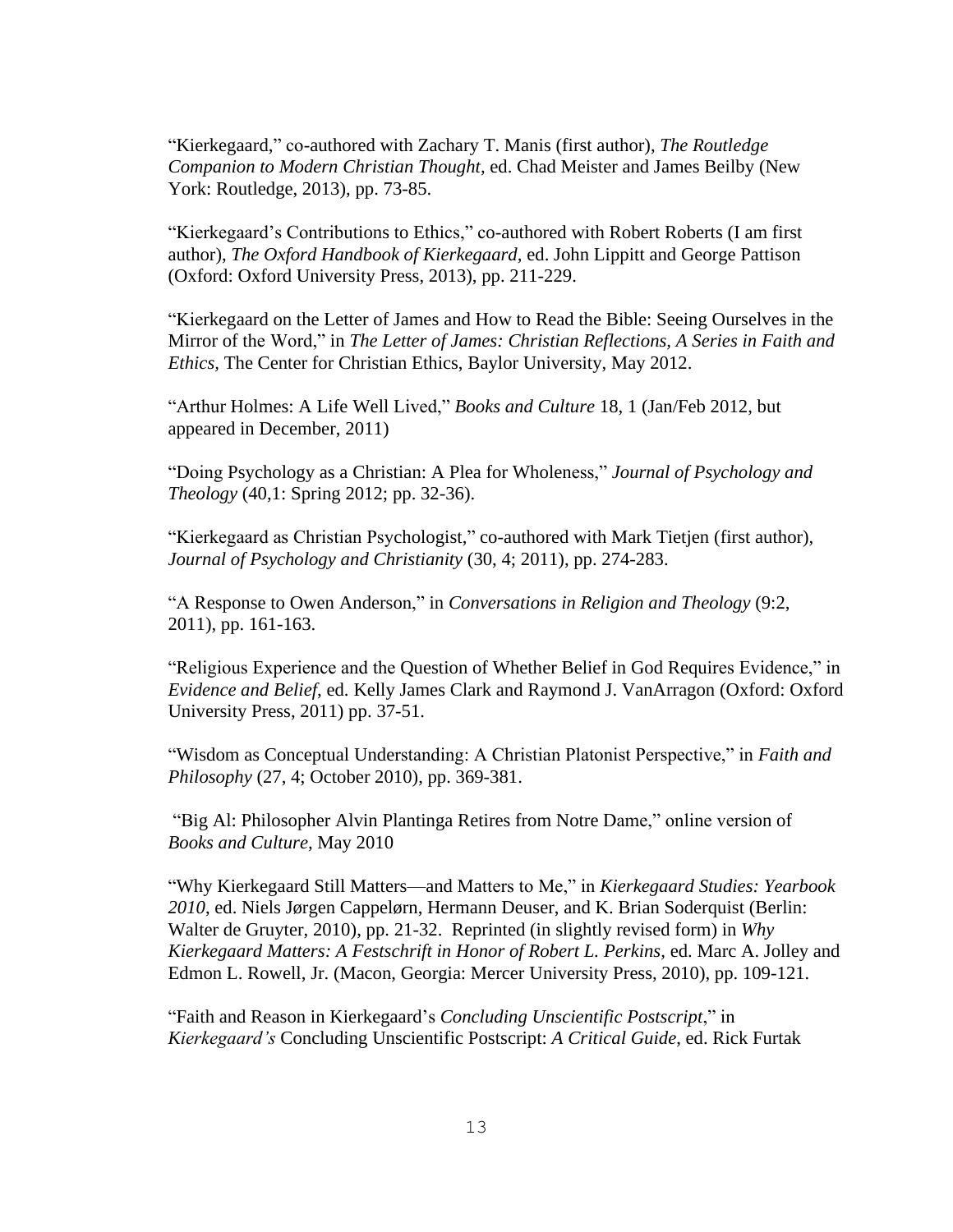(Cambridge: Cambridge University Press, 2010), pp. 204-218

"Should Christians Be Physicalists?" in *Books and Culture* 16, 2 (March/April 2010), pp. 27-29

"Interview with C. Stephen Evans: Humanizers versus Limiters of Science, the Role of Philosophical Assumptions in Psychology and the Reasons for Dualism," with Michael Cantrell as interviewer, *Edification: Journal of the Society for Christian Psychology* (Volume 3, Issue 2, 2009; pp. 58-64).

"Westphal on the Socio-Political Implications of Kierkegaard's Thought," *Gazing Through a Prism Darkly: Reflections on Merold Westphal's Hermeneutic Epistemology*, ed. B. Keith Putt (New York: Fordham University Press, 2009)

"Kierkegaard and the Limits of Reason: Can There Be a Responsible Fideism?" *Revista Portugesa de Filosofia* (Volume 64, 2008; pp. 311-325).

"Can Love Be Commanded? Kierkegaard's View of Neighbor Love," in *Visions of Agape: Problems and Possibilities in Human and Divine Love*, ed. Craig A. Boyd (Hampshire, England: Ashgate Publishing, 2008), pp. 73-84.

"The Historicity of the Gospel of John: From What Perspective Should It Be Assessed?" in Richard Bauckham and Carl Mosser, eds., *The Gospel of John and Christian Theology* (Grand Rapids: Eerdmans, 2008), pp. 91-119.

"Kierkegaard as a Christian Thinker," in *Čistota Srdca, Acta Kierkegaardiana,*Vol. I, eds. Cyril Diata and Roman Kralik (Nitre, Slovakia: Universita Konštantína Filozofa v Nitre, 2007), pp. 79-86.

"Anderson's Encounter with Kierkegaard," in *Edification: Journal of the Society for Christian Psychology* (1:2, 2007; pp. 28-29).

"Afterword -- The Bible and the Academy: Some Concluding Thoughts and Possible Future Directions," in *The Bible and the University,* ed. David Jeffrey and C. Stephen Evans (Grand Rapids, Michigan: Zondervan, 2007), pp. 303-310.

"Why Christian Colleges and Universities (including Baptist Ones) Should Inquire about the Religious Commitments of Prospective Faculty," in *The Baylor Project: Taking Christian Higher Education to the Next Level*, ed. Barry Hankins and Donald Schmeltekopf (South Bend, Indiana: St. Augustine's Press, 2007), 138-156.

"Biblical Narratives as History: Biblical Persons as Objects of Historical Faith," in *Hearing Visions and Seeing Voices: Psychological Aspects of Biblical Concepts and Persons*, ed.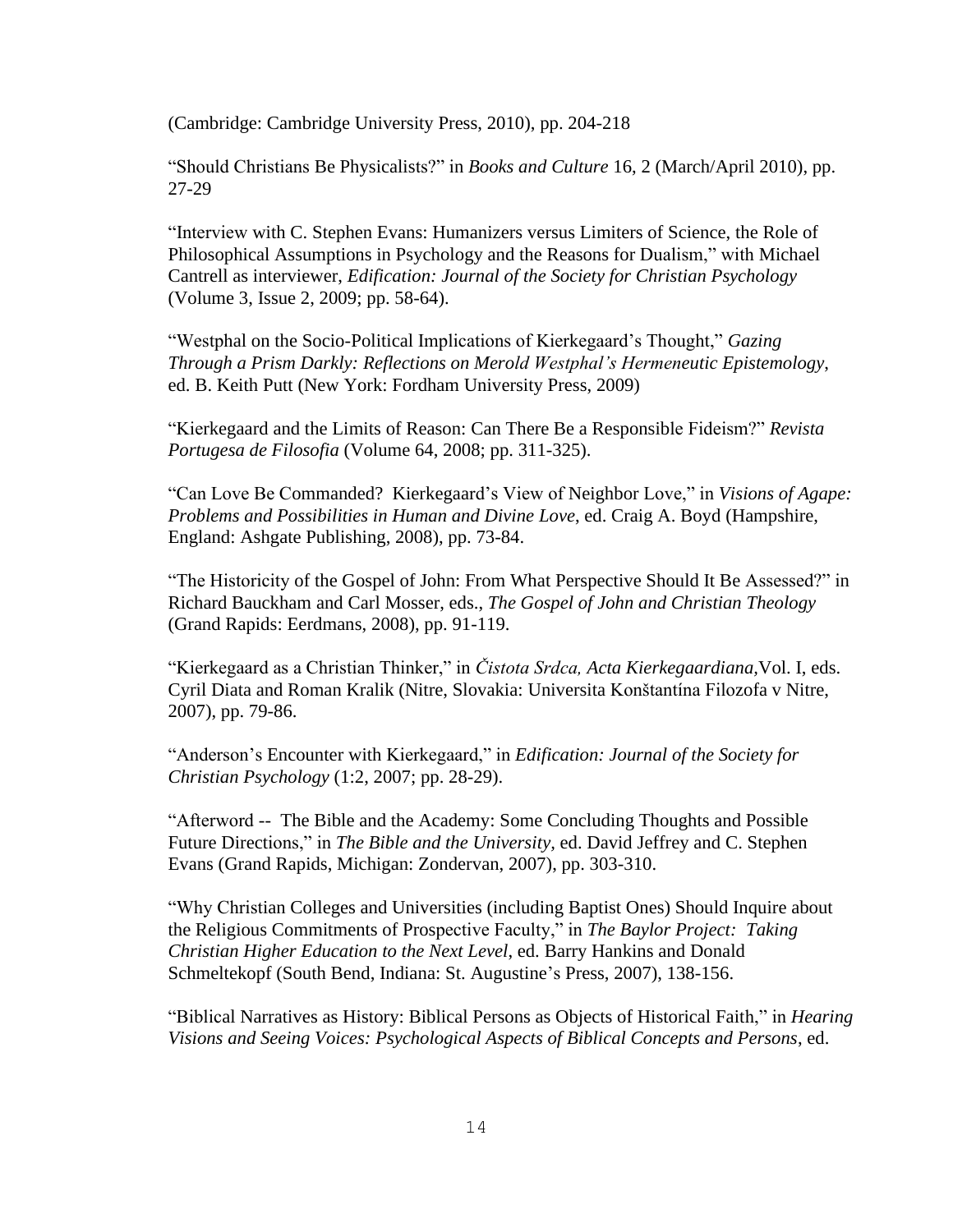Gerrit Glas**,** Moshe Halevi Spero, Peter J. Verhagen, and Herman M. van Prang. (Dordrecht, the Netherlands: Springer, 2007), pp. 21-34.

"Kierkegaard Among the Biographers," *Books and Culture* (13, 4; July/August 2007), pp. 12-13.

"*Fides et Ratio*, Philosophy, and the Christian University," co-authored with Michael Beaty, in *The Significance of John Paul II for Evangelical Theology*, ed. Tim Perry (Downers Grove, Illinois: InterVarsity Press, 2007), pp. 59-82.

"Canonicity, Apostolicity, and Biblical Authority: Some Kierkegaardian Reflections," in *Canon and Biblical Interpretation*, ed. Craig Bartholomew, Scott Hahn, Robin Parry, Christopher Seitz, and Al Wolters (Grand Rapids: Zondervan Publishers, 2006), pp. 146-166

"Integration and Christian Psychology: Rivals or Friends," in *Edification: The Newsletter of the Society for Christian Psychology*, (I, 2: 2005; pp. 3-5)

"Is There a Basis for Loving All People?" in *The Journal of Psychology and Theology*, Spring 2006 (34, 1), pp. 78-90.

"Kenotic Christology and the Nature of God," in *Exploring Kenotic Christology: The Self-Emptying of God*, ed. C. Stephen Evans (Oxford: Oxford University Press, 2006), pp.190- 217

"Laughing in Eden: The Life and Art of P. G. Wodehouse," *Books and Culture* (September/October, 2005, 33-34). Reprinted in *Jeeves*, *Wodehouse Sällskapets årsskrift 2006 (The Yearbook of the Swedish Wodehouse Society*, 2006), pp. 5-10.

"Can God Be Hidden and Evident at the Same Time? Some Kierkegaardian Reflections" *Faith and Philosophy* (23, 3: July 2006), pp. 241-253.

"Why Should Superheroes Be Good? Spiderman, the X-Men and Kierkegaard's 'Double Danger,'" in *Superheroes and Philosophy*, ed. Tom Morris and Matt Morris (Chicago: Open Court, 2005), 161-176.

"Kierkegaard's *Philosophical Fragments*," in *Central Works of Philosophy Volume 3: The Nineteenth Century*, ed. John Shand (Chesham: Acumen Press, 2005), pp. 159-182

"Faith and Revelation," in *The Oxford Handbook of Philosophy of Religion*, ed. William J. Wainwright, (Oxford: Oxford University Press, 2005) pp. 323-343

 "Separable Souls: Dualism, Selfhood, and the Possibility of Life After Death," in *The Christian Scholar's Review*, XXXIV:3 (Spring 2005), pp. 327-340. (Winner of the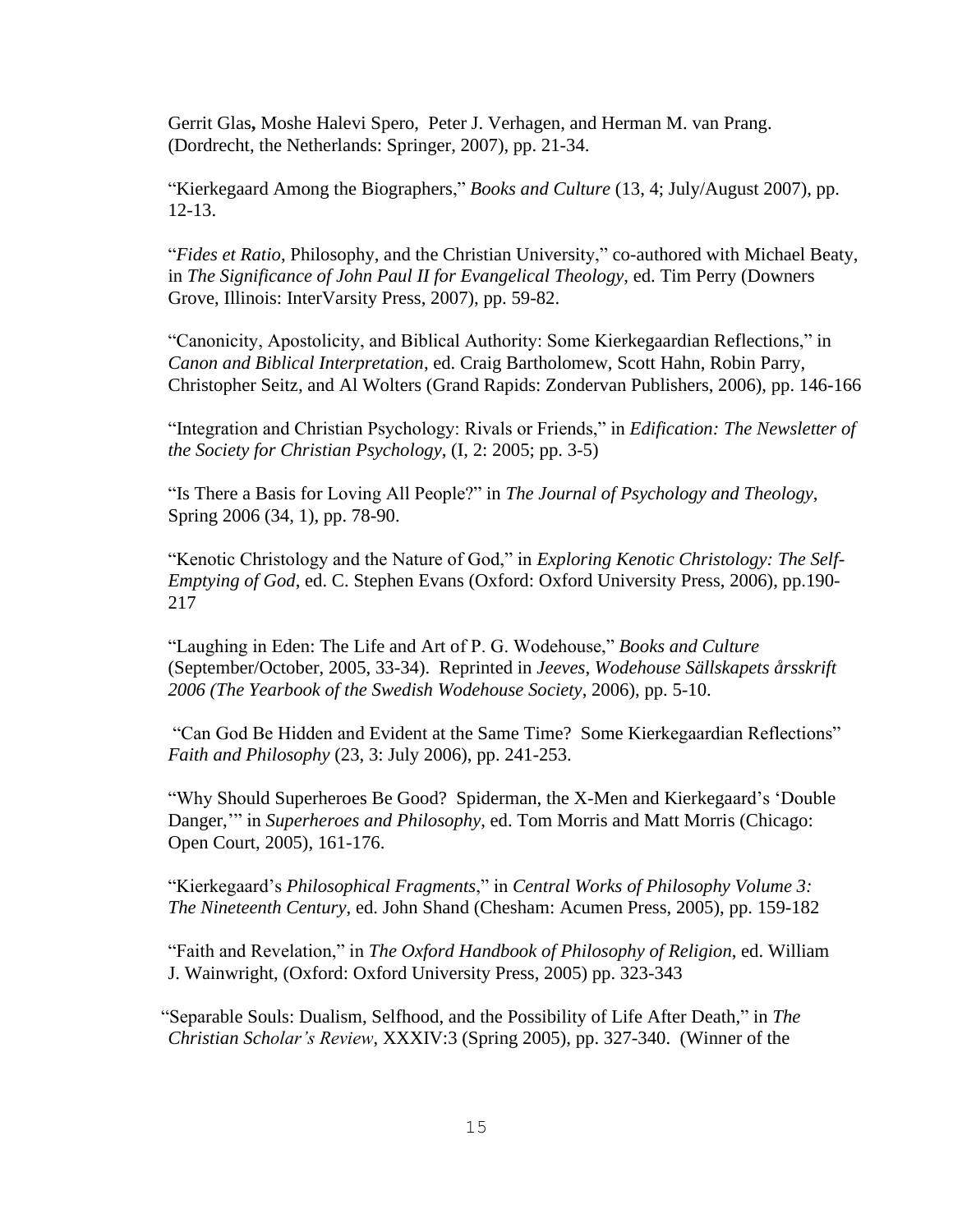Charles J. Miller *Christian Scholar's Review* Best Essay Award for Vol. 34.)

"Catholic-Protestant Views of Justification: How Should Christians View Theological Disagreements?" in *The Redemption: An Interdisciplinary Symposium on Christ as Redeemer*, ed. Stephen T. Davis, Daniel Kendall, SJ, and Gerald O'Collins, SJ (Oxford: Oxford University Press, 2004), pp. 255-273.

"The Christian University and the Connectedness of Knowledge," in *The Baptist and Christian Character of Baylor*, ed. Donald Schmeltekopf and Dianna Vitanza (Waco: Baylor University, 2004), pp. 21-49

"The Role of Irony in Kierkegaard's *Philosophical Fragments*," in *The Kierkegaard Studies Yearbook 2004*, 63-79 (DeGruyters).

"Kierkegaard's Aesthete and Unamuno's *Niebla*," in *Philosophy and Literature* (coauthored with Jan Evans, primary author), 28, 2 (2004), 342-352.

"The Calling of the Christian Scholar-Teacher," in *Faithful Learning and the Christian Scholarly Vocation*, ed. Douglas V. Henry and Bob R. Agee (Grand Rapids, Michigan: Wm. B. Eerdmans, 2003), pp. 26-49. A condensed, revised version of three articles that originally appeared in *The Southern Baptist Educator*, 3<sup>rd</sup> and 4<sup>th</sup> quarters 1999 and 1<sup>st</sup> quarter 2000.

"Tradition, Biblical Intepretation, and Historical Truth," in *'Behind' the Text: History and Biblical Interpretation*, ed. Craig Bartholomew, C. Stephen Evans, Mary Healy, and Murray Rae (Grand Rapids: Zondervan, 2003; U.K.: Paternoster, 2004), pp. 320-336.

"Approaches to Christian Apologetics," major article (5000 words) in *New Dictionary of Christian Apologetics*, ed. Campbell Campbell-Jack and Gavin J. McGrath (Leicester, England: Inter-Varsity Press, 2006). Also 1500 word articles on "Kierkegaard" and "Philosophy of Mind."

"Externalist Epistemology, Subjectivity, and Christian Knowledge: Plantinga and Kierkegaard," in *Vernünftig: Band 12, Religion in der Moderne*, ed. Rainer Berndt (Würzburg: Echter Verlag, 2003), pp. 13-40

"A Sense of Calling as a Clue to the Character of the Universe," 504-509 in *Spiritual Information: 100 Perspectives*, ed. Charles L. Harper, Jr. (Philadelphia: Templeton Foundation Press, 2005).

"Reason and the Paradox," in *Søren Kierkegaard: Critical Assessments of Leading Philosophers*, *Volume II, Epistemology and Psychology* ed. by Daniel W. Conway (London: Routledge, 2002). Taken from my book *Passionate Reason.*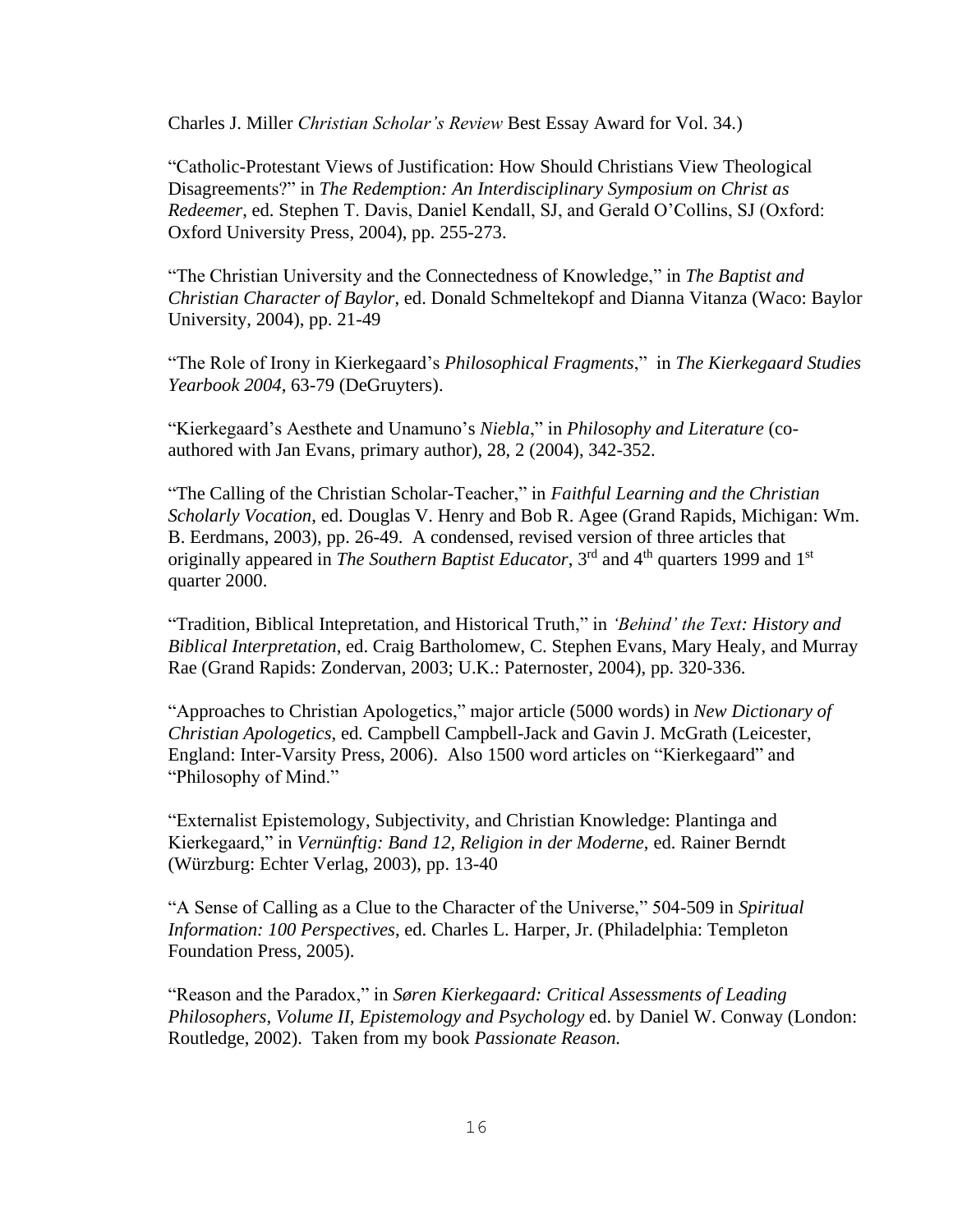"The Social Character of the Self: Psychological and Theological Perspectives," in *Judeo-Christian Perspectives on Psychology: Human Nature, Motivation and Change*, eds. William R. Miller and Harold D. Delaney (Washington, D.C.: American Psychological Association Publications, 2005), pp. 73-93

"The Self-Emptying of Love: A Defense of Kenotic Christology," in *The Incarnation*, ed. Stephen Davis, Daniel Kendall, S.J., and Gerald O'Collins, S.J., (Oxford: Oxford University Press, 2002), pp. 246-272

"Plato Was Right All Along," a review article focusing on Robert Adams, *Finite and Infinite Goods*, in *Books and Culture* (7,1; July/August 2001)

"Can We Be Good Without God? Kierkegaard and the Foundations of Morality," published electronically in online version of *Books and Culture*, July 7, 2000.

"Interview with Eugene Rivers: The View From the Street," with Gail Heffner, in *Books and Culture* (May/June 2000).

"Methodological Naturalism in Historical Biblical Scholarship," in *Jesus and the Restoration of Israel: A Critical Assessment of N. T. Wright's Jesus and the Victory of God*, ed. Carey C. Newman (Downers Grove, Illinois: InterVarsity Press, 1999), pp.180-205

"Søren Kierkegaard" in *The Blackwell Guide to the Modern Philosophers: From Descartes to Nietzsche*, ed. Steven Emmanuel (Oxford: Blackwell Publishers, 2001), pp. 306-325

"Kant and Kierkegaard on the Possibility of Metaphysics," in *Kant and Kierkegaard on Religion*, ed. D. Z. Phillips and Timothy Tessin (New York: St. Martin's Press, 2000), pp. 3- 24.

"The History of History," in *Books and Culture* (May/June 1999).

"A Kierkegaardian View of the Foundations of Morality," in *Christian Theism and Moral Philosophy*, ed. by Michael Beaty, Carlton Fisher, and Mark Nelson (Macon, Georgia: Mercer University Press, 1998), pp. 63-76.

"Kierkegaard on Religious Authority: The Problem of the Criterion," in *Faith and Philosophy* (17,1; January 2000, pp. 48-67)

"Authority and Transcendence in *Works of Love*," in *The Kierkegaard Studies Yearbook 1998* (Berlin and New York: Walter de Gruyter, 1998), pp. 23-39

"Do Robots Have Free Will?" in *Books and Culture* (4,4; July/August 1998)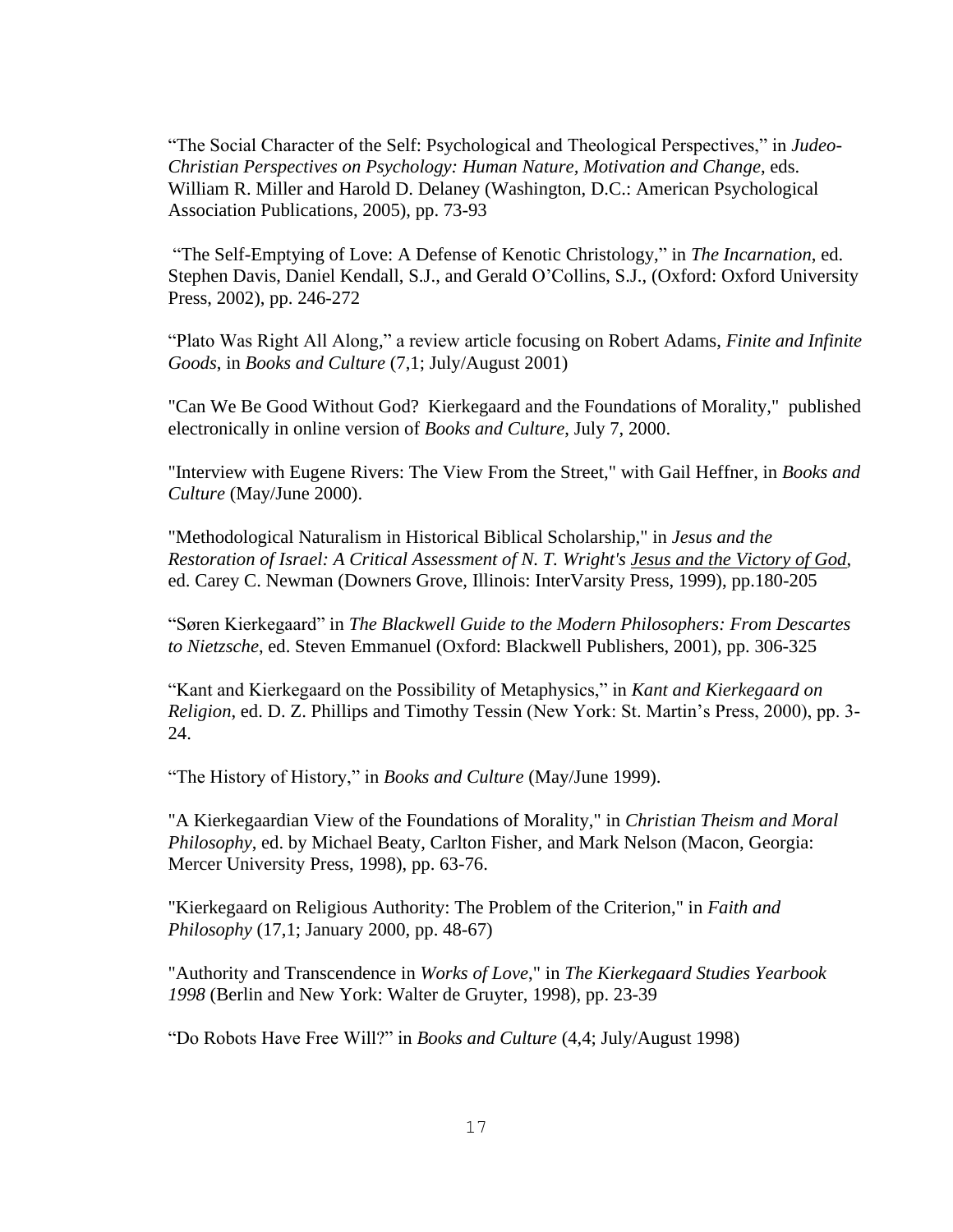"Søren Kierkegaard's *Fear and Trembling*," in *Invitation to the Classics*, ed. Louise Cowan and Os Guinness (Grand Rapids, Michigan: Baker Books, 1998), pp. 267-270

"Who is the Other in *The Sickness Unto Death*? God and Human Relations in the Constitution of the Self," in *The Kierkegaard Studies Yearbook 1997* (Berlin and New York: Walter de Gruyter, 1997), pp. 1-15. Reprinted as "Self and Others in Kierkegaard" in *On Being a Person: A Multidisciplinary Approach to Personality Theories*, ed. Todd H. Speidell (Eugene, Oregon: Wipf & Stock Publishers, 2003).

"Trusting the Resurrection Story," in *The Banner*, March 24, 1997, pp. 12-15.

"Christian Counseling as Aid to Character Formation," in *Psyche and Faith: Beyond Professionalism*, eds. Peter J. Verhagen and Gerrit Glass (Zoetermeer, the Netherlands: Uitgeverij Boekencentrum, 1996), pp. 101-118

"On Taking God Seriously," in *God, Philosophy and Academic Culture*, ed. William J. Wainwright (Atlanta: Scholars Press, 1996), pp. 59-70

"Can the New Jesus Save Us?" *Books and Culture* (I,2; November/December 1995), pp. 3, 6-8

"Realism and Anti-Realism in Kierkegaard's *Concluding Unscientific Postscript*," in *The Cambridge Companion to Kierkegaard*, ed. Alastair Hannay and Gordon Marino (Cambridge: Cambridge University Press, 1997), pp. 154-176. (Abstract published in *Proceedings of the American Philosophical Association* 69, 1). Reprinted in *Kierkegaard: Critical Assessments*, ed. Daniel W. Conway (Routledge).

"Existentialist Theology," in the *Routledge Encyclopedia of Philosophy* (London and New York: Routledge, 1998).

"Moral Arguments" [for God's Existence]," in *A Companion to Philosophy of Religion*, ed. Phillip Quinn and Charles Taliaferro (Oxford: Blackwell's, 1997), pp. 345-351; revised version for 2<sup>nd</sup>. Edition, ed. Charles Taliaferro, Paul Draper, and Philip Quinn (Oxford: Wiley-Blackwell, 2010), pp. 385-391.

Articles on "Kierkegaard" and "angst" for *Cambridge Dictionary of Philosophy* (Cambridge University Press, 1995)

"Human Persons as Substantial Achievers," *Philosophia Reformata* 58 (1993), pp. 100-112

"Critical Historical Judgment and Biblical Faith," *Faith and Philosophy* (11:2; April 1994; pp. 184-206). Reprinted in *History and the Historian*, ed. by Ronald Wells (Grand Rapids,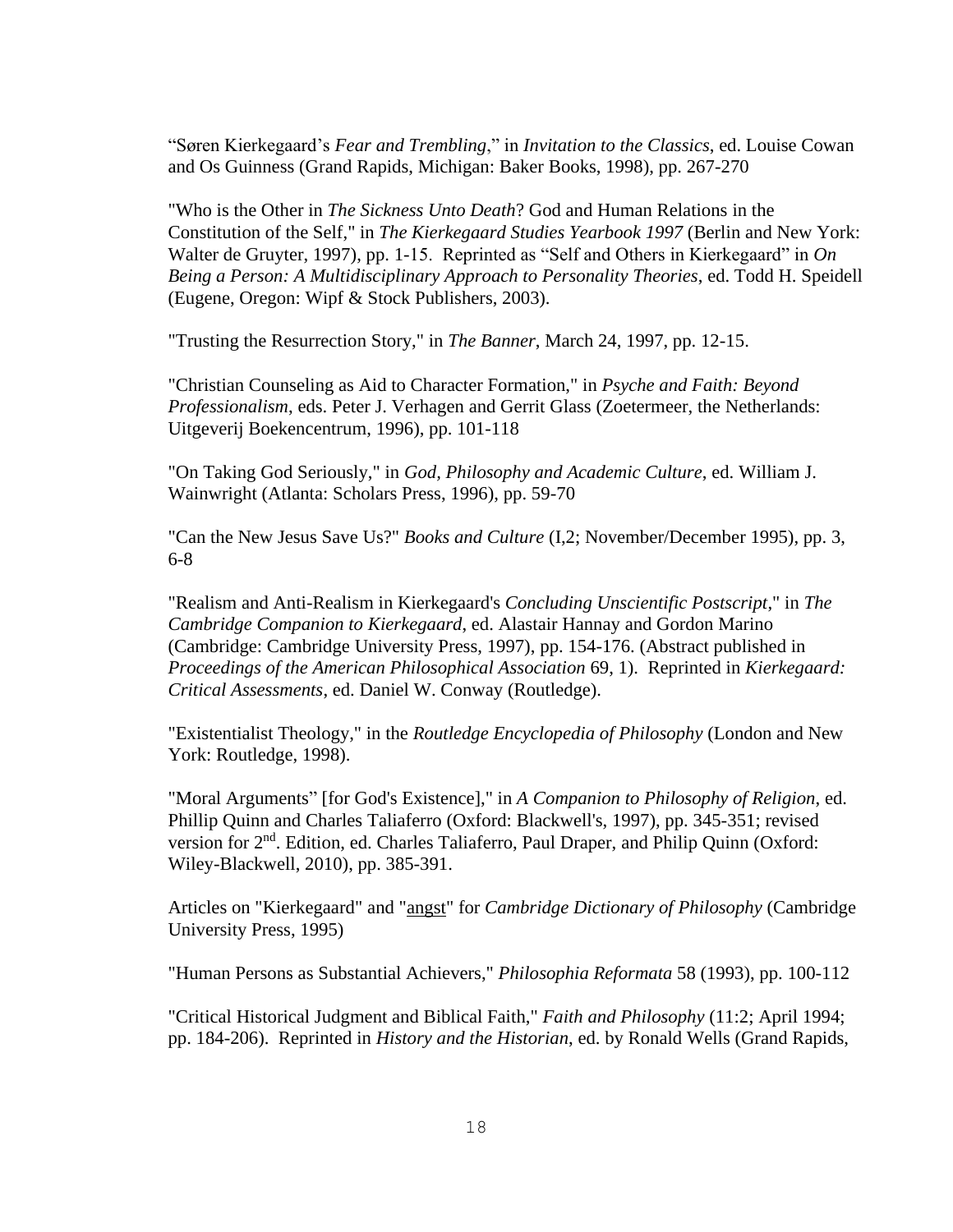Michigan: Wm. B. Eerdmans, 1998)

"The Incarnational Narrative as Myth and History," *The Christian Scholars Review* (23; 4: June, 1994), pp. 387-407

"Evidentialist and Non-Evidentialist Accounts of Historical Religious Knowledge," *International Journal for Philosophy of Religion* (35: pp. 153-182, 1994)

"Empiricism, Rationalism, and The Possibility of Religious Historical Knowledge," in *Christian Perspectives on Religious Knowledge*, ed. by C. Stephen Evans and Merold Westphal (Grand Rapids, Michigan: Wm. B. Eerdmans, 1993), pp. 134-160

Apologetical Arguments in Kierkegaard's *Philosophical Fragments,"* in *International Kierkegaard Commentary* volume on *Philosophical Fragments* (Macon, Georgia: Mercer University Press, 1994), pp. 63-83

"Developing Wisdom in Christian Psychologists," *Journal of Psychology and Theology* (20, 2: 1992), pp. 110-118

"Faith as the *Telos* of Morality: A Reading of *Fear and Trembling*," in *International Kierkegaard Commentary* series volume on *Fear and Trembling and Repetition* (Macon, Georgia: Mercer University Press, 1993), pp. 9-27

"A Response to Creel's Review," in *Behavior and Philosophy* (19, 1: 1991), pp.113-114, an invited response to a review of my book *Wisdom and Humanness in Psychology*.

"The Mystery of Persons and Belief in God," *Truth: A Journal of Modern Thought* (IV, Fall: 1990), pp. 51-58.

"The Relevance of Historical Evidence for Christian Faith: A Critique of a Kierkegaardian View," *Faith and Philosophy* (7, 4: 1990), pp. 470-485. Reprinted in *Philosophy of Religion: An Anthology of Contemporary Views*, ed. Melville Y. Stewart (Boston: Jones and Bartlett Publishers, 1996)

"A Privileged Calling," in *Storying Ourselves: A Narrative Perspective on Christians in Psychology*, ed. John Lee (Baker Books, 1993), pp. 187-209

"Is Kierkegaard an Irrationalist? Reason, Paradox and Faith," *Religious Studies* (25, 3; 1989), pp. 347-362

"Apologetics in a New Key: Relieving Protestant Anxieties over Natural Theology," in *The Logic of Rational Theism: Exploratory Essays*, ed. William Lane Craig and Mark S. McLeod (Lewiston, New York: The Edwin Mellen Press, 1990), 65-75.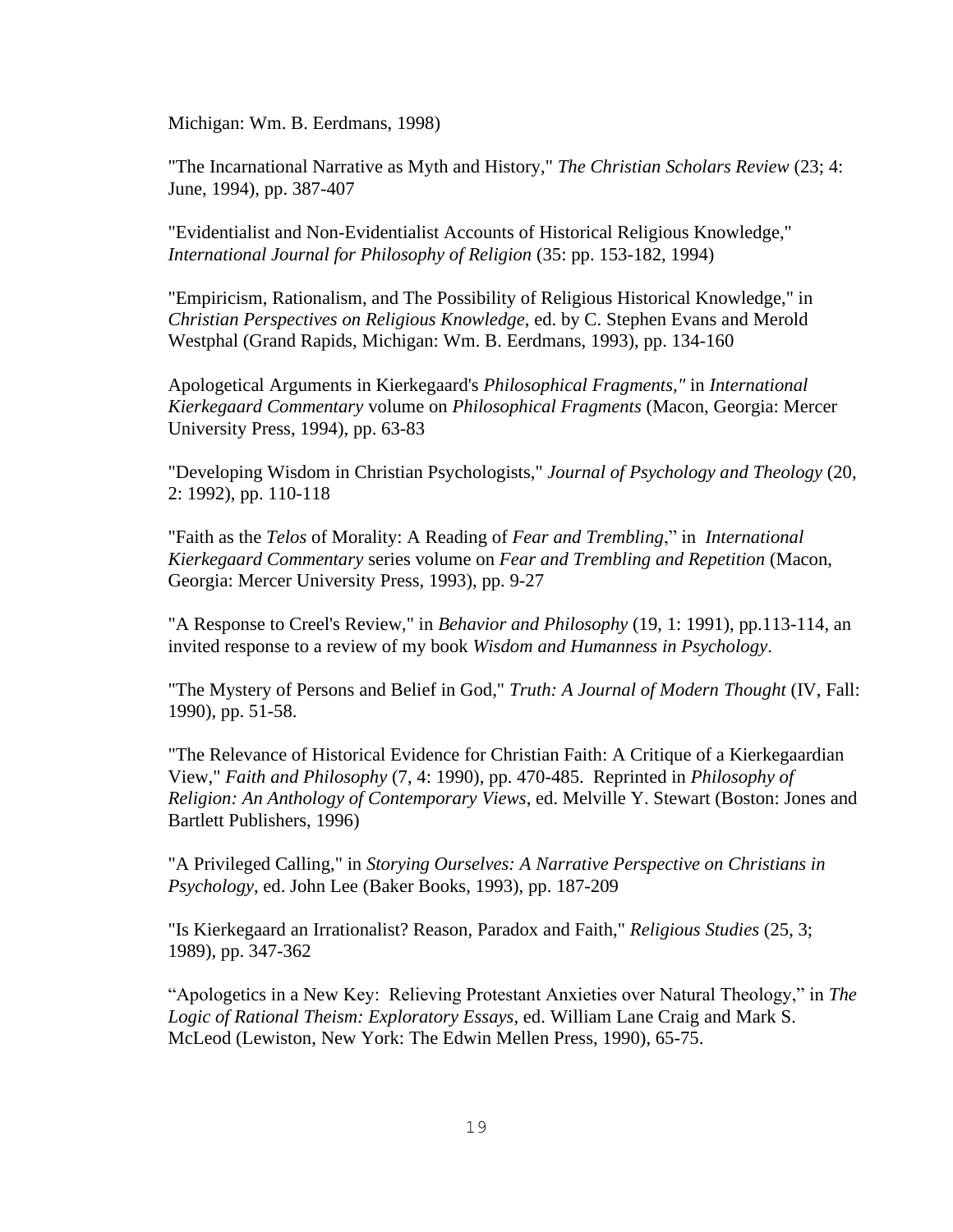"The Epistemological Significance of Transformative Religious Experience," *Faith and Philosophy* (8, 2: 1991), pp. 180-192

"Kierkegaard's View of the Unconscious," in *Kierkegaard: Poet of Existence*, edited by Birgit Bertung (C.A. Reitzel: Copenhagen, 1989), pp. 31-48; reprinted in *Kierkegaard in Post/Modernity* (Indiana University Press, 1995), and in *Søren Kierkegaard: Critical Assessments of Leading Philosophers*, *Volume II, Epistemology and Psychology* ed. by Daniel W. Conway (London: Routledge, 2002).

"Does Kierkegaard Think Beliefs Can Be Directly Willed," *The International Journal for Philosophy of Religion*, (26, pp. 173-284, 1989)

"Must Sociology Presuppose Determinism?" in *The Sociological Perspective: A Value-Committed Introduction*, edited by Michael R. Leming, Raymond G. DeVries, and Brendan F.J. Furnish (Zondervan, 1989)

"Where There's a Will, There's a Way: Kierkegaard's Theory of Action," in *Writing the Politics of Difference,* edited by Hugh J. Silverman (SUNY Press, 1991), pp. 73-88. Volume XIV in the *Selected Studies in Phenomenology and Existential Philosophy* series

Albert Ellis's Conception of Rationality: How Reasonable is R.E.T.?" *Review of Existential Psychology and Psychiatry* (XIX, 2 and 3), pp. 129-134, with a response by Albert Ellis and a rejoinder to Ellis

"Kierkegaard and Plantinga on Belief in God: Subjectivity as the Ground of Properly Basic Beliefs," *Faith and Philosophy* (V, 1), pp. 25-39, 1988

"Kierkegaard's View of Humor: Must Christians Always Be Solemn," *Faith and Philosophy* (IV, 2), pp. 176-186, 1987

"Unity and Multiplicity in Hypnosis, Commisurotomy, and Multiple Personality Disorder," *The Journal of Mind and Behavior* (V, 4), pp. 423-431, 1984. Co-authored with David Benner

"Must Psychoanalysis Embrace Determinism? Or Can a Psychoanalyst Be a Libertarian?" *Psychoanalysis and Contemporary Thought* (VII, 3), pp. 339-365, 1984

"Behaviorism as Existentialism: Ryle and Merleau-Ponty on the Mind," *Journal of the British Society for Phenomenology* (XIV, 1, pp. 65-77)

"Separable Souls: A Defense of Minimal Dualism," *Southern Journal of Philosophy* (XIX, 3, pp. 313-331)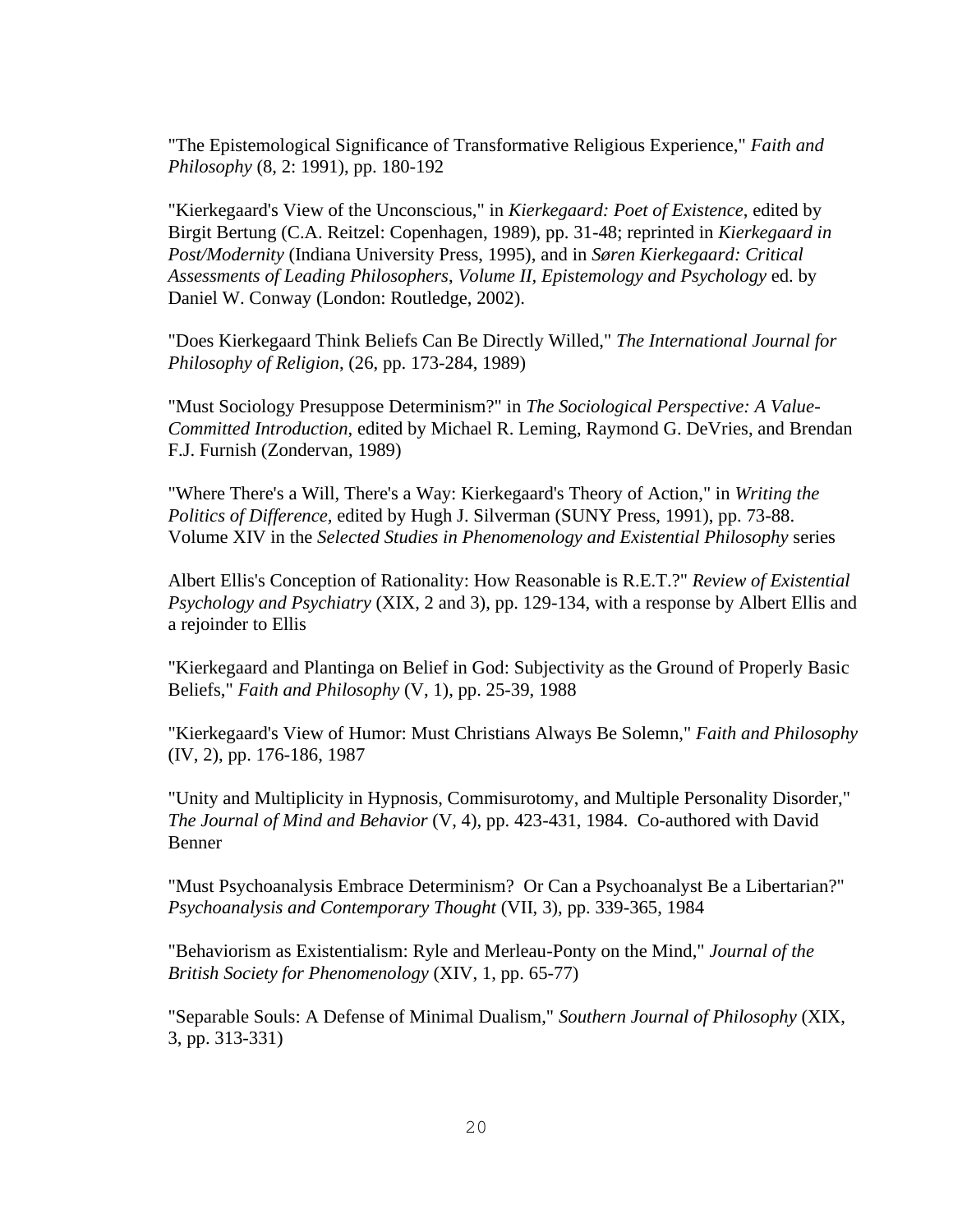"Reductionism as Absentmindedness: Existentialism and Phenomenology as Strategies for Defending Personhood," *Man and World* (XIV, pp. 175-188)

"Mis-using Religious Language: Something about Kierkegaard and *The Myth of God Incarnate,*" *Religious Studies* (XV), pp. 139-157. Translated into Japanese by Mime Morita and published in *Religion and Ethics: The Problem of Language and Existence in Kierkegaard*, ed. by Kinya Masugata.

"Kierkegaard on Subjective Truth: Is God an Ethical Fiction?" *International Journal for Philosophy of Religion* (VII, 1), pp. 288-299

"Is the Concept of An Absolute Duty Toward God Morally Unintelligible?" in *Kierkegaard's Fear and Trembling: Critical Appraisals*, edited by Robert Perkins (University, Alabama: University of Alabama Press, 1981, pp. 141-151

"Kierkegaard's Attack on Apologetics," *Christian Scholar's Review* (X, 4), pp. 322-332

"Redeemed Man: The Vision Which Gave Rise to Marxism," *Christian Scholar's Review* (XIII, 2, pp. 141-150)

"The Concept of the Self as the Key to Integration," *Journal of Psychology and Christianity* (III, 2, pp. 4-11)

"The Self in Contemporary Psychology," in *Readings in the Christian Faith and the Discipline of Psychology*, edited by Stanton Jones (Grand Rapids, Michigan: Baker Books, 1986)

"Healing Old Wounds and Recovering Old Insights: Towards a Christian View of the Person for Today," in *Christian Theology in the Modern World: Faith and Practice from an Evangelical Point of View*, ed. by Mark Noll and David Wells (Eerdmans, 1988), pp. 68-86

"Salvation, Sin, and Human Freedom: A Kierkegaardian View," in *The Grace of God, The Will of Man*, ed. by Clark Pinnock (Grand Rapids, Michigan: Zondervan, 1989), pp. 181-189

"Christian Perspectives on the Sciences of Man," *Christian Scholar's Review* (VI, 2 and 3, pp. 97-113)

"Verstehen as Requiring Value-Commitment: A Response to Perkins," *Christian Scholar's Review* (XVI, 2), pp. 163-168

"The Blessings of Mental Anguish," *Christianity Today*, January 17, 1986, pp. 26-29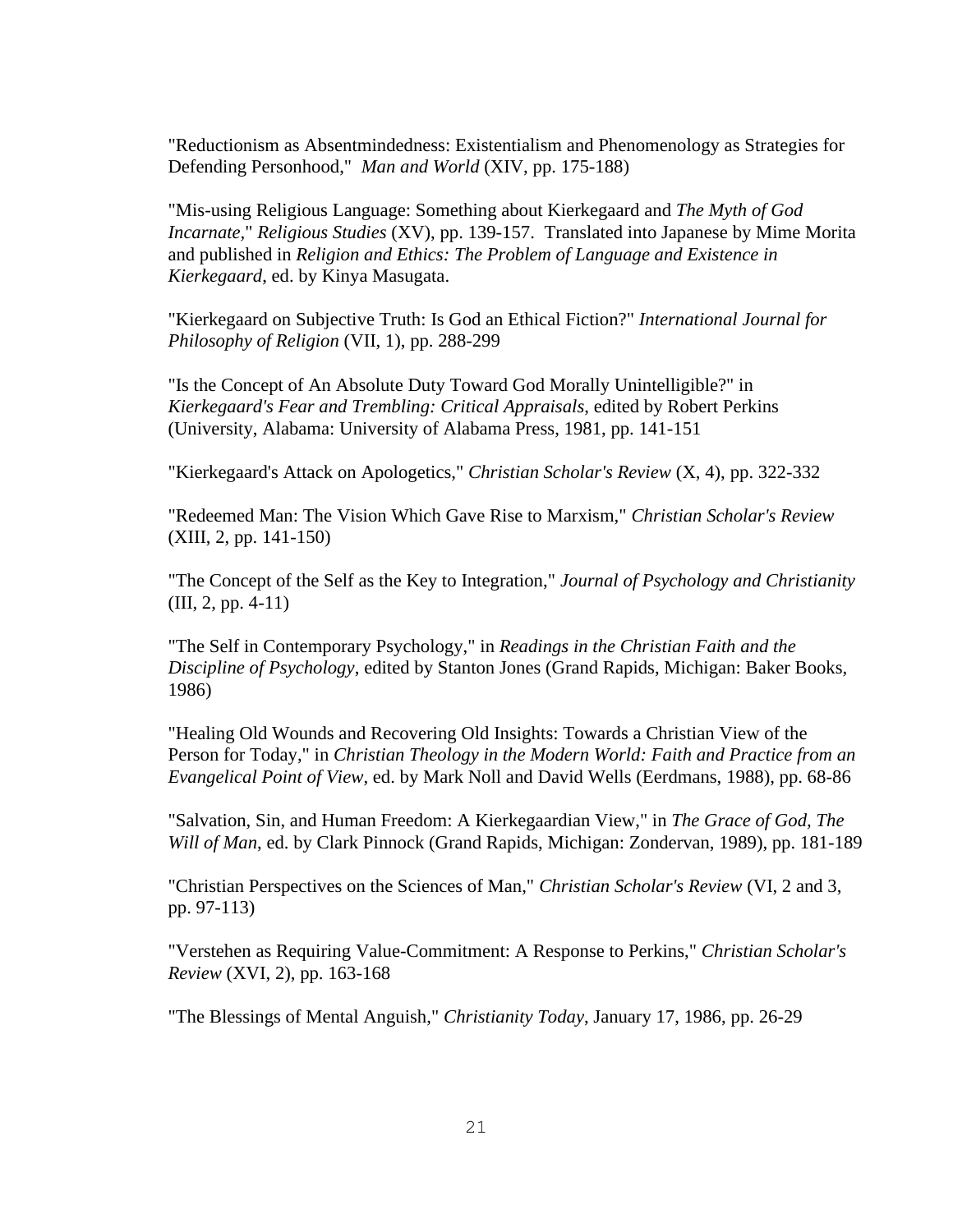"Kierkegaard: A Misunderstood Reformer," *Christianity Today*, September 21, 1984, pp. 26-29

Article on "Kierkegaard" for *Dictionary of Christian Ethics and Pastoral Theology* (Downers Grove, Illinois: InterVarsity Press, 1995)

Article on "Kierkegaard," for *Great Leaders of the Christian Church*, edited by John Woodbridge (Chicago: Moody Press, 1988)

Articles on Kierkegaard, Personhood, Empiricism, Descartes, Aristotle, Plato, Self, and Artificial Intelligence for *Baker Encyclopedia of Psychology* (Baker, 1985). Article on Personhood reprinted in *Religion and Psychology* (Grand Rapids, Michigan: Baker, 1988)

Articles on "Personhood" and "Mind," in *Dictionary of Pastoral Care and Counseling*, edited by Rodney J. Hunter (Nashville: Abingdon, 1990)

#### Books Reviewed

Mark C. Murphy, *God's Own Ethics* (Oxford: Oxford University Press, 2017), *Philosophical Review* (128, 3; July 2019; pp. 337-341).

John Hare, *God's Command* (Oxford: Oxford University Press, 2015), in *Journal of Theological Studies* (2016) 67 (2); pp. 888-892. DOI: [https://doi.org/10.1093/jts/flw158.](https://doi.org/10.1093/jts/flw158) Issue actually appeared in 2017.

Richard Swinburne, *Mind, Brain, and Free Will* (Oxford: Oxford University Press, 2013) in *Faith and Philosophy* (31, 1, Jan. 2014), pp. 101-104

Robert Stern, *Understanding Moral Obligation: Kant, Hegel, Kierkegaard,* (Cambridge: Cambridge University Press, 2012), forthcoming in *Faith and Philosophy*

Mark C. Baker and Stewart Goetz, eds., *The Soul Hypothesis: Investigations into the Existence of the Soul* (New York: Continuum, 2011), in *Faith and Philosophy* (29, 2: March, 2012), pp. 40-43.

T.L.S. Sprigge, *The God of Metaphysics: Being a Study of the Metaphysics and Religious Doctrines of Spinoza, Hegel, Kierkegaard, T.H. Green, Bernard Bosanquet, Josiah Royce, A.N. Whitehead, Charles Hartshorne, and Concluding with a Defence of Pantheistic Idealism, Mind*, vol. 119, no. 475, July 2010, pp. 860-864.; doi: 10:1093/mind/fzq801.

Jacob Howland, *Kierkegaard and Socrates: A Study in Philosophy and Faith*, in *The Review of Metaphysics* (65, 3; 2012), pp. 654-656.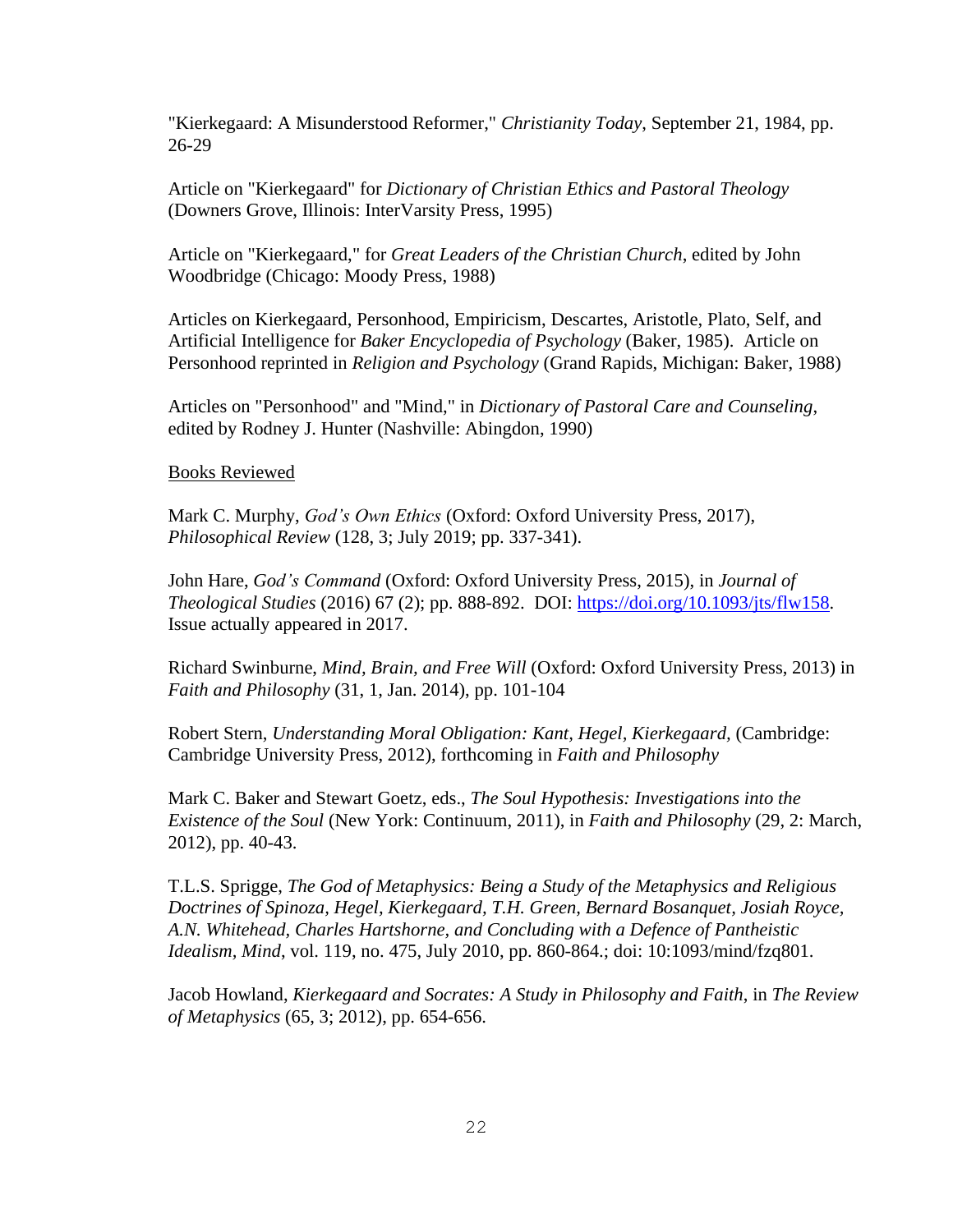Mark Dooley, *The Politics of Exodus: Kierkegaard's Ethics of Responsibility*, in *International Philosophical Quarterly* (42, 2; June 2002).

Eric L. Johnson and Stanton L. Jones, ed., *Psychology and Christianity: Four Views*, *Contemporary Psychology: The APA Review of Books* (47,4: August 2002)*.*

Merold Westphal, *Becoming a Self: A Reading of Kierkegaard's "Concluding Unscientific Postscript"*, *International Philosophical Quarterly (XXX*IX,1; March 1999)

David J. Gouwens, *Kierkegaard as Religious Thinker*, in *Christian Scholar's Review* (26, 3: 348-449)

William J. Wainwright, *Reason and the Heart: A Prolegomenon to a Critique of Passional Reason*, in *Cross Currents* (46, 4; 567-569)

Anthony Rudd, *Kierkegaard and the Limits of the Ethical*, in *The Philosophical Review* (104, 4; 592-594)

William Lad Sessions, *The Concept of Faith: A Philosophical Investigation* (*The Philosophical Quarterly*) (17, 188; 408-410)

Roger Poole, *Kierkegaard: The Indirect Communication*, *Religious Studies* (30, pp. 531- 532; 1994)

Katharine M. Ramsland, *Engaging the Immediate: Applying Kierkegaard's Theory of Indirect Communication to the Practice of Psychotherapy*, in the *Søren Kierkegaard Newsletter* (22, Nov. 1990)

Louis Pojman, *Religious belief and the Will*, in *International Journal for Philosophy of Religion* (XXVIII, pp. 47-51, 1990)

John Cooper, *Body, Soul, and Life Everlasting*, in *The Reformed Journal* (XXXX, 7, September 1990)

Merold Westphal, *Kierkegaard's Critique of Reason and Society*, in *Christian Scholar's Review* (XVIII, 4)

Louis Mackey, *Points of View*, in *Canadian Philosophical Reviews* (VII, 9)

Robert Roberts, *Faith, Reason, and History: Rethinking Kierkegaard's Philosophical Fragments,* in *Faith and Philosophy* (V, 3)

Leroy Rouner, ed., *Knowing Religiously*, in *International Journal for Philosophy of Religion*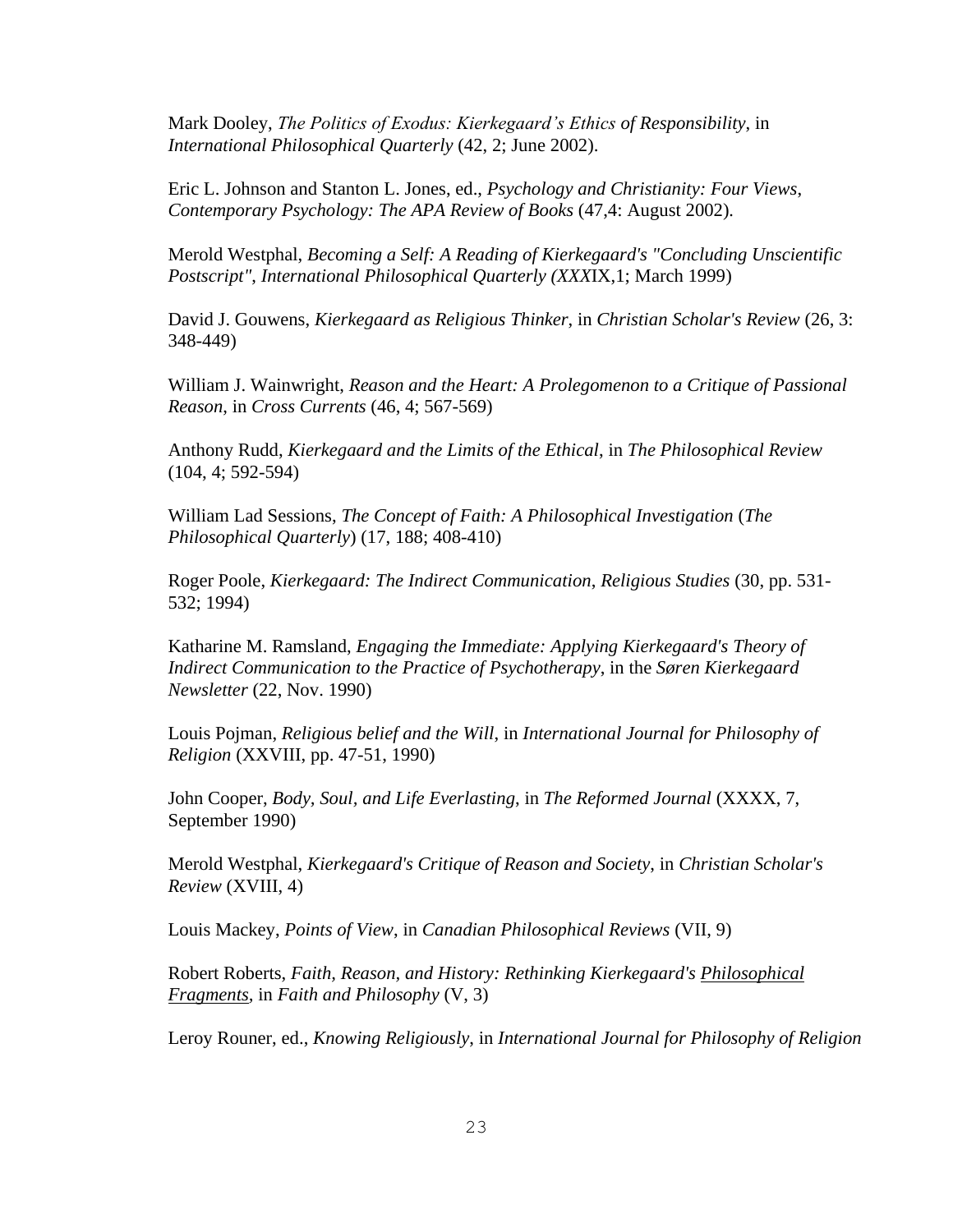(XXIII)

Stephen Dunning, *Kierkegaard's Dialectic of Inwardness: A Structural Analysis of the Theory of Stages*, in *Faith and Philosophy* (V, 1)

Jeremy Walker, *The Descent Into God*, in *Christian Scholar's Review* (XV, 3)

Merold Westphal, *God, Guilt, and Death,* in *The Reformed Journal* (XXXV, 3)

Louis Pojman, *The Logic of Subjectivity: Kierkegaard's Philosophy of Religion*, in *Christian Scholar's Review* (XIV, 3)

Gary Gutting, *Religious Belief and Religious Skepticism and Kai Nielsen, An Introduction to the Philosophy of Religion*, in *Christian Scholar's Review* (XIII, 2)

Mark C. Taylor, *Deconstructing Theology*, in *International Studies in Philosophy* (XIX, 1987)

John Douglas Mullen, *Kierkegaard's Philosophy: Self-Deception and Cowardice in the Present Age*, in *Christian Scholar's Review* (XI, 3)

John Elrod, *Kierkegaard and Christendom*, in *Christian Scholar's Review* (XI, 4)

Mark Taylor, *Kierkegaard's Pseudonymous Authorship*, and John Elrod, *Being and Existence in Kierkegaard's Pseudonymous Authorship*, in *Christian Scholar's Review* (VII, 4)

E. D. Klemke, *Studies in the Philosophy of Kierkegaard*, in *Christian Scholar's Review* (IV, 2)

Harvey Cox, *Turning East*, in *Eternity* (May, 1978)

Brita K. Stendahl, *Søren Kierkegaard*, in *International Journal for Philosophy of Religion* (XII, 4)

Robert Roberts, *Rudolph Bultmann's Theology*, in *Christian Scholar's Review* (IX, 1) and *International Journal for Philosophy of Religion* (XII, 3)

Peter Berger, *The Heretical Imperative*, in *The Reformed Journal* (May, 1980)

Oral Presentations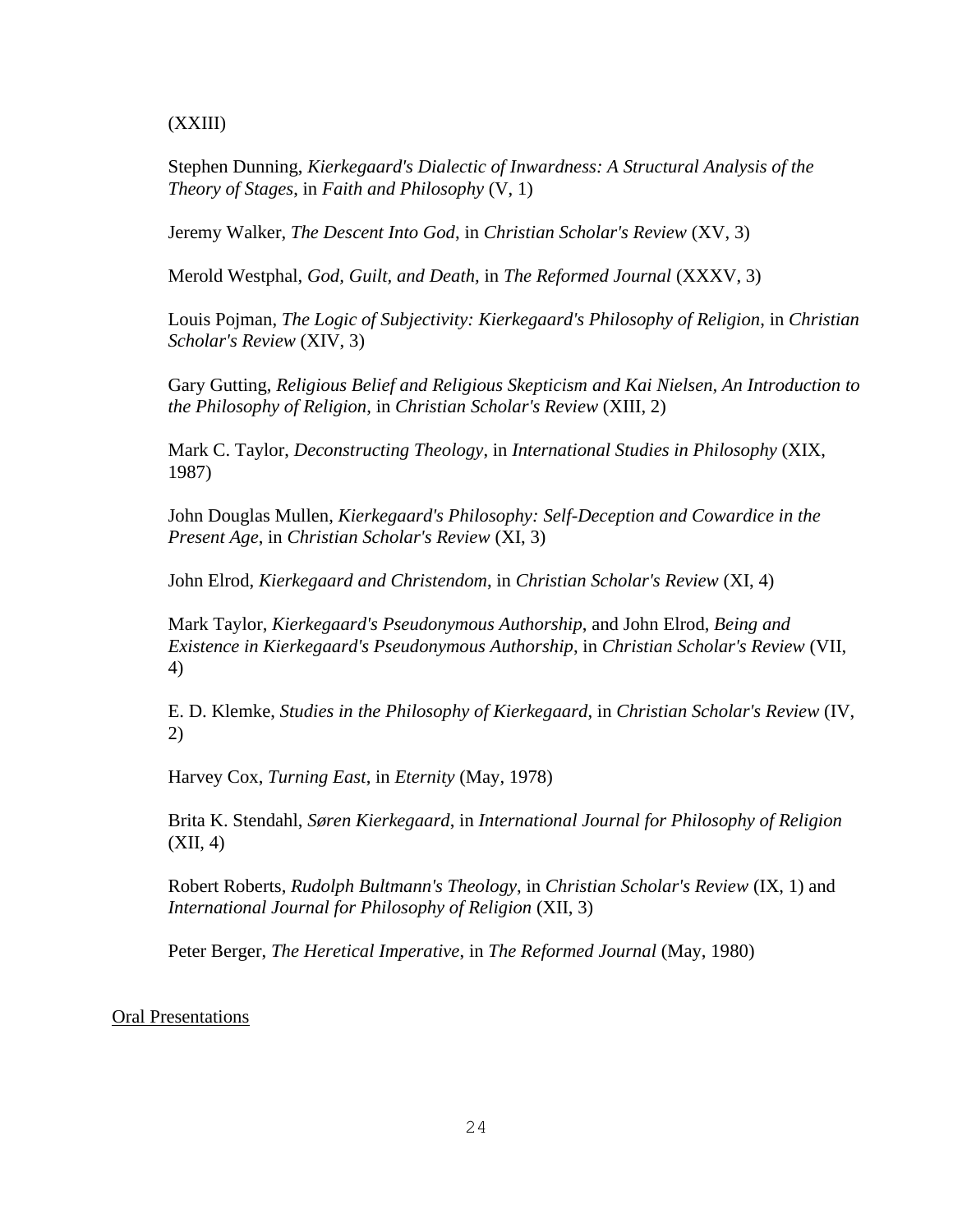# Lectures or Papers Read

"God and Morality," A Veritas Forum Dialogue, with Gideon Rosen as the other dialogue speaker. Held at Princeton University, November 18, 2021.

"How Should Christian Philosophers and Theologians Approach Ethics?" Annual T. B. Maston Lecture, delivered at Truett Seminary, Baylor University, November 9, 2021.

"The Virtue of Accountability and the Fear of the Lord," opening keynote lecture at the 2021 Institute for Faith and Learning Symposium on Faith and Culture. Theme for the Symposium: "Living Accountably."

"Could a Divine Command Theory of Moral Obligation Justify Horrible Acts? Some Kierkegaardian Reflections," invited keynote address given at conference "Dieu et la morale (God and Morality), October 6, 2021, University of Aix-Marseilles in Provence, France.

"Spiritual Dangers that Confront the Christian Philosopher," Plenary talk given in interview format (Dan Johnson, interviewer), at the Baptist Association of Philosophy Teachers biennial meeting (held virtually), April 16, 2021.

"Kierkegaard's Ethics and Divine Command Theory of Moral Obligation," Inner Circle Seminar, directed (virtually) on March 21, 2021. (the Inner Circle Seminar Series was begun by Anthony Stadlen in 1996. Participants are largely existential therapists My seminar was #265 in the series.)

"Theological Voluntarism, Divine Command Theory, and Accountability to God," paper read to doctoral seminar, Logos Institute, University of St. Andrews, March 12, 2021

"The Fear of the Lord and the Virtue of Accountability," paper read at the American Academy of Religion Annual Meeting, November 30, 2020 (held virtually), as part of a panel on "Accountability as a Theological Virtue." (other panelists: Andrew Torrance, Brendan Case, and Joanna Leidenhag). Held as part of the "Theology and Religious Reflection Unit," co-sponsored by Ethics Unit.

"Kierkegaard on Religious Faith: Why Faith Includes Uncertainty but Excludes Doubt," annual invited Kierkegaard Lecture, Wheaton College (Wheaton, Illinois). Delivered by Zoom because of the Covid Pandemic, October 14, 2020.

"Living Accountably: Accountability as a Virtue," paper read and discussed at the 2020 School of Character and Virtue, hosted by the Institute for Ethics and Society at the University of Notre Dame, Australia, September 5, 2020.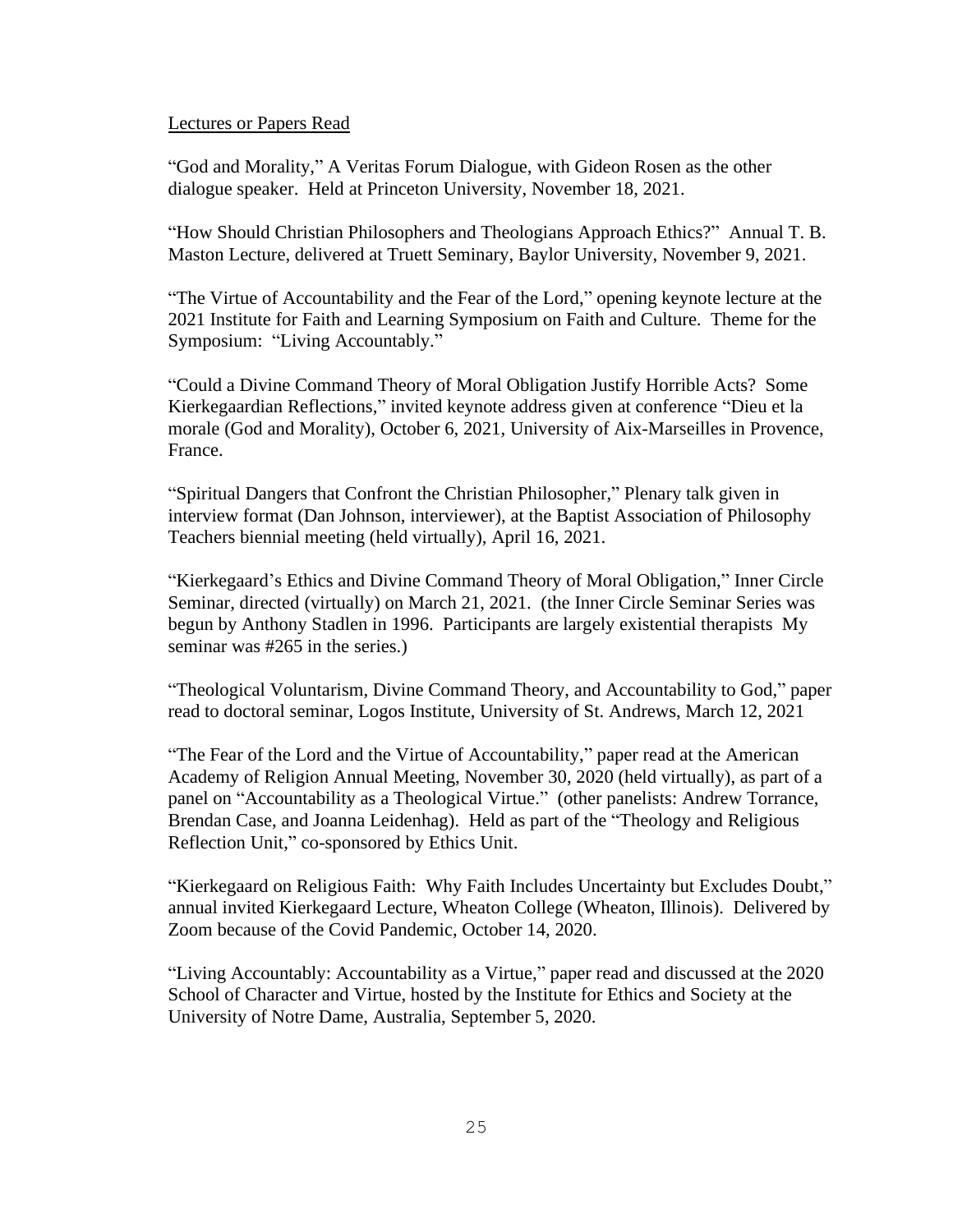"Global Accountability," paper read at the Logos Institute Symposium, March 11, 2020.

"Moral Arguments for God, Divine Command Theory, and Darwall's Morality of Accountability," paper read at Logos Institute Symposium, University of St. Andrews Nov. 8, 2019.

"The University as a Mutually Accountable Community," paper read as part of panel on "Accountability in the University," Conference on "The Character of the University," sponsored by the Institute for Faith and Learning, Baylor University, October 18, 2019.

Featured speaker at the "Gordon H. Clark Symposium: A Christian Philosophy Conference," April 5-6, 2019, at Covenant College, Lookout Mountain, Georgia. Topic of talk: "Christian Thinking about the Foundations of Ethics."

Visiting Philosopher Program lectures funded a grant from the Society of Christian Philosophers, Grove City College, March 28-29, 2019. "Thinking Radically—and Biblically—about Ethics" and "A Case for Accountability as a Virtue." Also spoke in the college chapel on "Taking Every Thought Captive for Christ."

"Accountability as a Virtue and the Biblical View of the 'Fear of the Lord'", Swindel Lecture in Philosophy of Religion, Biola University, La Mirada, California, February 21, 2019.

Witvliet, C.V.O., Jang, S. J., Berry, J., Evans, C. S., Johnson, B. R., Roberts, R. C., Peteet, J. R. and Torrance, A. (August, 2019). *Accountability to people: A new frontier in positive psychology.* Presented at the American Psychological Association (APA) Annual Convention, Chicago, IL.

Witvliet, C. V. O., Jang, S. J., Berry, J. W., Evans, C. S., Torrance, A., Johnson, B. R., Roberts, R. C., & Peteet, J. R. (June 2019). *Accountability to the transcendent: A new frontier in psychology*. Presented at the Association for Research in Personality (ARP) Annual Convention, Grand Rapids, MI.

"Kierkegaard on Putting the Modern State in its Place," read at a panel at the Kierkegaard Society Meeting at the American Academy of Religion Annual Meeting, Denver, Colorado, November 16, 2018. Session title: "Truth is Subjectivity: Kierkegaard on Political Theology." Special session in memory of Robert Perkins. Other speakers included John Davenport, Marilyn Piety, Lee Barrett, and George Pattison.

"The No-Neutrality Thesis and Contemporary Moral Philosophy: A Global Hermeneutical Perspective," read at the Logos Institute Seminar, University of St. Andrews, October 19, 2018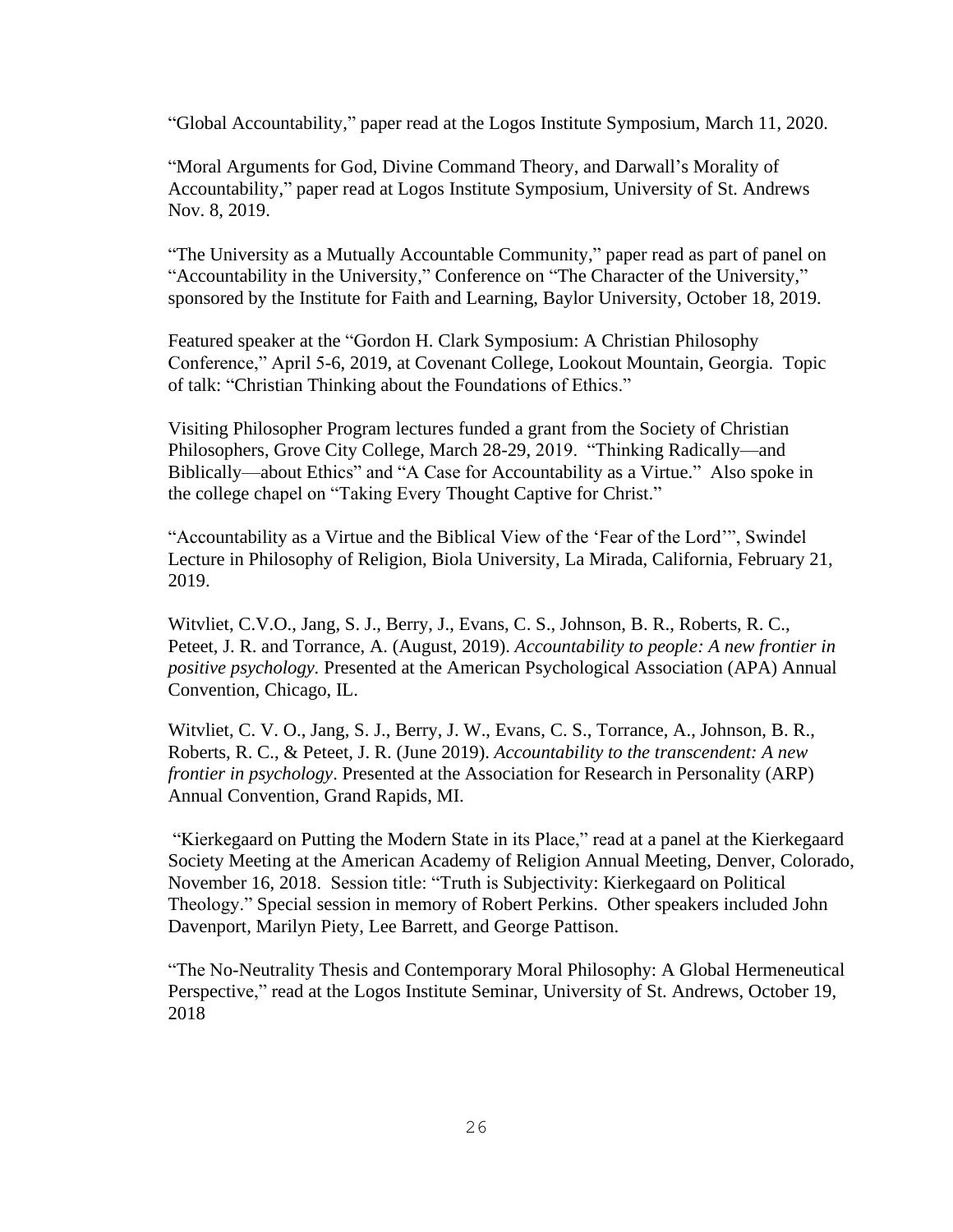"A Biblical Approach to Philosophical Ethics," plenary address delivered to the Baptist Association of Philosophy Teachers biennial conference, held at Wingate University, October 13, 2018.

"The Fear of the Lord and the Virtue of Accountability," university-wide lecture delivered as the annual Cornelia Marschall Smith Lecture at Baylor University on September 27, 2018

"Worldviews, Moral Seemings, and Moral Epistemology," invited plenary address at conference on "Moral Epistemology," Australian Catholic University, Melbourne, June 2, 2018

"Accountability Understood as a Virtue," paper read at Analytic Theology Seminar, Fuller Theological Seminary, Pasadena, California, February 14, 2018. Also presented at Institute for Religion and Critical Inquiry, Australian Catholic University, Melbourne, May 22, 2018

"How a Reformation Christian Can Be a Catholic (small "c") Christian," invited plenary address, annual national meeting of the Evangelical Philosophical Society, Providence, Rhode Island, November 16, 2017. This paper was also presented to the Graduate Seminar at the Logos Institute of the University of St. Andrews, October 29, 2017.

"Contemporary Analytic Christology: A Kryptic View Compared with a Kenotic View," paper read at the Christian Systematic Theology session at the American Academy of Religion Annual Meeting, Boston, November 21, 2017.

Sophia Forum Lectures at Azusa Pacific University, September 28-29, 2017. Topics: "Thinking Radically about Ethics," and "Kierkegaard's View of Faith and History."

"Normative Objections to Atheism," read at the Symposium Series for the Philosophy Department at Australian Catholic University, August 11, 2017. Paper read at Melbourne Campus but available through video to other ACU campuses.

"A Kierkegaardian Look at the Problem of Faith and History," read at Logos Conference 2017, University of St. Andrews, June 1-3, 2017

"How Should Christians Think About Ethics Today?" An all day seminar presented at Wayland Baptist University, St. Antonio campus, April 6, 2017. This seminar was made possible by a grant from the Society of Christian Philosophers.

"Thinking Radically—and Biblically—about Ethics," plenary address at conference on "Radical Christian Scholarship" at Houston Baptist University, Feb. 24, 2017. (Sponsored by the Transdisciplinary Group at St. George's Centre for Biblical and Public Theology and Houston Baptist University)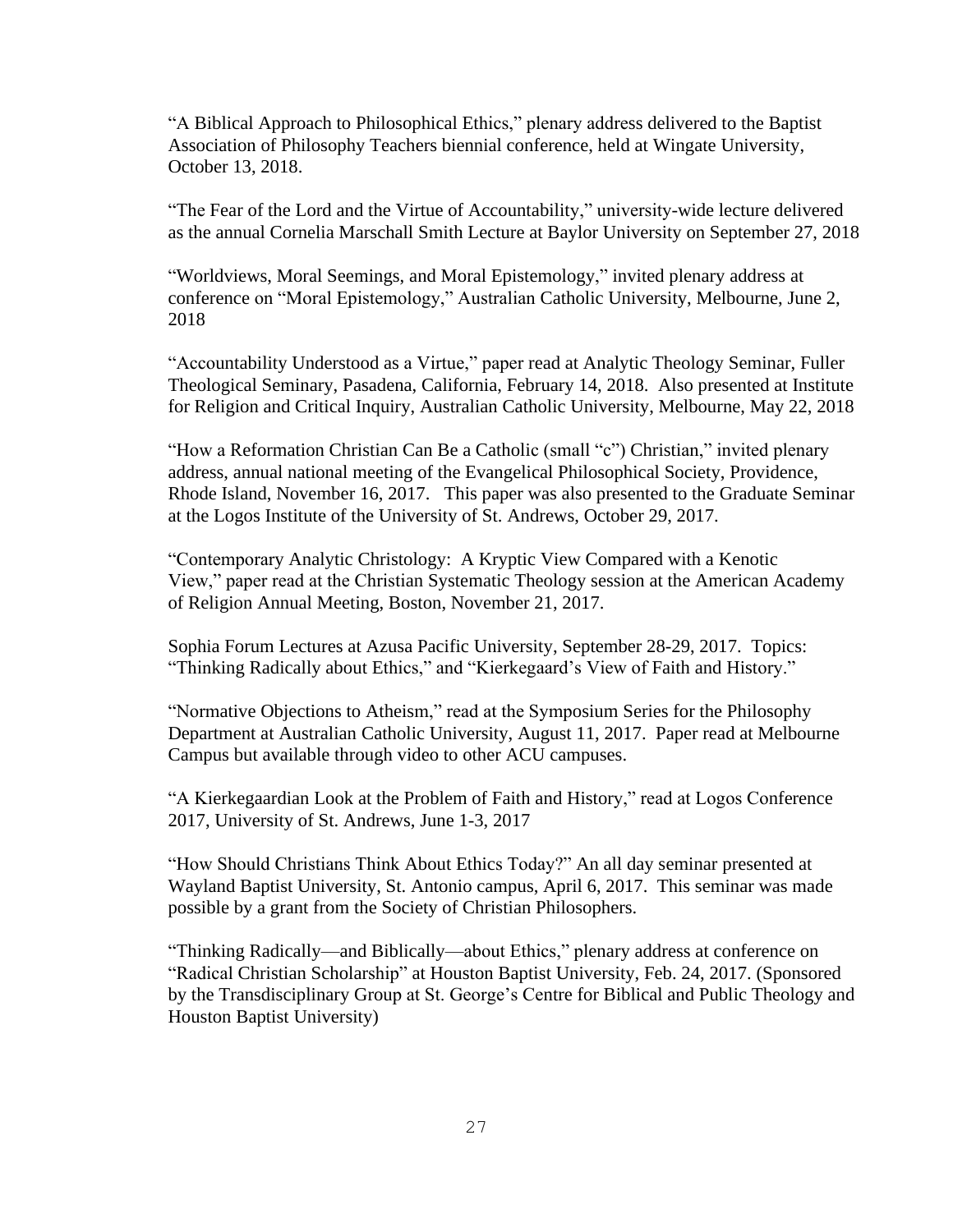"How Should Christian Psychologists Think about the Integration of Faith and Learning?" invited lecture to the Wheaton College psychology department retreat, January 5, 2017

Three part invited seminar on "Kierkegaard's Three Spheres of Existence," at Beijing Normal University, China, May 17, 2016.

"Can Faith Have Historical Content without Being Based on Historical Evidence? Kierkegaard's View of Faith in the Incarnation." Read at meeting of the Søren Kierkegaard Society at the American Academy of Religion Annual Meeting, San Antonio, Texas, November 19, 2016

"Kierkegaard, on Faith, Doubt, and Uncertainty (With Some Glances at Despair)," read at joint meeting of Kierkegaard, Religion, and Culture Group and the Society of Christian Philosophers, held at the Annual Meeting of the American Academy of Religion, San Antonio, Texas, November 20, 2016

"Kierkegaard on Faith, Doubt, and Uncertainty," Boston University Philosophy of Religion Colloquium, Institute for Philosophy of Religion, December 9, 2015. Also read at the University of St. Andrews, October 5, 2016

"Kierkegaard on Faith and Doubt," Australian Catholic University, Philosophy Seminar, Melbourne, Australia, June 10, 2016

"Issues in Divine Command Theory," Australian Catholic University, Melbourne, Australia, June 16, 2016

"The Role of the Humanities in the Contemporary Christian University," lecture delivered to the Humanities Faculty, Australian Catholic University, Brisbane, Australia, June 14, 2016.

"The Role of the Holy Spirit in Making Moral Knowledge Possible," Society of Christian Philosophers Session at the Annual Meeting of the American Academy of Religion, Atlanta, Georgia, November 21, 2015

"The Relevance of Kierkegaard for Catholic Theology," Kierkegaard, Religion, and Culture Group meeting at the Annual Meeting of the American Academy of Religion, Atlanta, Georgia, November 21, 2015

"A Natural Signs Approach to Natural Theology," invited lecture at the State University of St. Petersburg, Russia, May 21, 2015.

"Two Moral Arguments for God and Two Natural Signs for God in Moral Experience," invited lecture at the Russian Christian Academy for the Humanities, St. Petersburg, Russia, May 22, 2015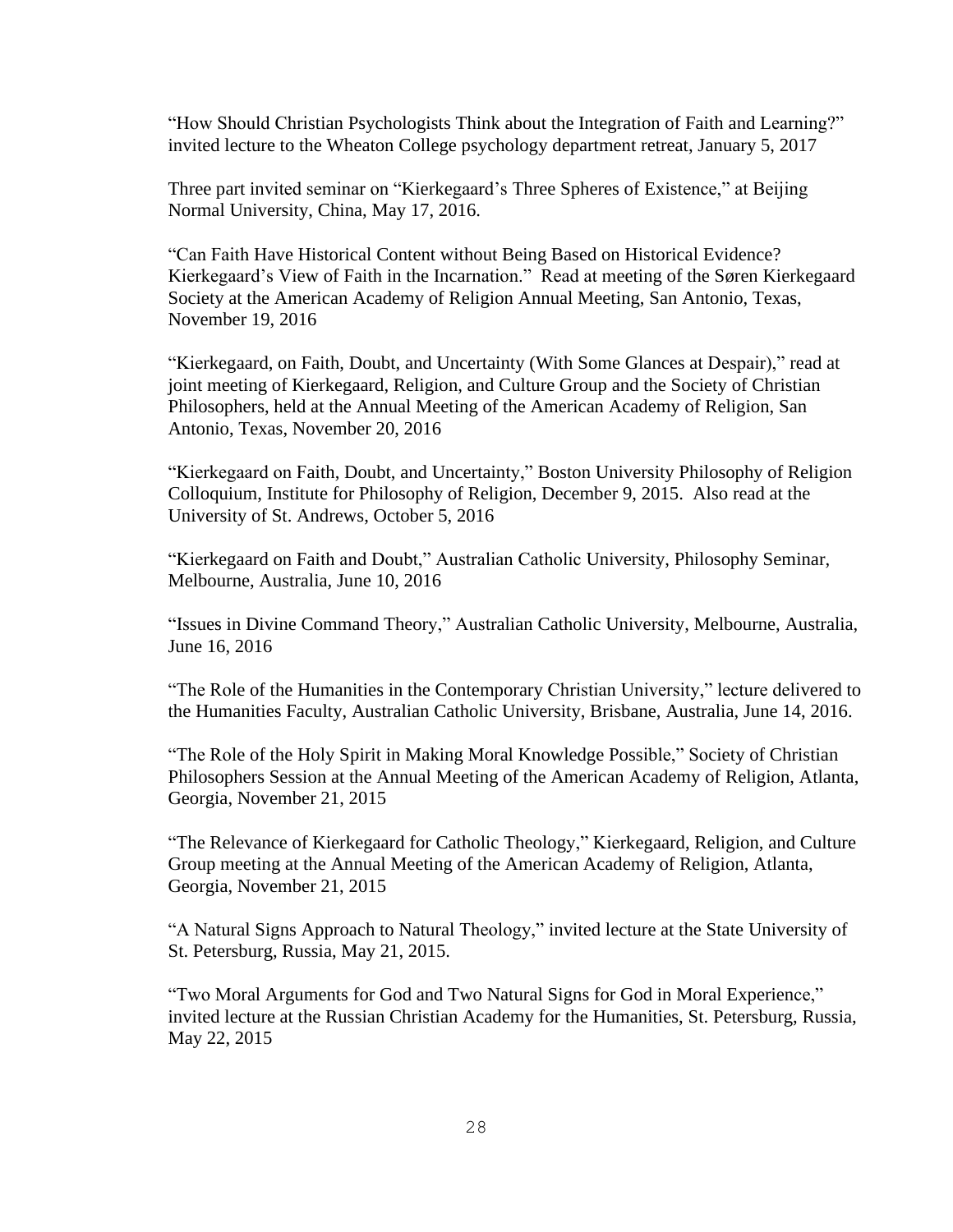"Research Seminar on God and Morality," presented at the St. Petersburg Theological Academy to a group of Russian philosophers and theologians engaged in a joint research project on Christian philosophy (a few other professors and post-graduate students attended as well). Held May 23, 2015. Three sessions held: Session 1: "A Phenomenology of the Experience of Moral Obligation." Session 2: "A Divine Command Account of Moral Obligation." Session 3: "Contemporary Secular Meta-ethical Theories of Moral Obligation."

"Kierkegaard on the Role of Authority in Ethics," Invited keynote address, Expert Seminar on "Kierkegaard and Ethical Theory," University of Antwerp, February 3-4, 2015.

"Divine Commands as the Basis for Moral Obligations," Keynote address, "Good With(out) God?" 6<sup>th</sup> Annual Symposium, Society of Adventist Philosophers, November 20, 2014, Thomas Jefferson School of Law, San Diego, California.

"Natural Signs as the Basis for Knowledge of God," Keynote address, Long Island High School Philosophy Conference, November 1, 2014, Stony Brook School, Stony Brook, New York.

"Is There Good Natural Evidence for God's Existence?" Philosophical Fridays Lecture, Southern Mississippi University, October 24, 2014. Funded by the Mississippi Humanities Commission.

"Conscience as a Basis for Ethical Discussion across Cultures and Traditions," invited plenary paper at the conference on "International Congress of Ethics and Applied Ethics: Doing Moral Philosophy in an Intercultural Context." Universidad Anáhuac, Mexico City, Mexico, October 7, 2014.

"Natural Knowledge of God, Darwinian Evolution, and the *Sensus Divinitatis,*" invited lecture given at the "Knowing Creation" Conference, sponsored by Scientists in Congregations Scotland and the University of St. Andrews, August 23-24, 2014. (Funding provided by the John Templeton Foundation)

"Dare We Talk About God in the Academy? Should We? How Do We Do So?" Panel presentation (with Paul Griffiths and Francis Clooney) at Australian Catholic University, Melbourne Campus, June 27, 2014.

"Is There a Natural Knowledge of God?" Public lecture at Australian Catholic University, Melbourne campus, June 25, 2014.

"How Should Christians Think About The Academic Disciplines?" Inaugural Lecture to the Christian Scholars Network of Melbourne, Australia, June 17, 2014.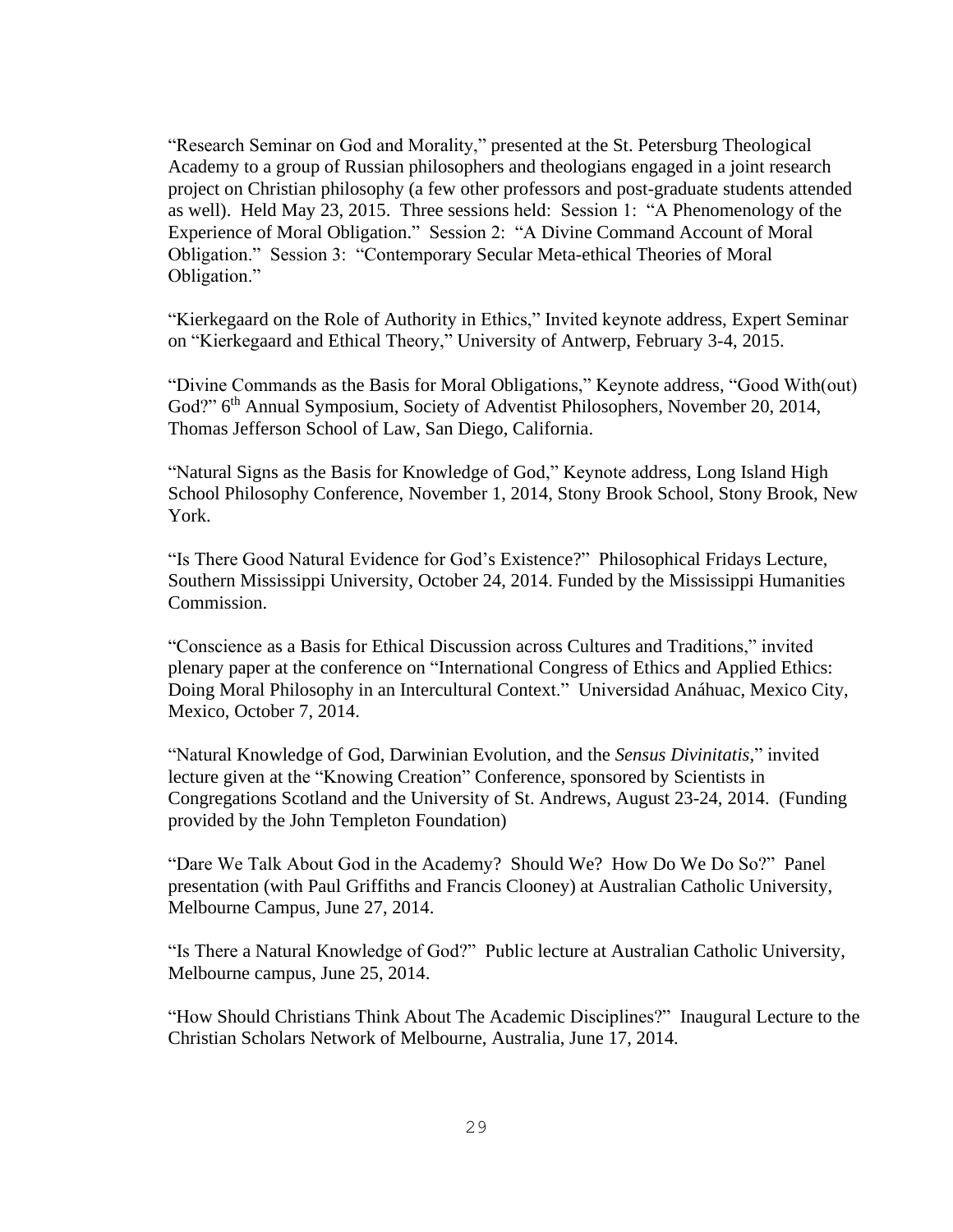"Paradoxicality as a Criterion of an Authentic Religious Revelation," featured speaker at conference on "Faith and Philosophy: A Conference in Honor of Steve Davis," Claremont-McKenna College, April 25, 2014, Claremont, California.

"Natural Signs for God and Darwinian Evolution," invited lecture as part of "Science and Religion Symposium," Fresno Pacific University, April 3, 2014.

"Paradoxicality as a Criterion of an Authentic Special Revelation," Midwest meeting of the Society of Christian Philosophers, March 28, 2014, Trinity Christian College, Palos Heights, Illinois. Also read in a video conference presentation to five campuses of Australian Catholic University, June 6, 2014.

"God's Law and Moral Accountability," Invited address at the "Mind Your Heart Conference" sponsored by the Center for Christian Thought at Biola University, Jan. 31- Feb. 1, 2014

"C. S. Lewis and the Moral Argument for God's Existence," address given at the Honors College at Baylor University as part of the conference on "C. S. Lewis and His Contributions to Christian Thought," November 18, 2013

"Kierkegaard on the Natural Knowledge of God: How We Can Know God Exists Without Proof," Keynote Lecture, Institute for Faith and Learning Annual Conference at Baylor University, on "Kierkegaard: A Christian Thinker for Our Time?" (October 31, 2013)

"Kierkegaard on Natural Religious Knowledge," invited address at Universidad Iberoamericana, Mexico City, October 16, 2013.

"Christian Ethics in a Globalized World," Two lectures given at Univeridad Anahuac, Mexico City, October 17, 2013. Lecture 1: "Can Love Be Commanded? Duty as the Form of Christian Love." Lecture 2: "Love of the Neighbor and Natural Loves: The Content of Christian Love."

"Introduction to Kierkegaard's Thought," invited lecture, Union University, Jackson, Tennessee, October 1, 2013.

"Must an Admirer of Kierkegaard's Abraham Accept the Possibility that Child Sacrifice May Be Justified?" Keynote opening address, Conference on "Kierkegaard and the World," Australian Catholic University, Melbourne, Australia, August 16-18, 2013. (co-sponsored by Deakin University.)

"Kierkegaard on Natural Loves and Neighbor Love: An Issue for Confucian Ethics," invited address given at "International Symposium on Kierkegaard and Chinese Culture," May 21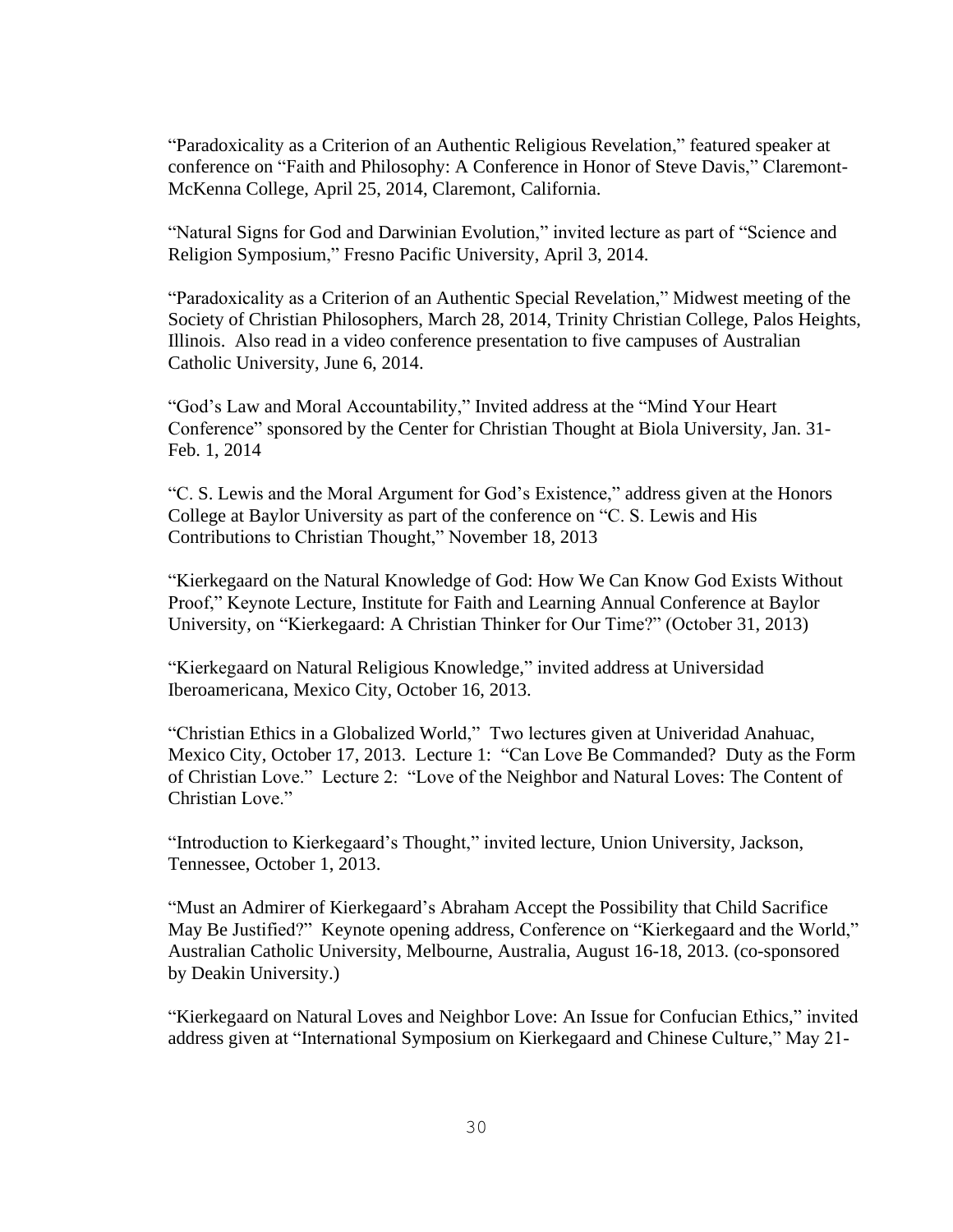13, 2013, Hong Kong Baptist University, Hong Kong.

"Silentio's Treatment of the 'Binding of Isaac' in *Fear and Trembling."* Invited address given at the International Conference, "Kierkegaard Reconsidered in a Global World," May 6-8, 2013, University of Copenhagen.

"Types of Christian Scholarship," invited address given to the faculty at Redeemer University College, Ancaster, Ontario, March 21, 2013

"Must Someone Who Admires Abraham as an Exemplar of Faith Take Seriously the Possibility of Sacrificing a Child at the Command of God?" Distinguished Visiting Philosopher Series Lecture, Wheaton College, Wheaton, Illinois, February 12, 2013.

"Must an Admirer of Kierkegaard's Abraham Be Willing to Approve of Child Sacrifice?" Visiting Philosopher Series, Wake Forest University, February 28, 2013. Same talk given at Presbyterian College, Clinton, SC, February 29, 2013.

"A Philosophical Response to David Brown's *Divine Humanity*," paper read at American Academy of Religion Annual Meeting, Chicago, Illinois, November 17, 2012, session sponsored by the Society of Christian Philosophers. (Other speakers: Kathryn Tanner, David Brown)

"Criteria for an Authentic Divine Revelation," read at 2012 Baylor-Georgetown-Notre Dame Philosophy of Religion Conference, November 8-10, 2012, Hotel Contessa, San Antonio, Texas.

"Kierkegaard's View of Faith and Reason," invited paper to Department of Religion and Department of Philosophy at the University of Lethbridge, Lethbridge, Alberta, November 5, 2012

"C. S. Lewis Lectures in Christian Thought," three lectures delivered at the Evangelical Free Church of Lethbridge, Alberta, Canada, November 4-6, 2012.

Hayward Lectures, Acadia Divinity College, Acadia University, Wolfville, Nova Scotia, October 15-17, 2012. General Title: "Christian Belief in the 21<sup>st</sup> Century: Responding to the New Atheism." Lecture 1: "Should Christians Engage in Natural Theology?" Lecture 2: A Natural Signs Approach to Natural Theology. Lecture 3: "Recognizing and Responding to God's Self-Revelation."

"Paradoxicality and Revelation," paper read at Baptist Association of Philosophy Teachers meeting, Union University, Jackson, Tennessee, October 5, 2012.

Holley-Hull Lectures, Samford University, Birmingham, Alabama, September 12-13, 2012.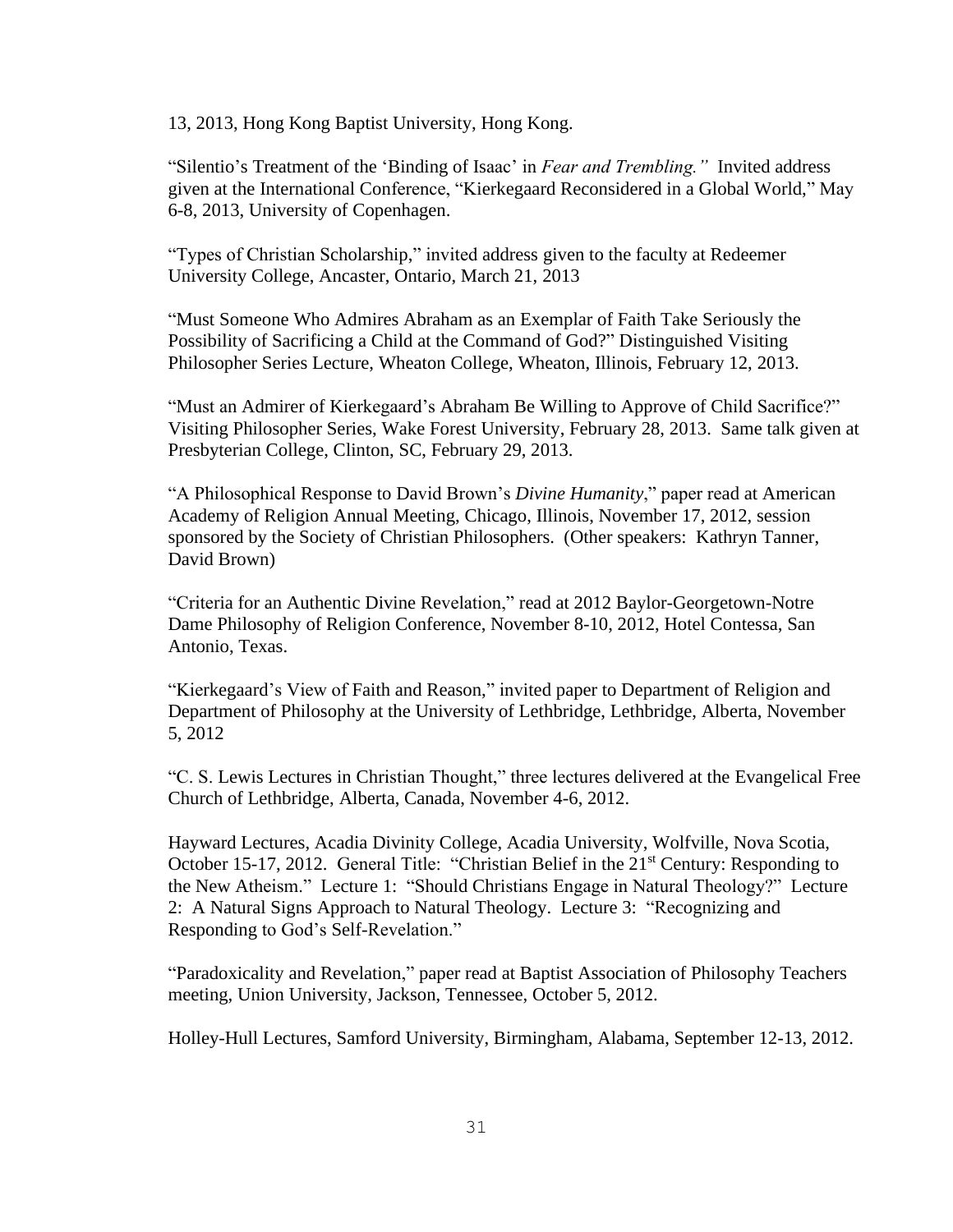Lecture topics: "Kierkegaard as a Christian Thinker," "Taking Every Thought Captive to Christ," "Is Kierkegaard as an Irrationalist?"

"What is a Divine Revelation For? Some Thoughts about Samuel Fleischacker's *Divine Teaching and the Way of the World.*"Symposium paper in "Author Meets Critics" session, Pacific Division American Philosophical Association, Seattle, Washington, April 4, 2012

"Is There a Role for Faith Commitments in Scientific Psychology: Philosophy as a Bridge Between Psychology and Religious Faith," invited plenary address at Pacific-Mountain Regional Meeting of the Society of Christian Philosophers, Westmont College, Santa Barbara, California, January 14, 2012.

"Psychology as a Hermeneutical Science: The Role of Interpretation in Empirical Research," read at Biennial Convention of the Society for Theoretical and Philosophical Psychology (Division 24 of the American Psychological Association), Austin, Texas, March 4, 2012.

"What Attributes are Essential to Divinity?" read at Reformed Theology and History Section of the Annual Meeting of the American Academy of Religion, San Francisco, Nov. 20, 2011

"Are You Your Brain? Minds, Bodies, and the Self," Paul Holmer Memorial Lecture, University of Minnesota, November 4, 2011, sponsored by MacLaurin-CSF

"Is There a Presumption of Atheism? Natural Theology as a Rebuttal of Naturalism" invited address at conference on "The New Atheism: A Christian Response," sponsored by the University of Otago and the Faraday Institute of Cambridge University, St. Margaret's College, Dunedin, New Zealand, September 2-3, 2011.

"Divine Commands as the Basis for Moral Obligations," invited plenary address at conference on "The Future of Creation Order," organized by the Association for Reformational Philosophy on their  $75<sup>th</sup>$  anniversary, Free University, Amsterdam, the Netherlands, August 16-19, 2011.

"Paradoxicality as a Criterion of an Authentic Revelation," invited paper read at the Logos 2011 Workshop on "Divine Revelation: Meaning, Authority, and Canon," at the University of Notre Dame, Notre Dame, Indiana, June 2-4, 2011.

"Must A Divine Command Theorist View Moral Obligations as Communicated by God Through Special Revelation Only?" read at Society for Natural Religion meeting held at the American Philosophical Association Pacific Division meeting, April 21, 2011, San Diego, California.

One week seminar (five lectures plus one special lecture) on "The Foundations of Morality,"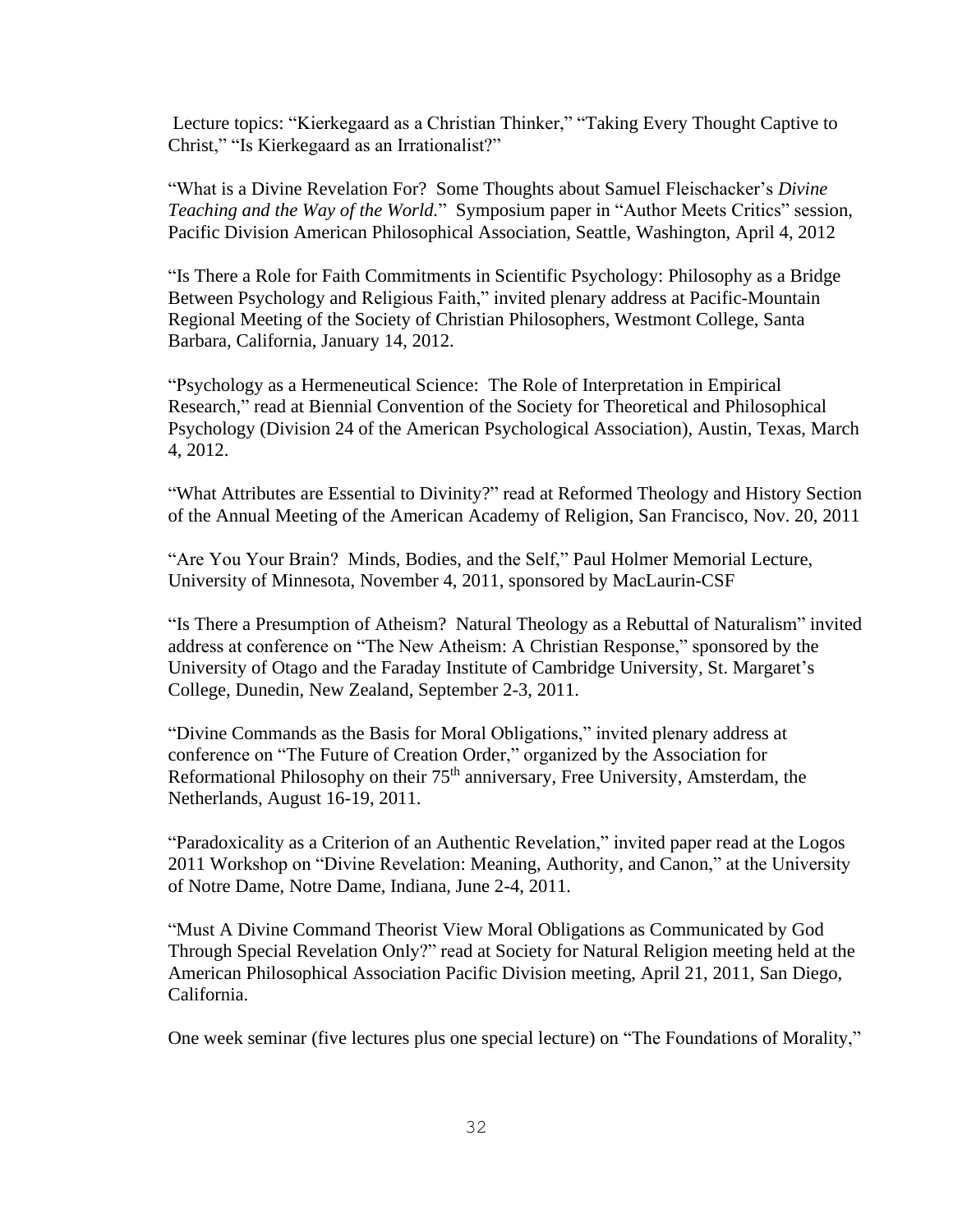March 7-11, 2011, at Fudan University in Shanghai, China. (Funded by Fudan University and the John Templeton Foundation through a grant to the Society for Christian Philosophers)

"A Reply to My Critics: Manis, Arner, and Bruce," presented at special session devoted to my book, *Kierkegaard's Ethic of Love,* organized by the Ethics Section and the Kierkegaard, Religion, and Culture Group of the American Academy of Religion, AAR Annual Meeting, Atlanta, Georgia, October 31, 2010.

"Kierkegaard's Critique of Modern Philosophy," Presented at the Baptist Association of Philosophy Teachers Biennial meeting, Samford University, October 9, 2010. Also presented at the University of West Georgia, October 29, 2010.

"Autonomy and Accountability in Ethics: Kierkegaard's View of the Foundations of Morality," Plenary paper at International Conference on "Existentialism and Ethics," Nitra University, Nitra, Slovakia, September 23, 2010

"What Does It Mean to Be a Bodily Soul?" invited plenary paper read at meeting of the Society for Christian Psychology, Louisville, Kentucky, September 17, 2010.

"Why Kierkegaard Still Matters—and Matters to Me," paper read at Kierkegaard Conference at St. Olaf College, June 28, 2010

Two invited lectures given at L'Abri Theological Fellowship, Huemoz, Switzerland, June 12-13, 2009. Lecture I:. "Are There Natural Signs for God." Lecture II: "Kierkegaard's View of Faith and Reason."

"The Nature of Christian Scholarship and the Calling of the Christian Scholar," lecture given at Baylor faculty retreat for newer faculty sponsored by the Institute for Faith and Learning, May 18-21, 2009, Laity Lodge, Kerrville, Texas.

"Wolterstorff on Kierkegaard on Love," paper read at Baylor University, April 17, 2009, as part of the Worthington Lecture Series week of events.

"Is Kierkegaard Really the Father of Existentialism?," invited Lyceum Speakers Series for Montgomery College, given at Lone Star College, Woodlands, Texas, April 2, 2009.

"Wisdom as Conceptual Understanding: A Christian Platonist Perspective," invited plenary address at Eastern Regional Meeting of the Society of Christian Philosophers, Assumption College, Worcester, Massachusetts, March 28, 2009.

"Kierkegaard's Concept of the Individual," featured address at the 2009 Theology/Philosophy Symposium, Texas Lutheran University, February 12, 2009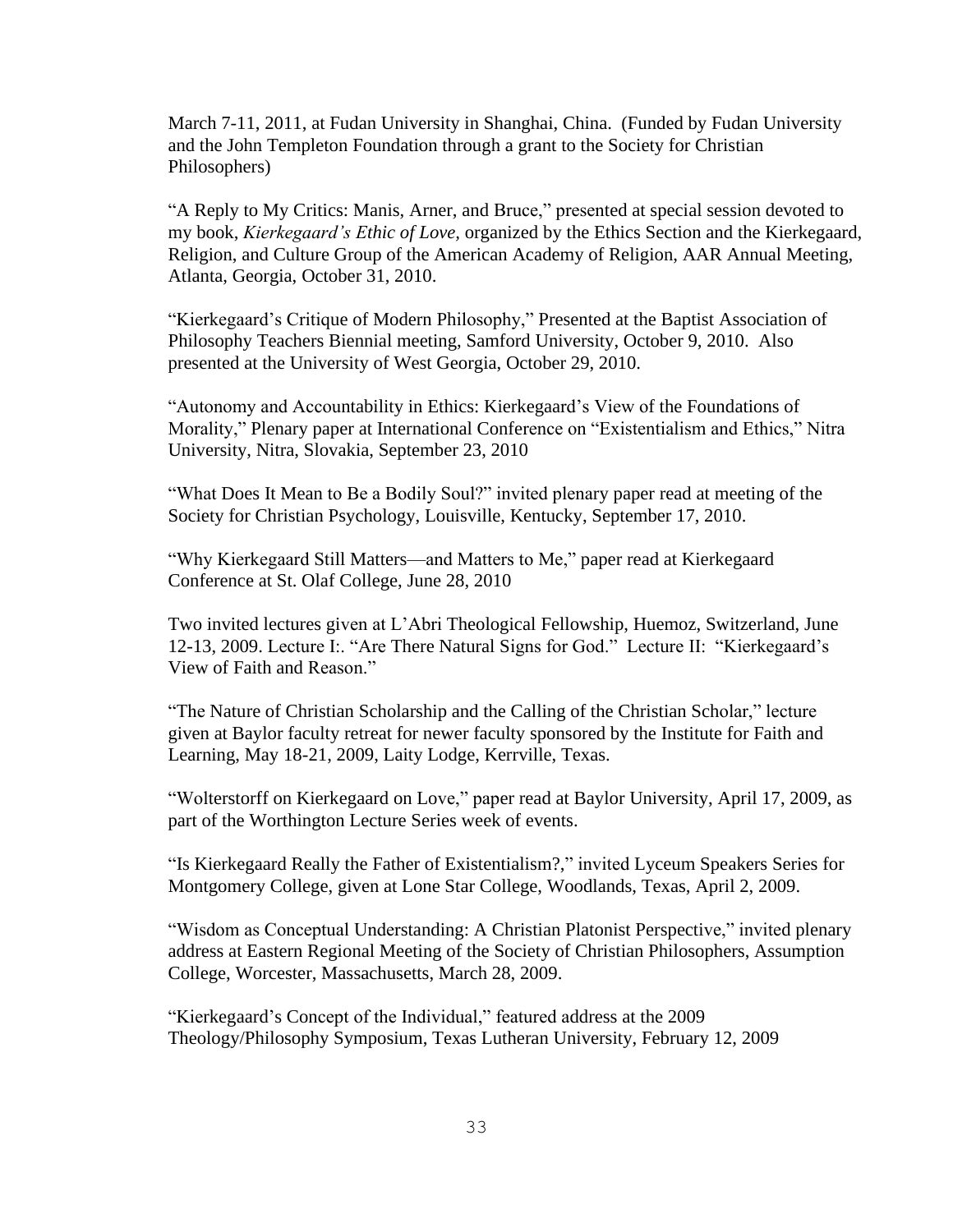"Kierkegaard's Dual Challenge to the Contemporary World," Plenary address given January 9, 2009, at conference on "Mission, Worldview, and the Christian University: Living at the Crossroads," held at Redeemer University College, Ancaster, Ontario, Canada.

"A Response to Three (Friendly) Critics," paper read at the Kierkegaard Society meeting at the Eastern Division of the American Philosophical Association, Dec. 28, 2008. This was a special session devoted to "C. Stephen Evans on Kierkegaard on Ethics, Faith, and the Self."

"Kierkegaard's Concept of the Aesthetic," paper read to the Philosophy Department at the University of St. Andrews, Scotland, February 20, 2008

"Kierkegaard on Indirect Communication," paper read to the Theology Research Seminar at the University of St. Andrews, Scotland, March 12, 2008.

"Theistic Arguments as Articulations of Natural Signs," paper read to the Theology Research Seminar at the University of St. Andrews, Scotland, April 23, 2008

"Kierkegaard's Relation to Existentialism Reconsidered," invited lecture given at Kierkegaard Research Centre, Copenhagen, Denmark, Dec. 3, 2008.

"Divine Command Theories of Moral Obligation: Options in Christian Ethics Today," invited lecture, Calvin College, Grand Rapids, Michigan, November 21, 2008.

"Are There Natural Signs of God's Existence," invited lecture, Wheaton College, Wheaton, Illinois, October 3, 2008.

"Kierkegaard: Father of Existentialism or Critic of Existentialism?" Julia Watkin Memorial Lecture, St. Olaf College, Northfield, Minnesota, November 6, 2007. (Same lecture given as annual Philosophy Department Homecoming Lecture at Baylor, November 1, 2007; also as public lecture at Regent College, Vancouver, B.C., July 28, 2008 "God and Morality," Distinguished Lecture Series, Trinity Western University, Langley, British Columbia (Canada), October 15 and 16, 2007.

"Neighbor Love and Natural Loves (Including Friendship): A Kierkegaardian View," plenary invited address at Inaugural Baylor Symposium on Faith and Culture: "Friendship: Quests for Character, Community, and Truth," at Baylor University, October 27, 2007

"Kierkegaard's Distinction Between Direct and Indirect Communication: Possible Applications to Therapy and Counseling," plenary address at the national meeting of the Society for Christian Psychology, Nashville, TN, September 12, 2007.

"Contemporary Divine Command Theories of Moral Obligation and the Role of Law in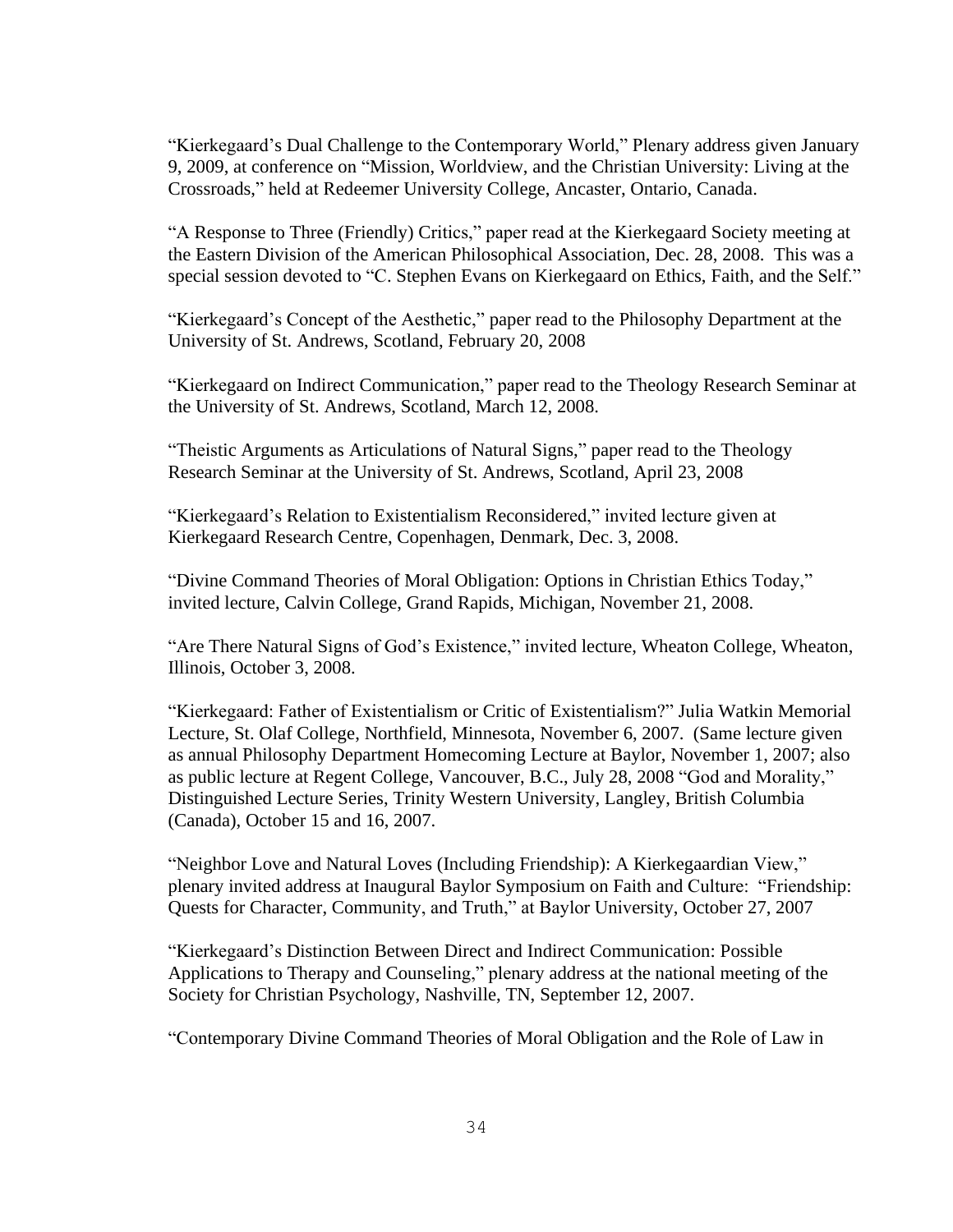Scripture," Lecture given at St. Mary's College, the University of St. Andrews, Scotland, May 14, 2007

"Objections to Contemporary Divine Command Theories of Moral Obligation," plenary invited address at Eastern Regional Meeting of the Society of Christian Philosophers, Columbia International University, April 21, 2007. This lecture was also given at Wheaton College (Illinois), October 13, 2006.

"Kierkegaard and the Quest for the Limits of Reason," Rukuvina Lecture in the History of Philosophy, Gonzaga University, Spokane, Washington, March 1, 2007.

"Religious Faith as Public Value: A Christian Perspective," invited paper read at conference on "Religion in Public Life" at Hong Kong Baptist University, sponsored by the Center for Sino-Christian Studies at Hong Kong Baptist and the Center for Theological Inquiry at Princeton, June 8, 2006.

"Is Kierkegaard an Irrationalist: Kierkegaard on Faith and Reason," invited talk given at Peking University, Renmin University, and Zhezhiang University in China, June 13 and June 19, 2006.

"A Christian View of the Foundations of Morality," invited talk given at Fudan University, Shanghai, June 20, 2006.

Six lectures on Kierkegaard given at the Cornerstone Festival, Bushnell, Illinois, June 5-8, 2006.

"Process Theism and Historic Christian Faith," read at a joint meeting of the Society for Process Philosophy and the Society of Christian Philosophers at the Pacific Division meeting of the American Philosophical Association in Portland, Oregon, March 23, 2006.

Three lectures given at the "Veritas Forum," at Texas A & M University, Feb. 22, 2006: (1) "Are There Absolute Moral Obligations?" (2) "Kierkegaard and Divine Command Ethics" (3) "Christian Faith and the Quest for the Historical Jesus."

"Kierkegaard and Divine Command Theory," read at a special session in honor of Philip Quinn, sponsored by the Society of Christian Philosophers at the Eastern Division meeting of the American Philosophical Association in New York, December 29, 2005.

"Divine Command Theory and Its Epistemology," a response to John Hare and Jamie Ferreira at an "author meets critics" session sponsored by the Society of Christian Philosophers at the American Academy of Religion annual meeting in Philadelphia, November 21, 2005.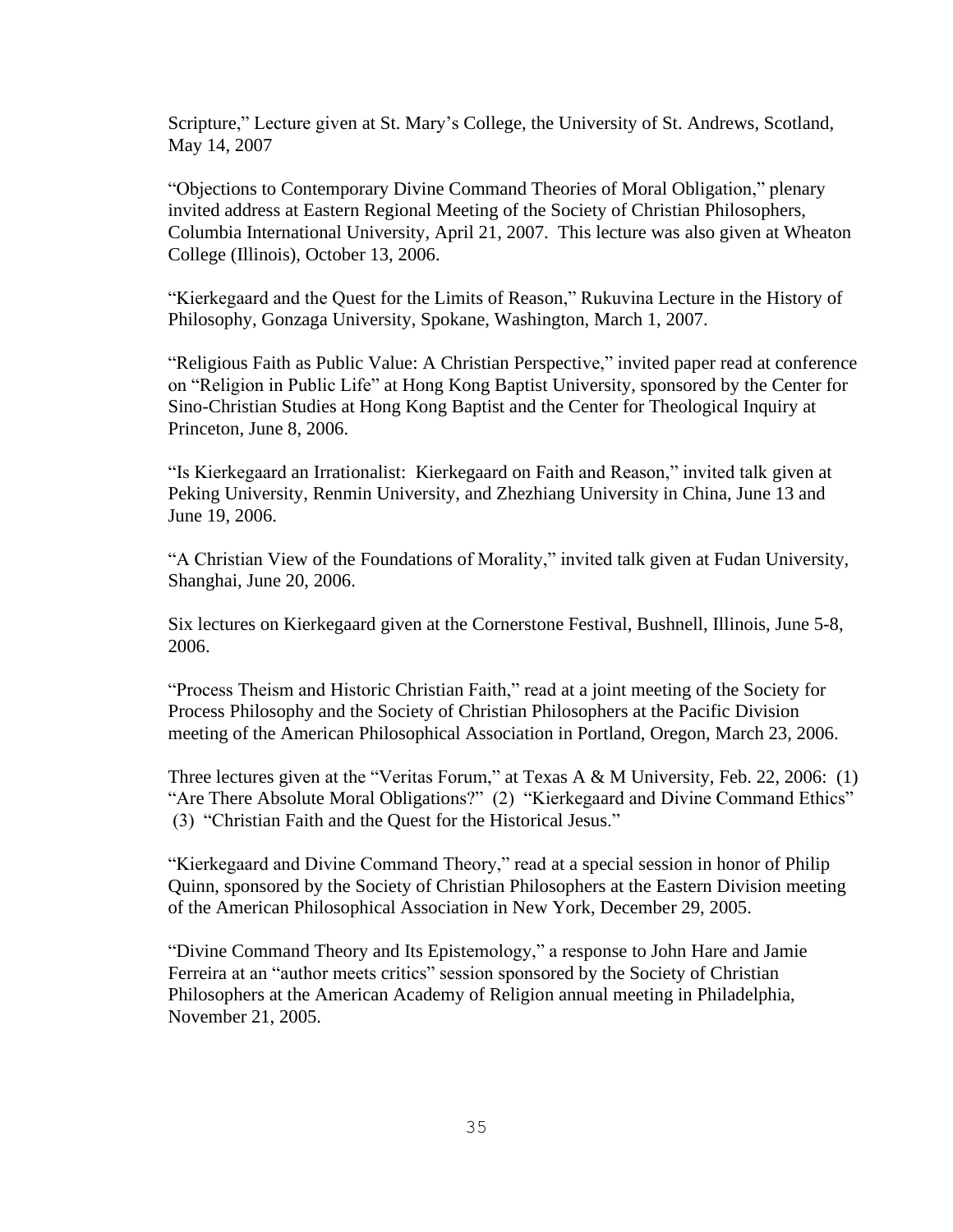"Can Psychology Be Christian and Still Be a Science? Some Kierkegaardian Reflections," presented at Kierkegaard Society meeting in conjunction with the American Academy of Religion Annual Meeting in Philadelphia, Nov. 19, 2005.

Sikes-Melugin Lectures, McMurry University, Abilene, Texas, October 24-25, 2005. "Are Moral Obligations Divine Commands?" and "Secular Accounts of the Foundation of Morality"

"God, Ethics, and Human Nature," invited lecture at inaugural meeting of the Society for Christian Psychology, Sept. 26, 2005, Opryland Hotel, Nashville, Tennessee

"Canonicity, Apostolicity, and Biblical Authority: Some Kierkegaardian Reflections," Scripture and Hermeneutics Seminar 8<sup>th</sup> International Consultation, Pontifical Biblical Institute, Rome, June 23-25, 2005.

"God as the Foundation of Moral Obligations," annual Faith and Philosophy Lecture at North Park University, April 28, 2005

"Integration and Christian Psychology: Rivals or Friends?" Invited address at the national convention of the Christian Association for Psychological Studies, Dallas, Texas, April 8, 2005.

"Kierkegaard and the Limits of Reason," keynote lecture, 8<sup>th</sup> annual Graduate Student Philosophy Conference at the University of Kentucky, Lexington, March 5, 2005.

Four invited lectures at Redeemer University College, Ancaster, Ontario (Canada), Feb. 3-4, 2005. "Is Kierkegaard an Irrationalist?" "Kierkegaard and Reformed Theology" "Kierkegaard and Postmodernism," and "Kierkegaard and Divine Command Morality."

"Does Divine Freedom Include the Ability to Limit Itself?" invited paper read at the Wheaton College Philosophy Conference, October 29, 2004

"Can God Be Hidden and Evident at the Same Time?" plenary address given at a conference on the "Hiddenness of God" at the University of Colorado at Boulder, sponsored by the Theology Forum and the Philosophy Department of the University, October 22, 2004

"Kierkegaard and the Divine Command to Love the Neighbor," Byron Bitar Memorial Lecture, Geneva College, September 23, 2004.

 Keynote Address: "The Calling of the Christian Scholar-Teacher: The Social Sciences as Example ," at a conference on Christian teaching and scholarship sponsored by the Council of Christian Colleges and Universities, Abilene Christian University, May 28, 2004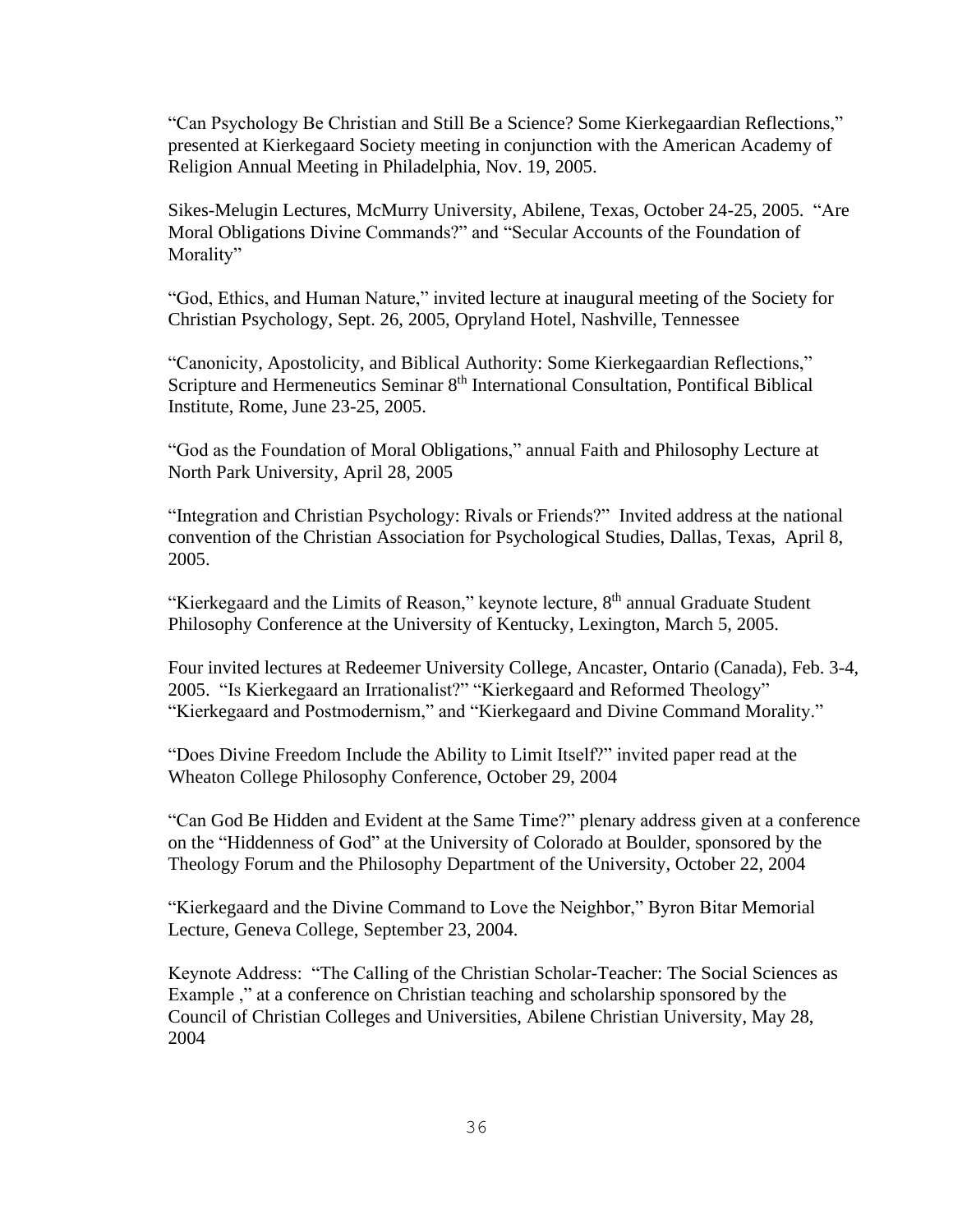"Divine Calling and the Social Character of the Self," Invited Plenary Address at the 2004 International Conference of the Christian Association for Psychological Studies, St. Petersburg, Florida, March 27, 2004.

"The Essential Role of the Voluntary in the Christian Life: Some Kierkegaardian Reflections," delivered at the Pruit Memorial Symposium on "The Schooled Heart: Moral Formation in Education," Baylor University, October 31, 2003.

Dobbs Lecture, "Can Love Be Commanded? Kierkegaard on the Foundations of Moral Obligations," Truett Theological Seminary, Baylor University, October 8, 2003. Also presented at Asbury College, March 4, 2005.

"The Ethical as a Stage and as a Dimension of Christian Existence," invited paper read at the annual meeting of the United Kingdom Kierkegaard Society, June 27, 2003, at King's College at the University of London.

"The Historicity of the Fourth Gospel: How Should It Be Assessed?" Invited paper read at the International Conference on the Gospel of John, University of St. Andrews, Scotland, July 2, 2003.

Five Lectures on Kierkegaard presented at Schloss Mittersill Christian Training Center, Mittersill, Austria, July 21-25, 2003.

Plenary Speaker, Retreat for new faculty and faculty in the School of Education from Baylor University at Laity Lodge, Texas, May 19-23, 2003, on the general theme of "Vocation and Liberal Education." Three Lectures Given: "Knowing Your Divinely Given Name: Recapturing the Concept of Vocation," "Christian Calling and Cultural Engagement: A Reading of Kierkegaard's *Fear and Trembling*," and "How Can the Christian Narrative Shape Teaching and Scholarship?"

"Kierkegaard's Aesthete and Unamuno's *Niebla* (*Mist)*," paper (co-authored with Jan Evans) read at the International Association for Philosophy an Literature annual meeting, May 28, 2003, in Leeds, England.

"The Role of Irony in Kierkegaard's *Philosophical Fragments*," invited paper at the Kierkegaard Seminar sponsored by the Kierkegaard Research Centre at the Universitiy of Copenhagen, August 13, 2003.

"The Christian University and the Connectedness of Knowledge," paper presented at Colloquium at Baylor University on "The Baptist and Christian Character of Baylor," April 10, 2003.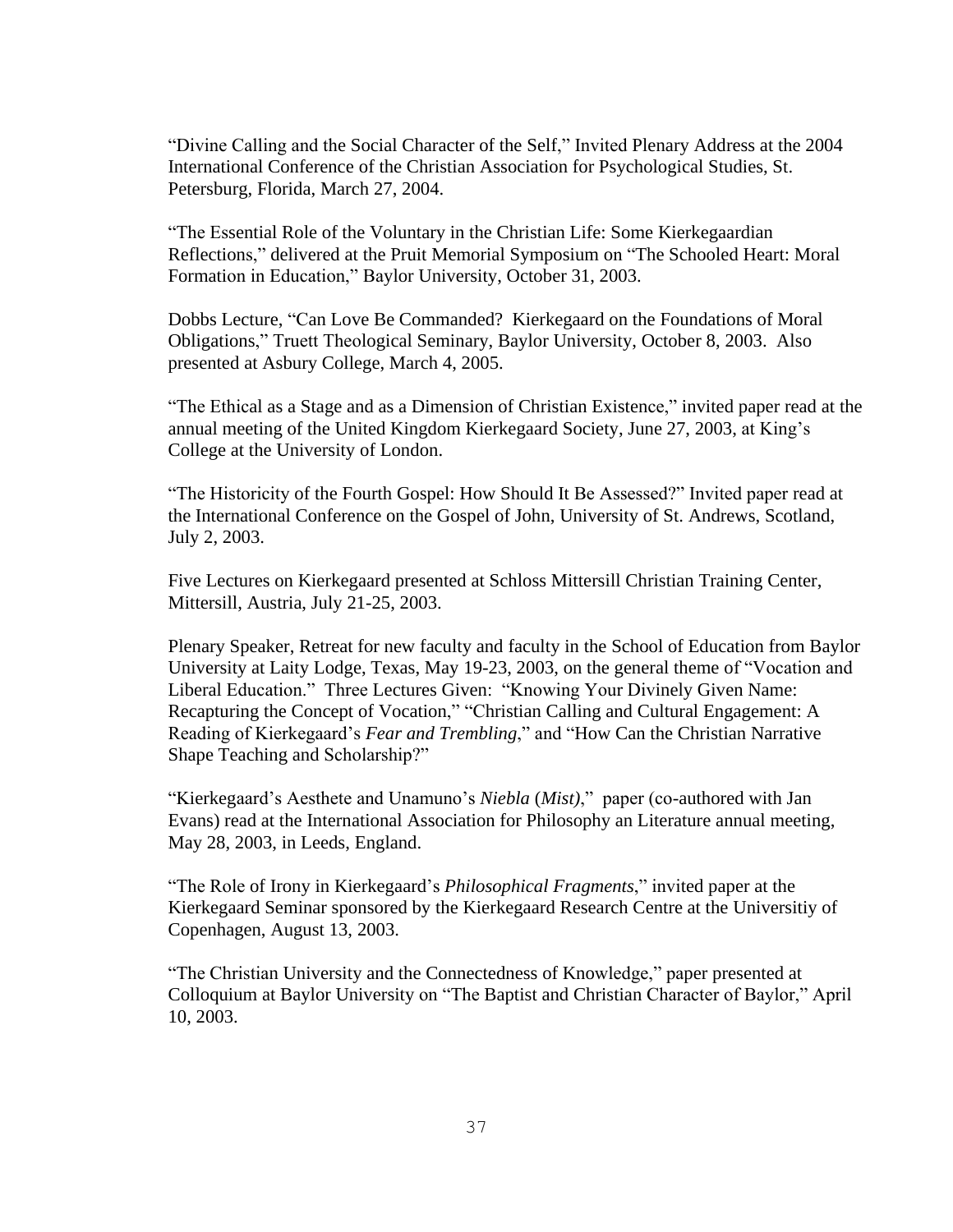"On Being a Christian and a Philosopher: Conversations Concerning Contemporary Challenges to Christian Belief," Four lectures delivered as Principal Speaker at a National Student Conference sponsored by the Hendrix-Lilly Vocations Initiative, at Hendrix College, February 28-March 1, 2003. Lectures: "Belief in God in an Evolutionary World," "Could the Historical Jesus Be God Incarnate?" "Jesus as God Incarnate in a Pluralistic Religious World," "My Journey as as Philosopher and a Christian."

"Tradition, Biblical Intepretation, and Historical Truth," paper read at conference on "History and Hermeneutics" at the "Scripture and Hermeneutics Consultation," Gordon College, May 22-25, 2002.

"Socrates as a Model for Christian Philosophers," invited lecture given at national conference at Pepperdine University on "Sharing Stories of Vocation: How Christian Faith Can Sustain the Life of the Mind, Enhance our Scholarship, and Invigorate our Classroom Teaching," October 3-5, 2002.

"Biblical Narratives as History: Biblical Persons as Objects of Historical Faith," invited plenary address at International Conference on Psychiatry and Religion ("Psychological Aspects of Biblical Concepts and Persons") at the Free University of Amsterdam, March 4- 6, 2002, sponsored by the Dutch Foundation for Psychiatry and Religion.

"Quinn on Whether Love Can Be Commanded," read at Symposium on "Philip Quinn on Kierkegaard's Ethics," at Eastern Division of the American Philosophical Association, Atlanta, Georgia, December 28, 2001. Session jointly sponsored by the Kierkegaard Society and the Society of Christian Philosophers.

"Externalist Epistemology, Subjectivity, and Christian Knowledge: Plantinga and Kierkegaard," invited paper read at 75<sup>th</sup> Anniversary Symposium at Sankt-Georgen Hochschule (Jesuit Graduate School of Theology and Philosophy) Frankfurt, Germany, October 19, 2001.

"Embodied Souls: Rethinking the Mind-Body Problem," paper read at the conference on "Christian Scholarship: For What?" at Calvin College, September 29, 2001. Session sponsored by the Council of Christian Scholarly Societies

"Persons as Substances and as Relational Achievements: Kierkegaard on the Self," public lecture given at Whitworth College, July 23, 2001, as part of a seminar on "Human Nature."

"The Self-Emptying of Love: Towards a Kenotic Christology," lecture given at Yale Divinity School, March 1, 2001

"Metaphysics in a Pragmatic Vein," lecture given to Yale Philosophy Department Colloquium, March 1, 2001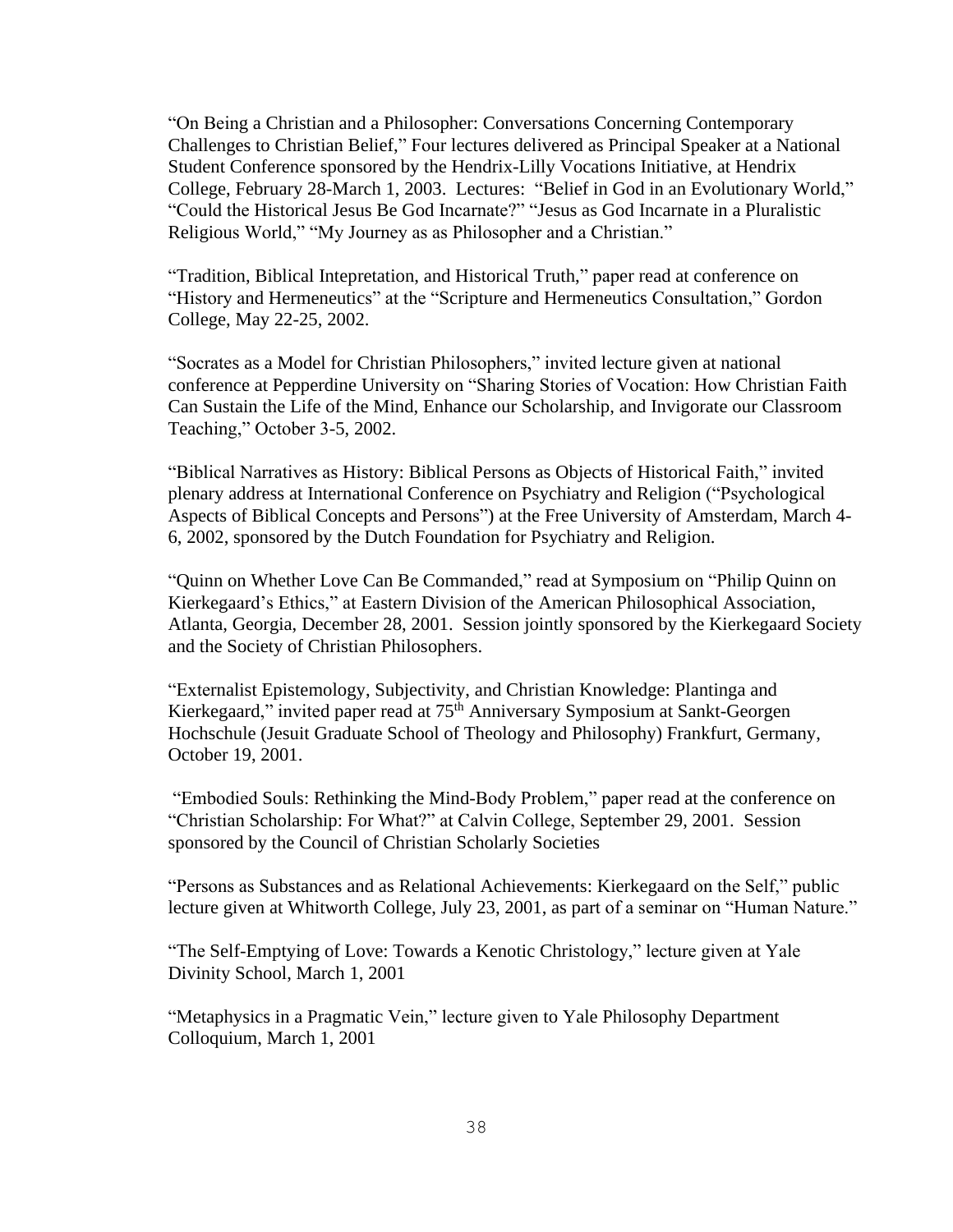"Kierkegaard's Humanistic Divine Command Theory of Moral Obligation," invited plenary address, International Kierkegaard Conference sponsored by the Kierkegaard Society of the U.K., University of Leeds, England, July 6, 2001. Paper also delivered as a plenary address at the Society of Christian Philosophers Pacific Regional Meeting at Westmont College, April 5-7, 2001, and at Loyola Marymount University, April 20, 2001.

"What is Kierkegaard's *Fear and Trembling* Actually About?" paper read at the University of San Diego, February 9, 2001, and at Biola University, March 13, 2001.

Three Lectures on "Christian Scholarship" and one on "Kierkegaard as a Model of Christian Thinking," Main Speaker, Faculty Workshop, Northwestern College, St. Paul, Minnesota, August 21-22, 2000

"Can Love Be Commanded? Kierkegaard's Ethic of Love as Duty," lecture given to fulfill appointment as Scholar in Residence at Westmont College, Nov. 9, 2000

"Kierkegaard's Relational View of the Self," Plenary Address given at "Search for Meaning Conference" sponsored by Trinity Western University in Vancouver, British Columbia, July 16, 2000.

"Self-Giving Love: A Kenotic Account of the Incarnation," paper read at the "Incarnation Summit" at St. Joseph's Seminary in Dunwoodie, New York, April 23-26, 2000.

Three Lectures at the University of New Mexico, January 27-28, 2000, as a Visiting Speaker sponsored by the John Templeton Foundation. Talks included "God as the Foundation of the Self" (to the Honors Program), "Faith-Commitments and Scientific Psychology" (to faculty and graduate students in the Department of Psychology) and "Kierkegaard's Relational View of the Self" (to the Philosophy Department).

"Kierkegaard and Feminism," invited talk at symposium sponsored by the Kierkegaard Society of North America at the Annual Meeting of the American Academy of Religion, Boston, October 19, 1999.

"What Kind of Reality is a Human Person: A Sketch of a Religious Interpretation," paper read at Fifth Symposium of Sino-American Philosophy and Religious Studies, Peking University, October 19, 1999. (As President of the Society of Christian Philosophers, I led a delegation of 8 U.S. philosophers at this conference.)

Invited lecture at Harvard Divinity School, October 4, 1999, on "Kierkegaard's Divine Command Ethic".

Invited lectures (3) on "Kierkegaard and the Prospects for Christian Philosophy," at Lincoln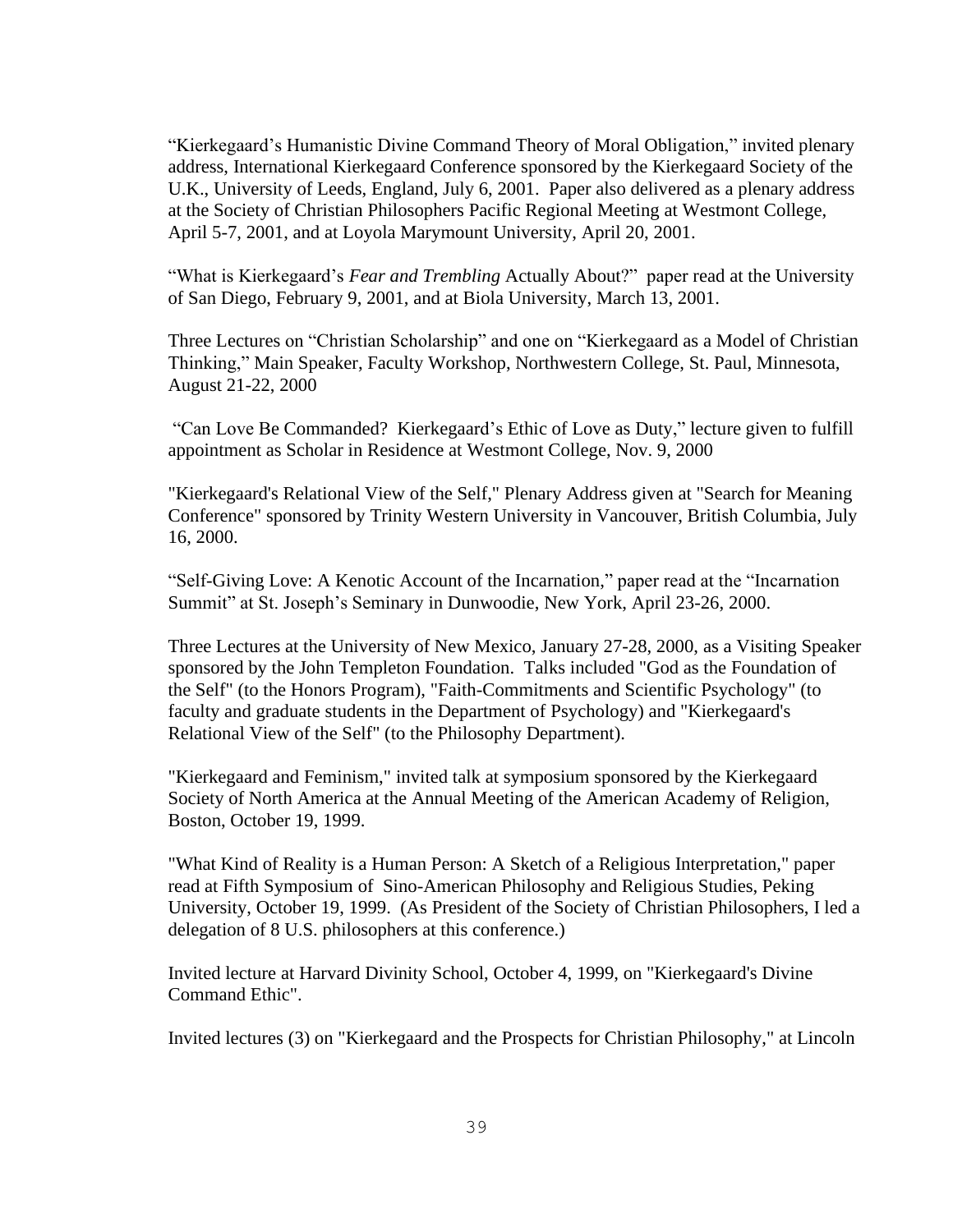Christian College in Lincoln, Illinois, September 17-18, 1999.

H. I. Hester Lectures, given at the annual meeting of the Association of Southern Baptist Colleges and Schools, held at Baylor University, June 6-8, 1999. Three lectures were as follows: "The Calling of the Christian Scholar," "The Christian Scholar and the Biblical Drama," and "The Situation of the Christian Scholar in a Postmodern Academy."

"The Hermeneutical Dimension of Empirical Research on Faith and Mental Health," invited address given at the Wheaton Theology Conference on "Healing, Health, and Spirituality," April 8, 1999.

"The Voice of the Christian Scholar in a Postmodern World," Keynote address given at Wheaton College Student Academic Conference, March 25, 1999, at Wheaton College, Wheaton, Illinois.

Carleton-Willson Lecturer, McMurry University, Abilene, Texas. Two talks presented October 8, 1998: "The Vocation of the Christian Scholar-Teacher" and "The Voice of the Christian Scholar in the Postmodern Academic Conversation."

"Types of Christian Scholarship," talk presented at the "Five Models of Christian Higher Education" Conference sponsored by the Lilly Endowment at the University of Notre Dame, June 12-14, 1998

"Christian Belief in a Postmodern Age," six-part seminar presented at the Cornerstone Festival, June 30-July 4, 1999, Bushnell, Illinois

"Kierkegaard and Postmodernism," Six part seminar presented at the Cornerstone Festival, July 2-4, 1998, Bushnell, Illinois.

"The Christian Scholar and the Christian University," two-day seminar presented to new permanent faculty at Baylor University, August 17-18, 1998. Repeated August 16-17, 1999.

"Kant and Kierkegaard on the Possibility of Metaphysics," lead paper at the Claremont Conference on the Philosophy of Religion, held at Claremont University, February 5, 1998

"The Vocation of the Christian Scholar and Its Value for Teaching," plenary invited address at the Lilly Regional Conference, St. Mary's University, San Antonio, Texas, March 28, 1998

"The Concept of Authority in Søren Kierkegaard," paper read at Kierkegaard Conference at St. Olaf College, June 7, 1997

"The Concept of Authority in Kierkegaard's *Works of Love*," paper read at Research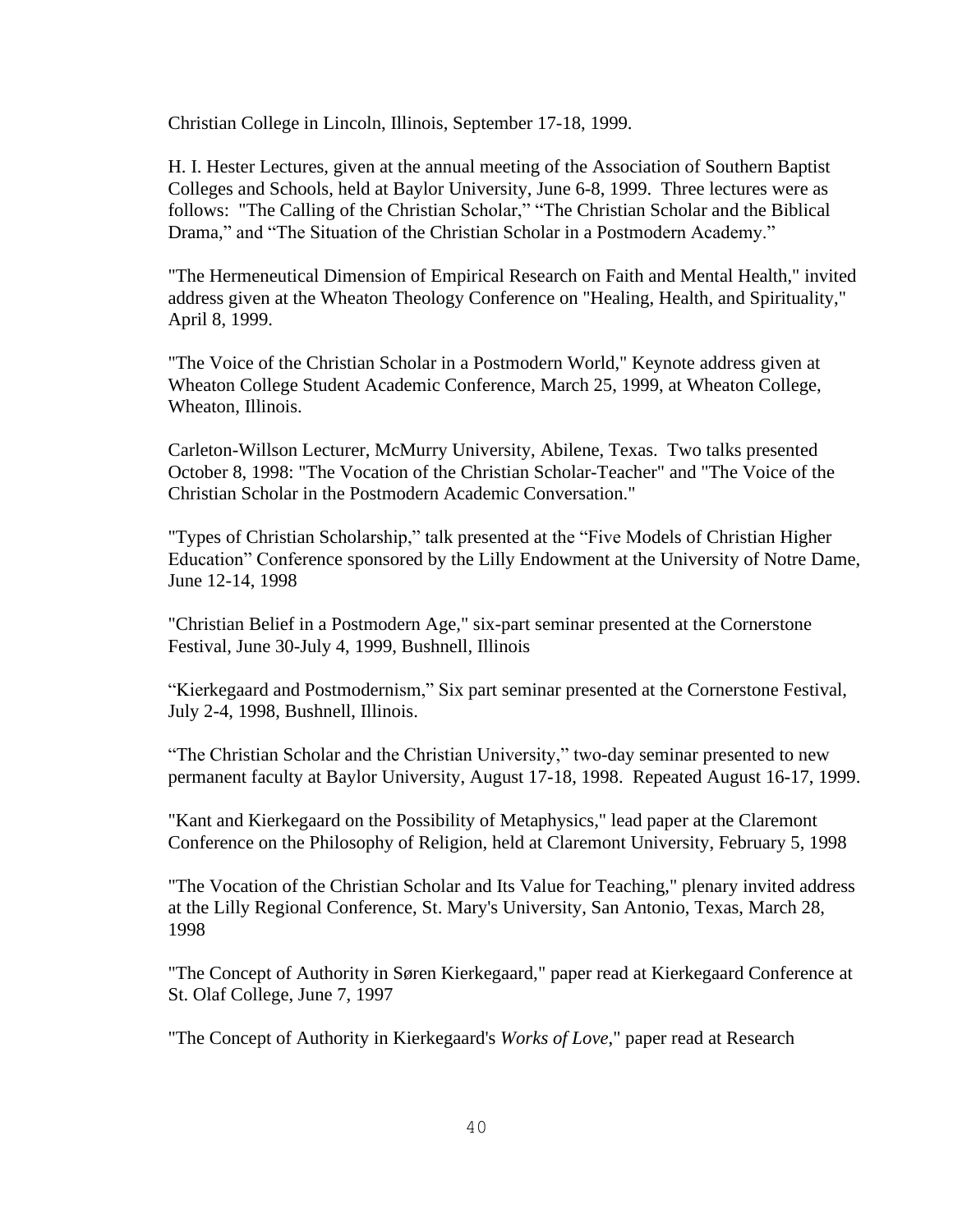Conference sponsored by the Kierkegaard Research Centre at the University of Copenhagen, August 8, 1997

"Is the Historians' Jesus Historical?" Public lecture delivered at the following occasions: University of St. Andrews, Scotland, November 23, 2004 Yale University, March 27, 1997. Invited by the Rivendell Study Center. Erasmus Lecture, January 28, 1999, Westmont College (Santa Barbara, CA) Carl Henry Lecture, March 19, 1999, Northwestern University (sponsored by Institute for Advanced Christian Studies) Calvin Theological Seminary, January 14, 1999

"A Kierkegaardian View of the Foundations of Morality," read at the Wheaton College Philosophy Conference, Nov. 1, 1996

"Kierkegaard's Relational Anthropology," invited paper read at "Kierkegaard Days in Copenhagen" conference on "The Meaning of Meaning It," May 7, 1996, at the University of Copenhagen

"Kierkegaard on Realism and Anti-Realism," invited Symposium paper read at Eastern Division of the American Philosophical Association, New York, December 28, 1995

"Emotions, Reason, and the Intellectual Virtues," paper read at the annual meeting of the American Academy of Religion, philosophy of religion section, Philadelphia, November 19, 1995

"The Complementary Character of Evidentialist and Non-Evidentialist Accounts of Historical Religious Knowledge," paper read at Joseph Butler Society, Oriel College, Oxford, November 15, 1993

"Kierkegaard and C. S. Lewis on Regarding the Incarnation as Myth," address to the C. S. Lewis Society, Oxford, February 8, 1994

"Kierkegaard's Rejection of the Incarnational Narrative as Mythical," invited address at annual Kierkegaard dinner, the Danish Church in London, November 11, 1993

"The Single-Minded Christian Scholar," invited address at dedication ceremony for new doctoral program in clinical psychology at Wheaton College, October 15, 1993

"Evidence and Grounds for the Historicity of the Incarnational Narrative," keynote lectures at Wheaton College Philosophy Conference, October 28-29, 1993

"Kierkegaard as a Political Thinker," invited lecture to the faculty at Knox College, Galesburg, Ill., May 17, 1993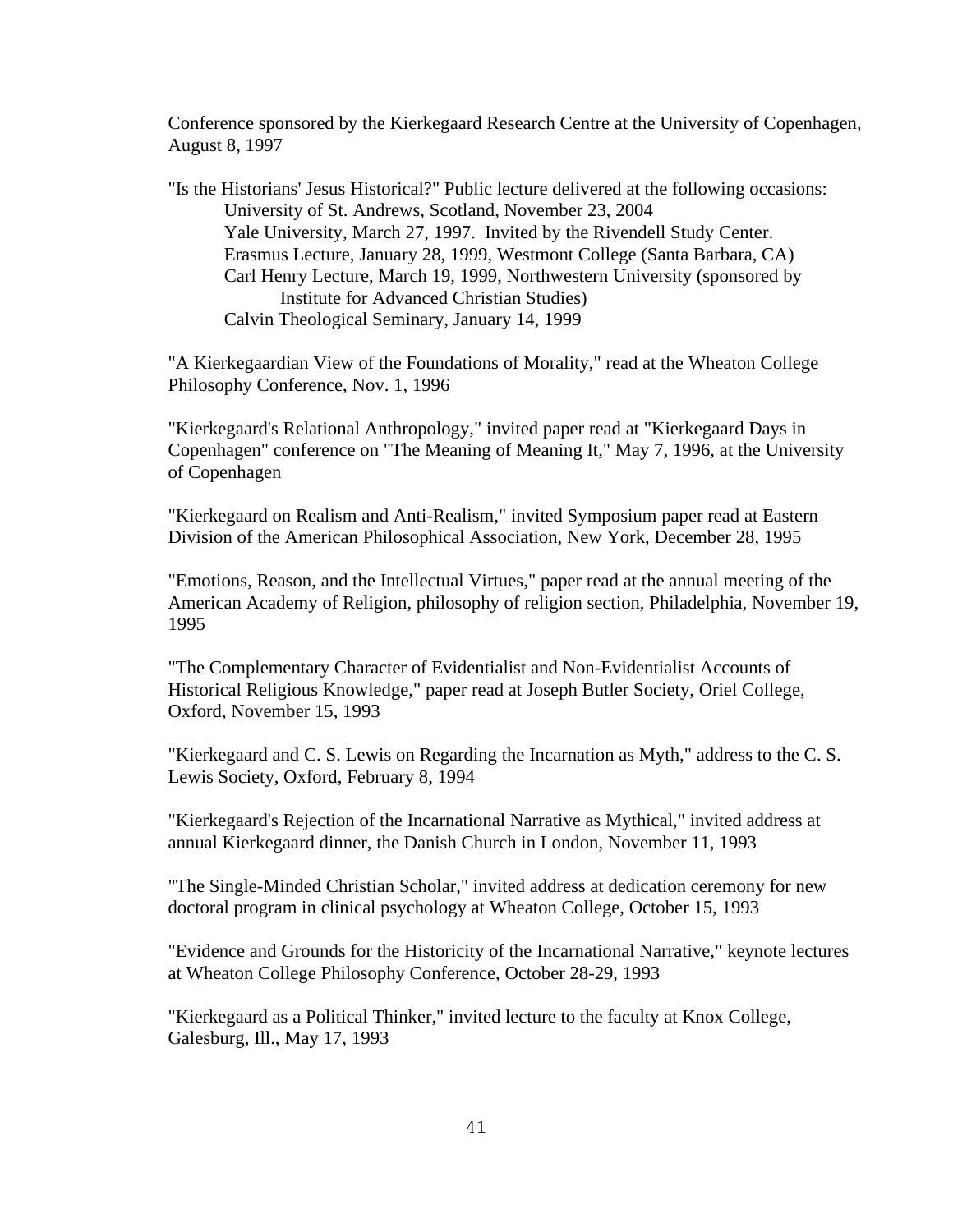"On Taking Irony Seriously But Not Absolutely," paper read at Kierkegaard Society Meeting in conjunction with APA Central Division meeting in Chicago, April 22, 1993. Session as a whole dealt with "Recent Work on Philosophical Fragments" and one of the books discussed was my own Passionate Reason

"Evidentialist and Non-evidentialist Accounts of Historical Religious Knowledge," paper read at the philosophy of religion colloquium at the University of Notre Dame, October 26, 1992

"Counselling and Character Formation," Pacesetter Address to the Theoretical Issues Track at the Second International Congress on Christian Counselling, Atlanta, Georgia, November 13, 1992. This paper was also delivered as one of the keynote addresses at the conference "Psyche and Faith 1994: Beyond Professionalism," sponsored by the Christian Association for Psychiatry, Psychology, and Psychotherapy in the Netherlands, June 16-18, 1994.

Ronald Nelson Scholar in Residence, Northwestern College, Orange City, Iowa, September 21-22, 1992. Public lecture on "Why History Matters to Christians," two chapel addresses, and various other talks.

"The Incarnational Narrative as History and Myth," invited paper read at Pew Colloquium on Christianity and Contemporary Culture, Winter Colorado, June 13, 1992. Also read at the Society of Christian Philosophers Mountain States Regional Meeting (invited plenary address) and Southeastern Regional Meeting of the SCP.

"Transformative Religious Experiences," paper read at a colloquium at the University of Iowa, sponsored by the Department of Philosophy and School of World Religions, February 22, 1991

Geneva Lectures, sponsored by the Geneva Community, at the University of Iowa, February 22-23, 1991

"Kierkegaard's Critique of Modernity," presentation to the Association of Christians Teaching Sociology, June 6, 1991, at St. Olaf College

Staley Lectures, Grace College, Winona Lake, Indiana, April 24-25, 1991

"Is Personhood an Achievement," lecture given at Gordon College, Wenham, Massachusetts, April 12, 1991, funded by the Visiting Philosophers program of the National Endowment for the Humanities

"Kierkegaard on Faith and History," invited address at the Pacific Regional Meeting of the Society of Christian Philosophers, February 9, 1990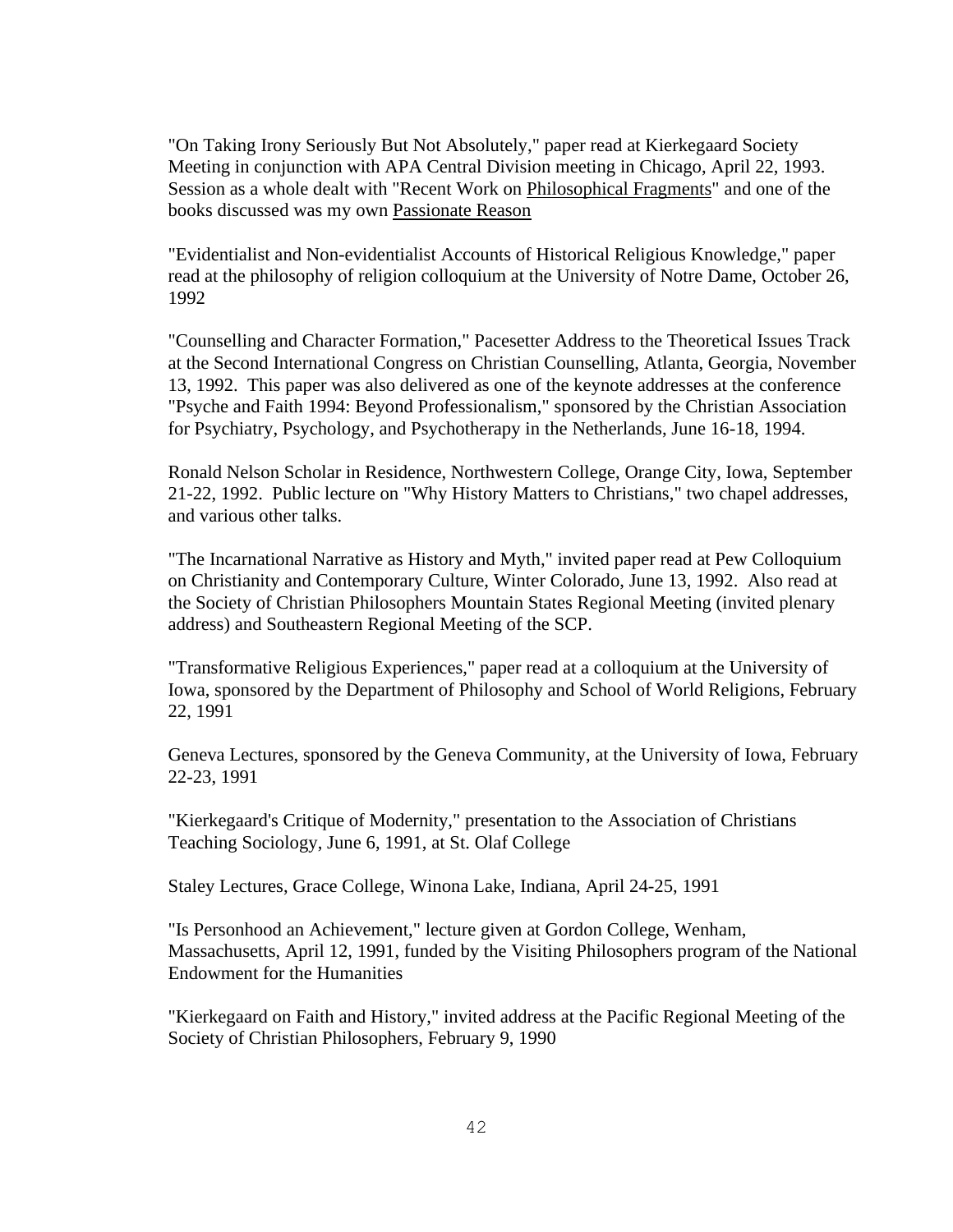"Anxiety and Original Sin," invited commentator's paper read at Symposium on "Kierkegaard's *The Concept of Anxiety*, American Philosophical Association Central Division Meeting, New Orleans, April 26, 1990. Abstract published in *Nous*, Vol. 24, No. 2, April 1990.

"Kierkegaard's View of the Unconscious," invited address at International Kierkegaard Symposium held in Hillerød, Denmark, June, 1988

"Is Kierkegaard an Irrationalist?" read at Kierkegaard Conference at the University of San Diego, February 10, 1989. Also read at Emory University Philosophy Colloquium, October 20, 1988, at the University of Georgia Philosophy Colloquium, November 9, 1988, and as an invited lecture at Baylor University, February 23, 1989.

"Developing Wisdom in Christian Psychologists," invited address given at the Wheaton College Conference on Christianity and Psychology, October 26, and also at the Rech Conference on Christianity and Psychology at the Hilton Hotel in Lisle, Illinois, October 26, 1990

"Religious Faith and Humanistic Methodology in Psychology," presented at the Center for Research in Faith and Moral Development, Emory University, November 17, 1988

John G. Finch Lectures on Psychology and Religion, given at the Graduate School of Psychology at Fuller Theological Seminary, Pasadena, January 20-22, 1988. Theme: "Taking Meaning, Values, and Freedom Seriously in Psychology"

"Kierkegaard and Reformed Epistemology," Kierkegaard Society Meeting at Central division A.P.A., Chicago, April 30, 1987

"Kierkegaard's Theory of Action," invited lecture at Calvin College, October 22, 1986

"Theistic Arguments as Articulated Natural Signs," invited lecture at Calvin Seminary, October 23, 1986

"Where There's a Will There's A Way: Kierkegaard's Concept of the Leap," invited symposium paper at Society for Phenomenology and Existential Philosophy meeting, at Toronto, October 15-18, 1986. Also read at Kierkegaard Society at Central Division A.P.A., Cincinnati, 1988

"Persons as Substantial Achievers," featured paper at International Symposium "On Being Human" sponsored by the Association for Calvinist Philosophy, in Zeist, the Netherlands, August 12, 1986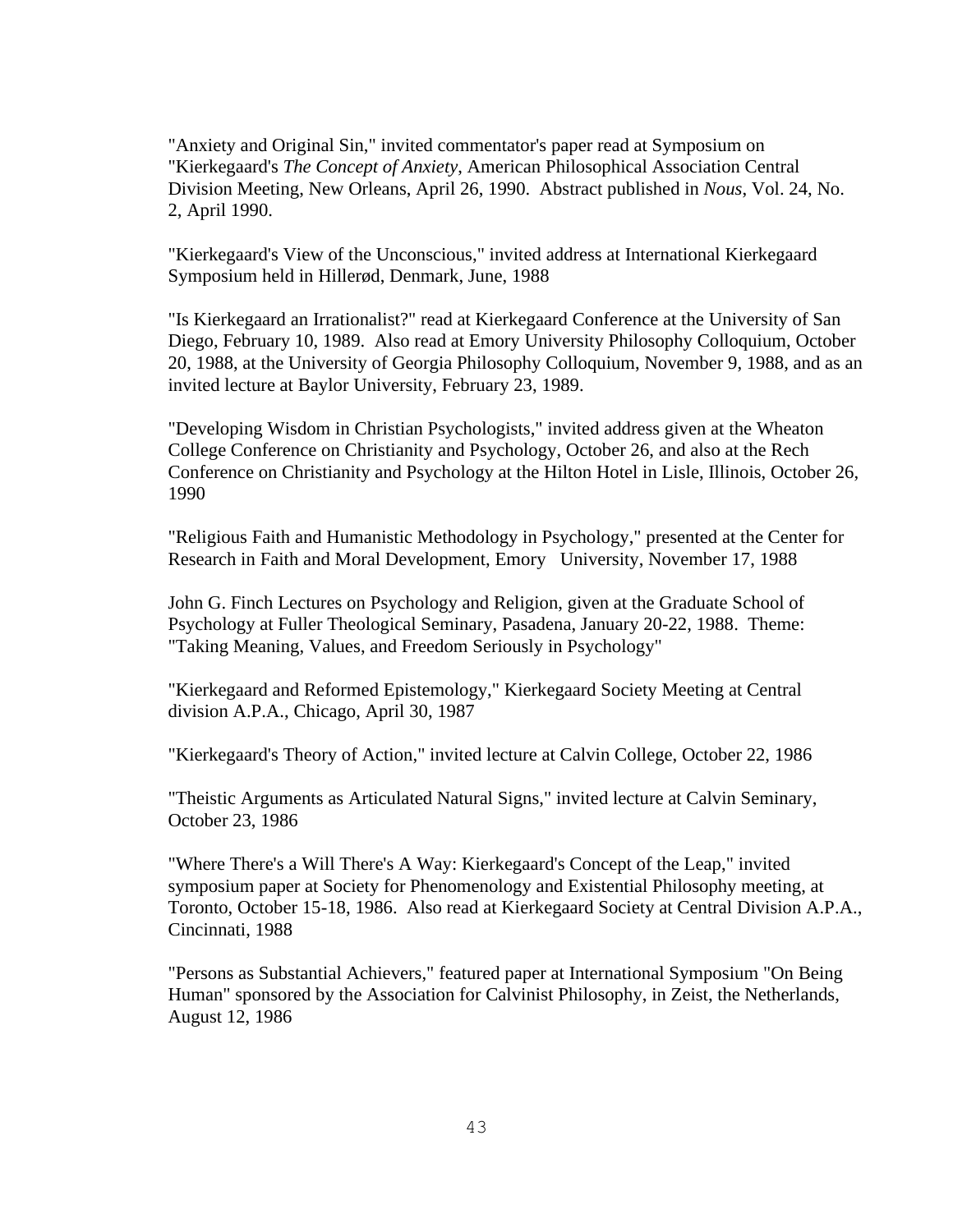"Albert Ellis's Conception of Rationality: How Reasonable Is R.E.T.?" Minnesota Philosophical Society Annual Meeting, November 2, 1985, at the University of Minnesota

"Kierkegaard and Plantinga on Belief in God: Subjectivity as the Ground of Properly Basic Beliefs," conference at St. Olaf College on Kierkegaard, October 2, 1985

"Healing Old Wounds and Recovering Old Insights: Toward a Christian View of the Person for Today," Conference on Christian Theology in a Post-Christian World, sponsored by Institute for Advanced Christian Studies, Wheaton, IL, March 20-22, 1985

"Kierkegaard on Humor," read to the Kierkegaard Society at Eastern Division A.P.A., New York, December 28, 1984

"Brody's Aristotelean Essentialism and Plantinga's Possible Worlds," American Philosophical Association Western Division meeting, Cincinnati, April 26, 1984

"Defending the Person in a Scientific Age," featured address at symposium on Personhood at Loyola University, Chicago, March 29, 1980

"Separable Souls: A Defense of Dualism," William Oliver Martin Memorial Lecture, University of Rhode Island, February 29, 1980

"Minimal Dualism," Kentucky Philosophical Association spring meeting, Wilmore, Kentucky, April 4, 1981

"The Concept of Subjective Understanding Which Underlies Kierkegaard's Theory of Indirect Communication," read at American Philosophical Association Western Division meeting, April 21, 1979

"Kierkegaard's Ethic of Self-Actualization," University of Illinois Philosophy Colloquium, Champaign, IL, September 12, 1979

"The Concept of the Self as the Key to Integration," keynote address at national meeting of the Christian Association for Psychological Studies, April 21, 1983, Chicago

"Redeemed Man: The Vision Which Gave Rise to Marxism," invited address at Symposium on Marxism and Christianity, Wheaton, IL, March 26, 1982

"Taking Freedom Seriously in Psychology," keynote address at the Midwest Convention of the Christian Association for Psychological Studies, Toledo, Ohio, August 19, 1988

"Taking Values Seriously in Psychology," Scandrette Lecture, given at Wheaton College, October 27, 1988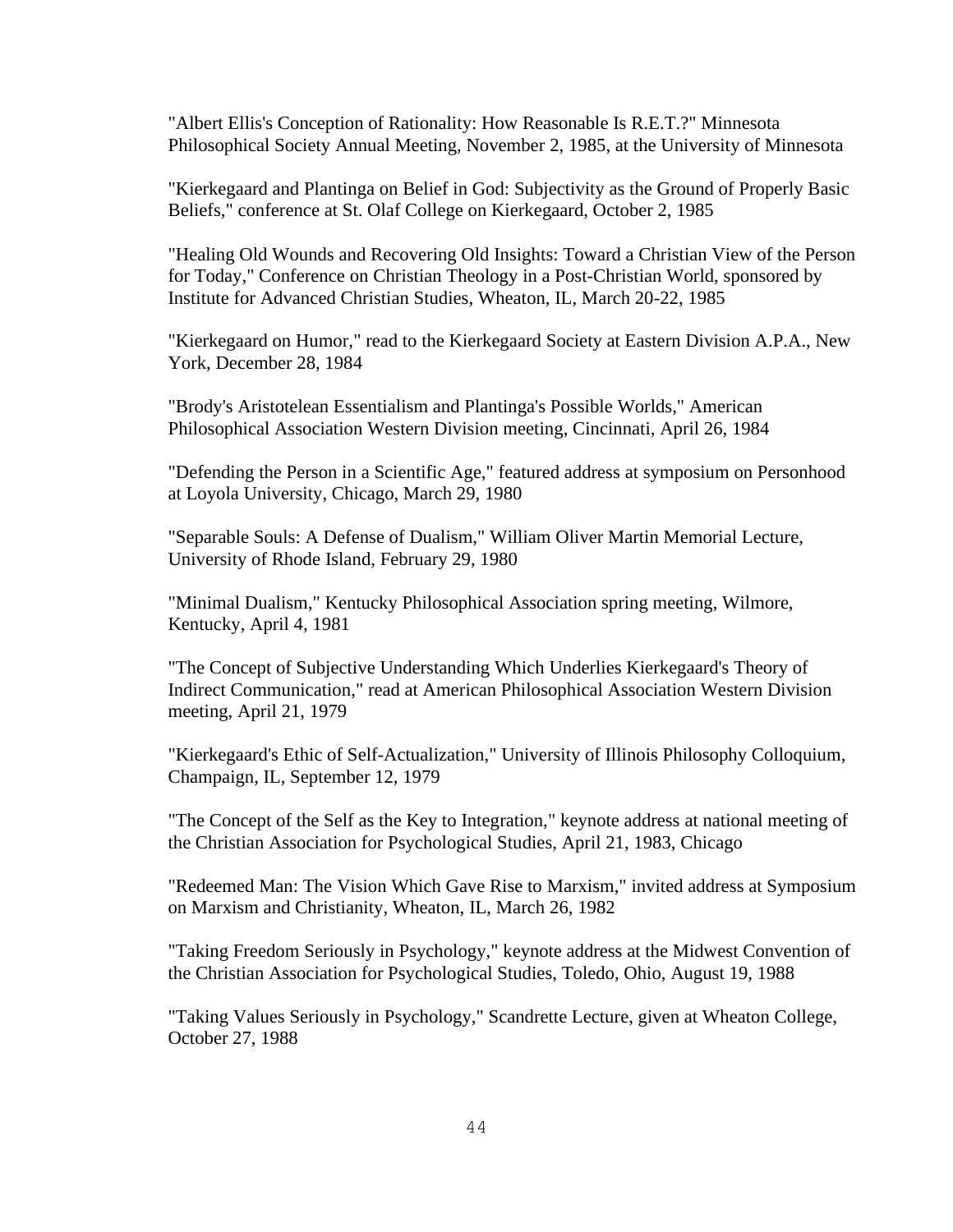#### Comments or Responses

Comment on Lee Barrett, "The Significance of Doctrine and the Impossibility of Systematic Theology in *Kierkegaard's Journals and Papers*," 5th International Kierkegaard Conference, St. Olaf College, June 13, 2005.

Comment on Craig Evans, "Where History Ends and Faith Begins: Reflections on the Historical Jesus," at the American Academy of Religion Annual Meeting, Denver, Colorado, November 18, 2001. Session sponsored by the Society of Christian Philosophers.

Comment on Michael Murray, "Natural Providence," Wheaton College Philosophy Conference, October 29, 2000.

Comment on Jorge Garcia's "Love and Absolutes in Christian Ethics," Philosophy of Religion conference at the University of Notre Dame, March 1990

Comment on Andrew Jeffery, "Panpsychism and Substance Dualism," at the Wheaton College Philosophy Conference, September 21, 1990

Comment on Stephen Rowntree, "The Triumph of the Kierkegaardian Therapeutic," Kierkegaard Society Meeting, Dec. 29, 1989, at the Eastern Division A.P.A., Atlanta, GA.

Comment on William Alston, "The Place of Experience in the Grounds of Religious Belief," conference on "The Future of God," held at Gordon College, Wenham, MA, May 25-27, 1989

Comment on Vincent McCarthy, "Narcissism and Desire in *Either\Or I*, Kierkegaard Seminar at American Academy of Religion National Convention, Chicago, November 20, 1988

Comment on Robert Perkins, "Kierkegaard: A Kind of Epistemologist," Society for Phenomenology and Existential Philosophy, Notre Dame, October, 1987

Comment on David Cain, "Notes on a Coach Horn: Going further, Revocation, and *Repetition*," American Academy of Religion national convention, Atlanta, November 24, 1986

"And He, Wanting to Justify Himself, Said, 'And Who is My Epistemic Peer,'" comment read at Wheaton College Philosophy Conference, October 25, 1986

Response to "The Problem of Evil and Moral Skepticism," Western Division A.P.A. meeting, April 26, 1985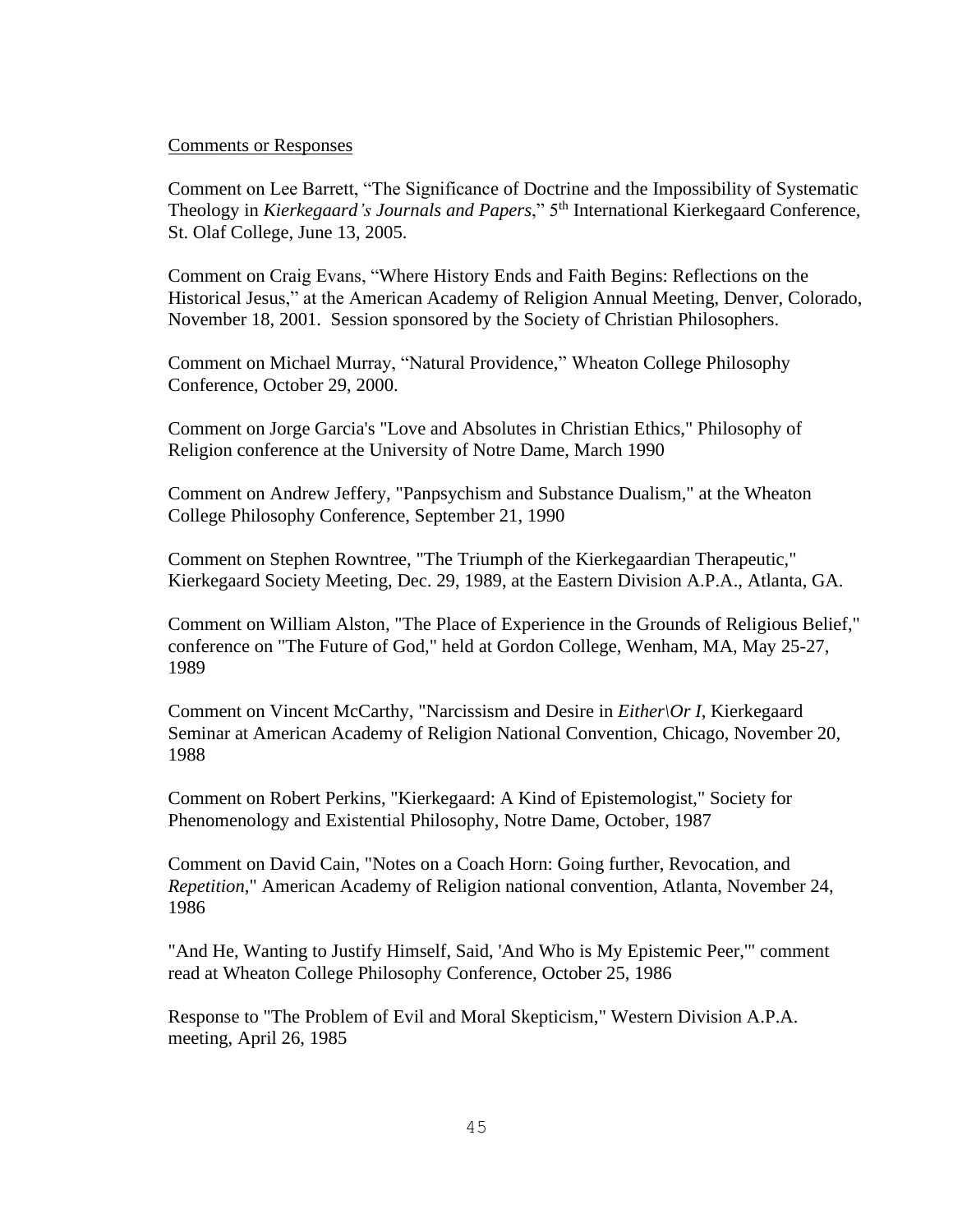Invited response to two reviews of my book, *Kierkegaard's Fragments and Postscript*, American Academy of Religion national meeting, Chicago, December, 1984

Response to Kenneth Sayre's "What is God That We Are Mindful of Him? at conference at Notre Dame on "Religion and Forms of Life," March 28-29, 1979

Response to Ralph McInerny's "Kierkegaard's Concept of the Aesthetic," Wheaton College Philosophy Conference, 1976

# Media Appearances

One and a half hour Youtube interview, recorded May 12, 2021, on a range of issues, including accountability as a virtue, the case for moral realism, the strengths of a divine command theory of obligation, and various issues in Kierkegaard. This was done as an "AMA" (Ask Me Anything) program sponsored by Canadian Catholics. [https://youtu.be/khRQHjo2Bmg](https://nam02.safelinks.protection.outlook.com/?url=https%3A%2F%2Fyoutu.be%2FkhRQHjo2Bmg&data=04%7C01%7CC_Stephen_Evans%40baylor.edu%7C47d4e692aa0e44e4466008d915a05ac7%7C22d2fb35256a459bbcf4dc23d42dc0a4%7C0%7C0%7C637564600891323505%7CUnknown%7CTWFpbGZsb3d8eyJWIjoiMC4wLjAwMDAiLCJQIjoiV2luMzIiLCJBTiI6Ik1haWwiLCJXVCI6Mn0%3D%7C2000&sdata=mwTOsxjrZU3WMcPRM%2B53Vi79ukjunJ9M7FOjUrBvvd4%3D&reserved=0)

One hour Youtube program on "Give Me An Answer" with Cliffe Knechtle, recorded November 18, 2020. Issues discussed include accountability as a virtue, why Kierkegaard is important, the value and limits of arguments for God's reality, and why are moral arguments for God powerful. <https://www.youtube.com/watch?v=vzx0s5qPB6Y&t=5s>

Online interview in *Wallethub* on "Sin" and which US states are most sinful: [https://wallethub.com/edu/most-sinful-states/46852/#expert=c](https://na01.safelinks.protection.outlook.com/?url=https%3A%2F%2Fwallethub.com%2Fedu%2Fmost-sinful-states%2F46852%2F%23expert%3Dc-stephen-evans&data=01%7C01%7CC_Stephen_Evans%40baylor.edu%7C85927185d3cc4f89eeb708d6981428d3%7C22d2fb35256a459bbcf4dc23d42dc0a4%7C0&sdata=VsOsqvOeS0mDNbyEMQJtgqqpjrebwUTRNklsHbja3WQ%3D&reserved=0)[stephen-evans](https://na01.safelinks.protection.outlook.com/?url=https%3A%2F%2Fwallethub.com%2Fedu%2Fmost-sinful-states%2F46852%2F%23expert%3Dc-stephen-evans&data=01%7C01%7CC_Stephen_Evans%40baylor.edu%7C85927185d3cc4f89eeb708d6981428d3%7C22d2fb35256a459bbcf4dc23d42dc0a4%7C0&sdata=VsOsqvOeS0mDNbyEMQJtgqqpjrebwUTRNklsHbja3WQ%3D&reserved=0)

"Accountability as a Virtue," two podcasts stemming from an interview at St. Andrews University, at the Logos Institute for Analytical and Exegetical Theology, in October 2018. [\(http://blogos.wp.st-andrews.ac.uk/2018/12/12/pogos-stephen-evans-on](http://blogos.wp.st-andrews.ac.uk/2018/12/12/pogos-stephen-evans-on-accountability-as-a-virtue-the-logos-institute-podcast-for-10-12-18/)[accountability-as-a-virtue-the-logos-institute-podcast-for-10-12-18/\)](http://blogos.wp.st-andrews.ac.uk/2018/12/12/pogos-stephen-evans-on-accountability-as-a-virtue-the-logos-institute-podcast-for-10-12-18/) Published as podcasts by the Logos Institute. Podcast #19 published Dec. 12, 2018. Podcast #20 published January 11, 2019. Interview and editing by Jonathan Rutledge and Stephanie Nordby.

I was interviewed by host Robert Lawrence Kuhn for the television program "Closer to Truth" in June of 2017. The interview took over three hours. It will be edited into one short half hour program, and other segments will be used as parts of other theme based episodes. The interview also was edited into a number of Youtube videos on particular topics (see below). This show is shown on PBS in many stations and is also widely viewed on the internet. Many topics were discussed, all relating to Christian faith, ethics, and the meaning of human existence.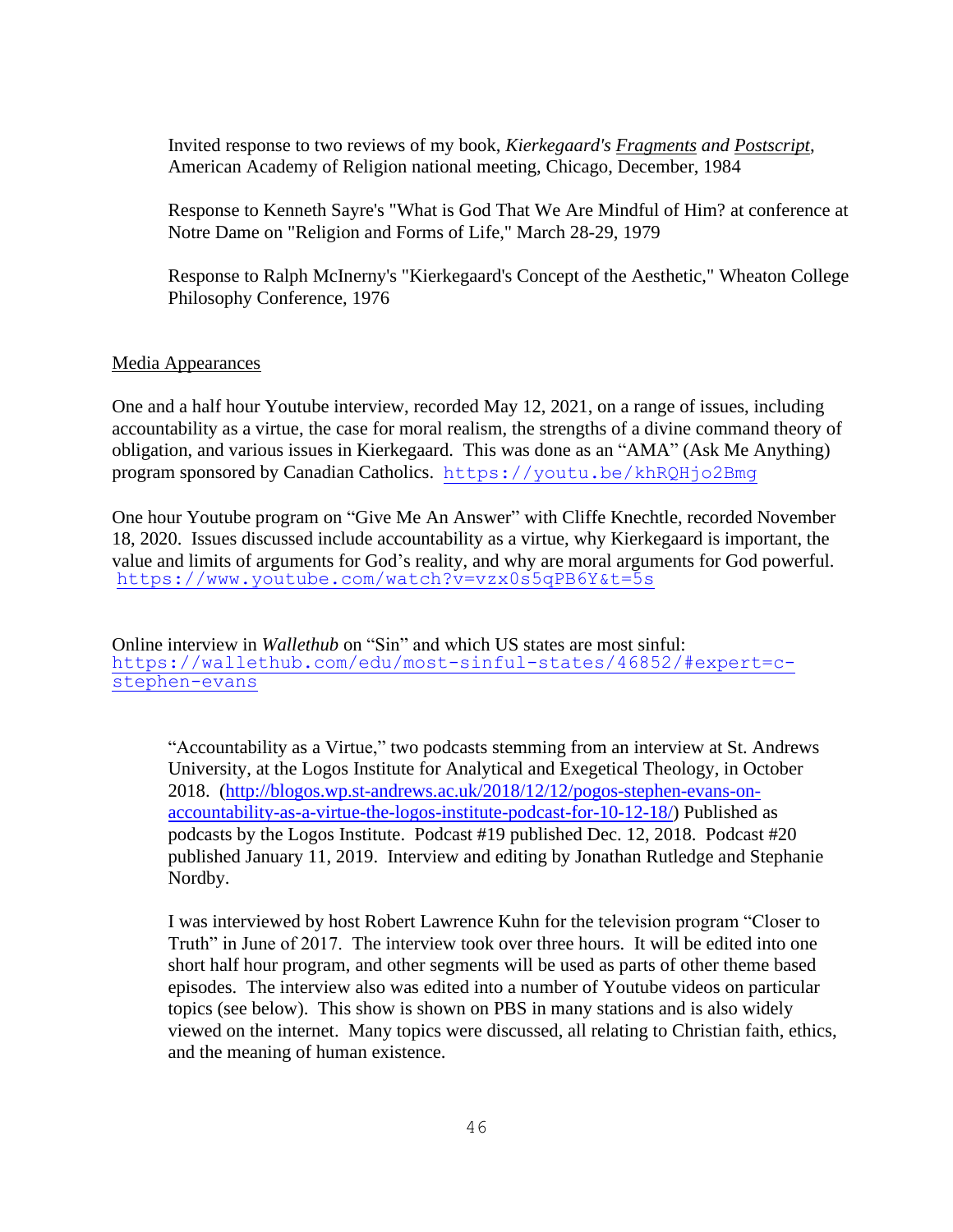My interviews have yet to be aired on the PBS program, but 9 Youtube videos came out of the interview and are all available on the Closer to Truth website [\(https://www.closertotruth.com/contributor/c-stephen-evans/profile\)](https://www.closertotruth.com/contributor/c-stephen-evans/profile). The segments are as follows:

- 1. Theological Anthropology: What is Human Person?
- 2. Skeptical Theism
- 3. Theological Epistemology: How Can We Know God?
- 4. Do Major Religions Worship the Same God?
- 5. Jesus as God
- 6. Analytic Theology
- 7. What is Virtue in a Theistic World
- 8. What is Sin?
- 9. Arguing God from Moral Law

"Figure-Ground" Website Interview, conducted by Matthew Rumboldt, posted April 5, 2013 <http://figureground.ca/2013/04/05/figureground-interview-with-stephen-evans/>T

One hour television talk show, "Insight," hosted by Paul Arthur, 11-12 a.m., November 5, 2012, on the Miracle Network, a nationwide Canadian television network. Topic of show: "How to Respond to the New Atheism."

Radio interview with Aaron Ironside on "the new atheism" for the program, "Balanced Breakfast," hosted by Aaron Ironside, Radio Rhema, Auckland, New Zealand, September 2, 2011.

One hour interview on Kierkegaard for "Talk of God," radio show on KGO 810 of San Francisco, hosted by Brent Walters, August 14, 2011. Re-broadcast October 12, 2012.

Guest on "Odyssey," a syndicated NPR program originating from WBEZ in Chicago, hosted by Gretchen Helfrich, December 16, 2002. The program dealt with the subject "Religious Faith and History."

Appearance on "The Dick Staub Show," a syndicated national radio program originating with the Salem Radio Network, debating Bishop John Shelby Spong on the historicity of the New Testament, September 16, 1996.

## Administrative Responsibilities

From 1997-2000 I served as Dean for Research and Scholarship at Calvin College. I reported to the Provost, and my responsibilities included oversight of the following programs, institutes, and research centers: sabbatical program, Calvin Research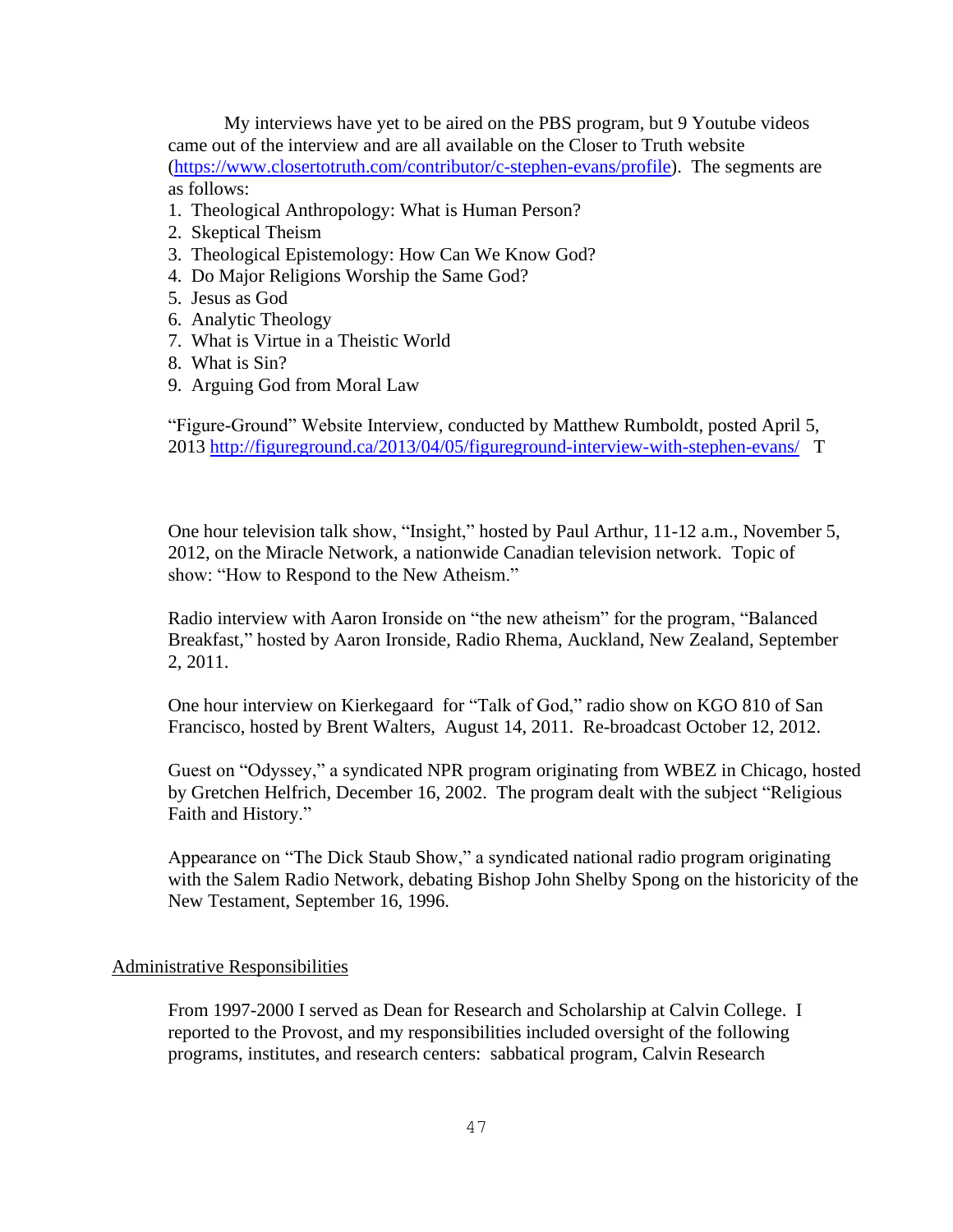Fellowships, Calvin Center for Christian Scholarship, Meeter Center for Calvin Studies, Institute on Worship and Liturgy, the Paul Henry Institute for Faith and Politics, the Social Research Center, and the Calvin Summer Seminars in Christian Scholarship, a program funded by the Pew Charitable Trusts. I was also responsible for the work of the Office of Grants and Foundation Relations.

From the fall of 1994 until the summer of 1997, I was directly in charge of the Calvin Summer Seminars in Christian Scholarship, a program then funded by the Pew Charitable Trusts. In the initial phase, we organized six seminars for Christian faculty to think creatively about key issues in a variety of disciplines, spread over three summers, with each seminar followed by a conference the next year and a book. With two staff members and an advisory board and I was responsible for selection of seminar directors, and all logistics for the seminars and conferences, including publicity, travel, housing, and food.

As Curator of the Howard and Edna Hong Kierkegaard Library at St. Olaf from 1984-1994 I was responsible for all activities of the library, including the budget, supervision of professional employees and student workers, maintenance and up-grading of the collection, and hosting and assisting visiting scholars. During my tenure as Curator the Kierkegaard Library received two major grants: one from the National Endowment for the Humanities, for a complete cataloging of the collection, and from the Sequoia Foundation for book preservation.

I was also appointed Division Chair at St. Olaf for 1991-93 for the Division of Philosophy, Religion, and History. This involved making recommendations on all appointments, reappointments, promotions, tenure decisions, and salary decisions for the division, as well as arranging for divisional professional and social meetings, elections and other business.

#### Other Professional Activities and Service (most recent at the end)

In August, 2021, I ran a summer workshop for 20 scholars on "Accountability as a Virtue," at Calvin University, in Grand Rapids, Michigan. (Sponsored by a grant from the Templeton Religion Trust.)

I organized and ran two major conferences on Kierkegaard. One was on "Kierkegaard and Contemporary Philosophy," at St. Olaf College, October 2-4, 1985, with over thirty program participants and sixty-five registrants. The second, also at St. Olaf, was June 5-8. 1988, with twenty-five papers presented and over ninety registrants. I also organized a philosophy conference at Wheaton in the late 70's.

I have reviewed manuscripts for Oxford University Press, Cambridge University Press, Princeton University Press, Cornell University Press, Indiana University Press, Harper and Row, State University of New York Press, Mercer University Press, the American Academy of Religion Dissertation series, and many religious publishing houses. I regularly review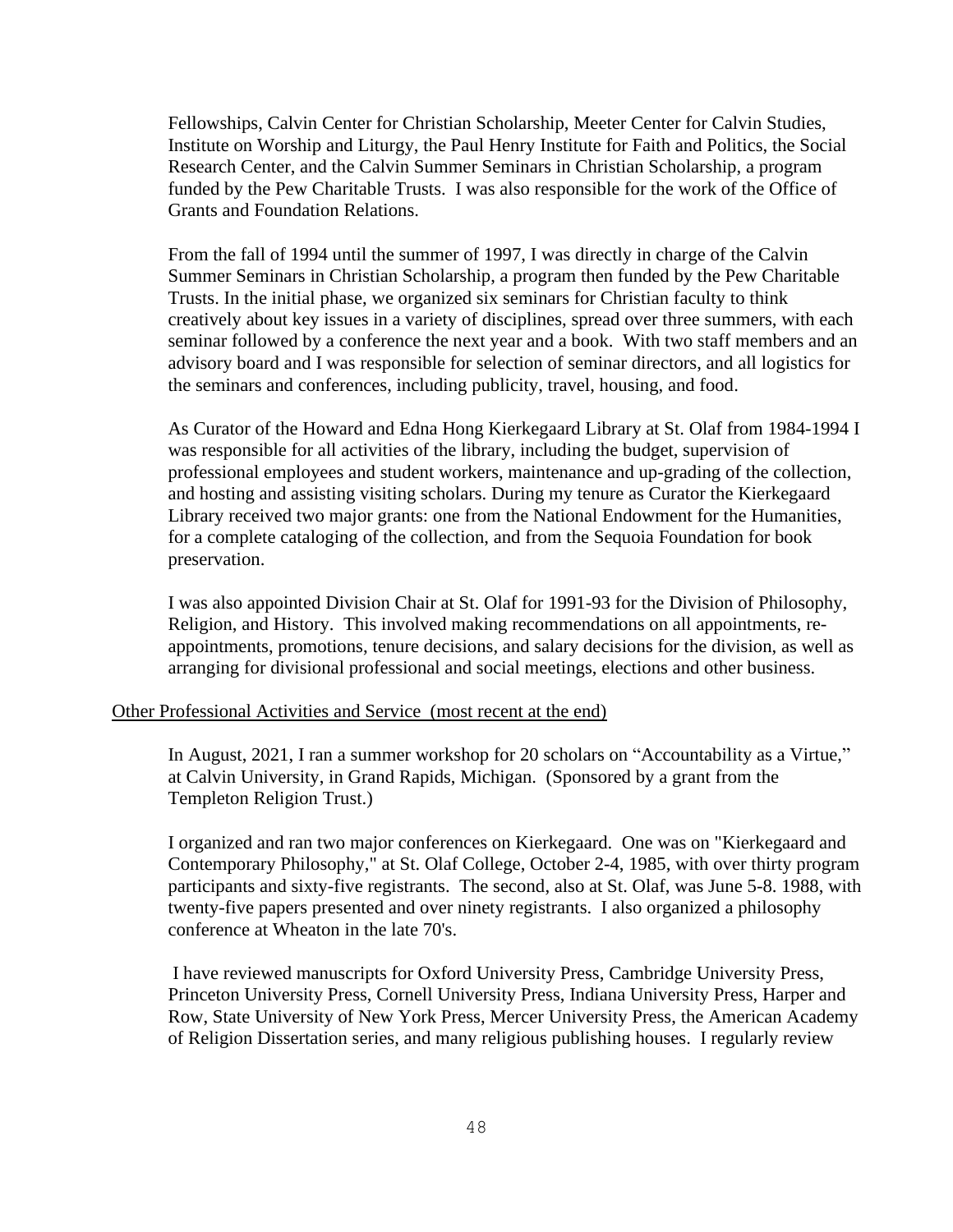manuscripts for the journals for which I serve on editorial boards, as well as for such journals as *The Journal of the History of Philosophy, Philosophy Research Archives*, *The Australasian Journal of Philosophy*, *The Journal of Religion* and *Archiv fur Geschichte der Philosophie*, *The International Journal for Systematic Theology,* and *Dialogue: The Canadian Philosophical Review.* I also served five years on the editorial board for *Kierkegaard Monographs* and also for the *Kierkegaard Yearbook* series, both published by DeGruyter Verlag for the Kierkegaard Research Centre at the University of Copenhagen. I have for many years served on the editorial review board for the series, *International Kierkegaard Commentary*, published by Mercer University Press.

I served as part of a three person team (along with Tyler Burge of UCLA and Rosemarie Tong of UNCC) to evaluate the Claremont-McKenna Philosophy Department in the spring of 2000. I also served as one of two external reviewers (with Michael Beaty of Baylor) for a ten year evaluation of the Wheaton College philosophy department in the spring of 1997.

In 2010 I served as external reviewer for Murray Rae, a theologian at Otsego University in New Zealand, who was being considered for full Professor, and also for Jack Mulder, who was being considered for promotion at Hope College. In 2009 I served as an external reviewer of the scholarship of David Bradshaw, in connection with his promotion to full professor at the University of Kentucky. In 2006 I served as external reviewer for the tenure case of Marilyn Piety at Drexel University. In 2004 I served as external reviewer for scholarship for John Davenport, who was awarded tenure at Fordham University. I served as external reviewer of scholarship for James Conant, who was awarded tenure in the philosophy department of the University of Pittsburgh, 1998. I also served as external reviewer of scholarship for a tenure case for a Professor at Wake Forest University in 2001.

I have served as outside reader for four Ph.D. dissertations: For Deane-Peter Baker at McQuarie University; for Matthew Gerhard Jacoby, who received the Ph.D. in philosophy from the University of Melbourne in 2005; for William C. Suttles at Southeastern Baptist Theological Seminary, Wake Forest, N.C., October 1999, and for Antony Aumann at Indiana University, July 2008).

During the summer of 2000 I taught a three-week multi-disciplinary seminar on "Kierkegaard: A Man for All Disciplines" as part of the Calvin College Seminars in Christian Scholarship Program. Twelve scholars participated including three professors from Calvin, and five graduate students.

Directed Faculty Development Seminar on "Christian Views of Human Nature," at Whitworth College, July 23-28, 2001. This interdisciplinary seminar included 15 faculty from 11 different institutions.

Served on program committee for the 2005 Central Division meeting of the American Philosophical Association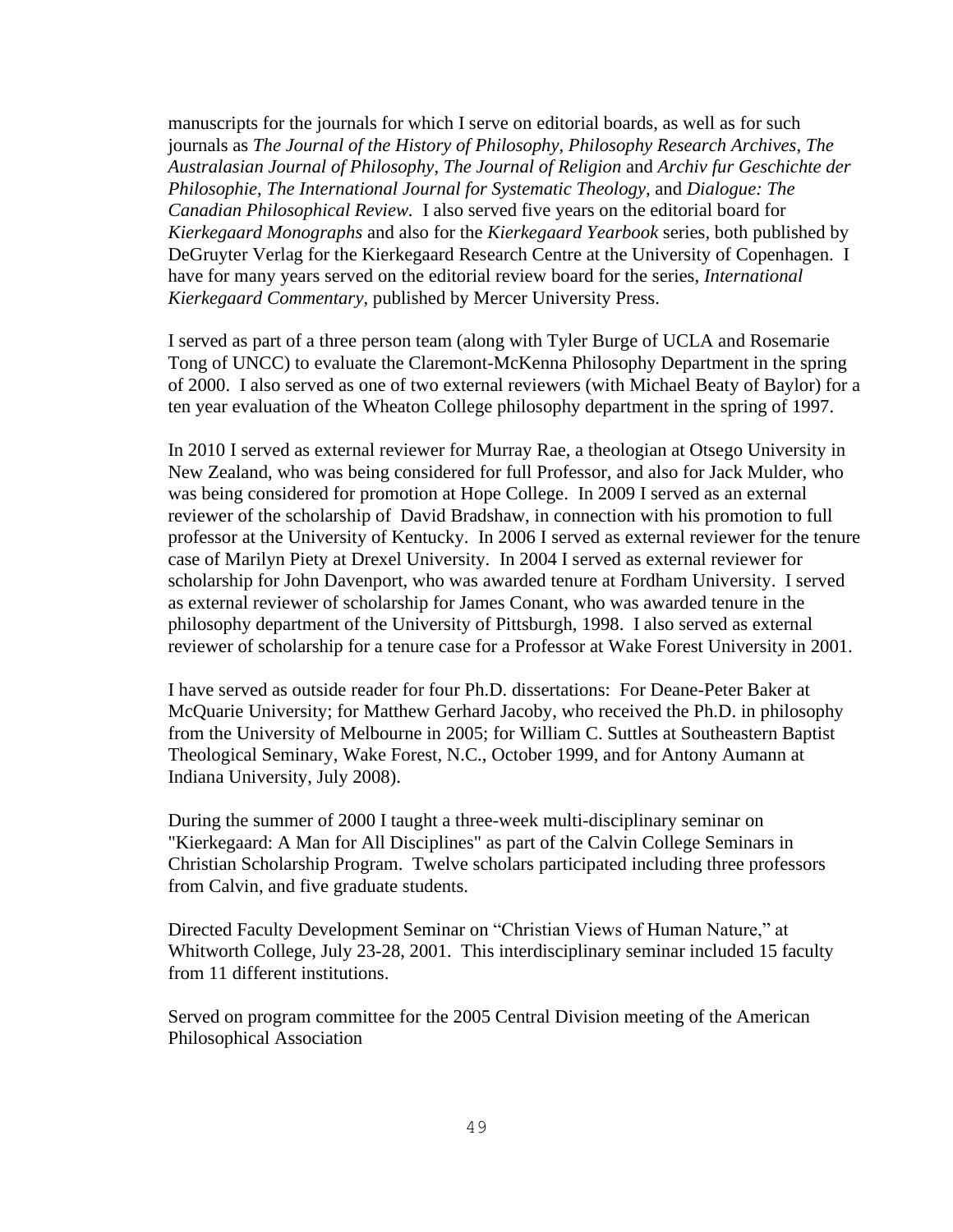I also served as a resource person for a one week seminar on Christianity and Social Work sponsored by the National Association of Christians in Social Work. This was held at Calvin College, July 19-23, 2004. Also served as resource person for a follow-up Seminar in 2005.

I served as part of a three person evaluation team for the "Subjectivity Research Centre" at the University of Copenhagen on behalf of the Danish National Research Foundation, June 6-7, 2005.

Co-Director (with Eleonore Stump) of a one week faculty seminar on "What Does It Mean to Be a Christian Philosopher?" at Calvin College, Grand Rapids, Michigan, July 11-15, 2005. Sponsored by the Council of Christian Colleges and Universities.

In 2009 I served as an external evaluator for the journal *Religious Studies* for Cambridge University Press.

In 2012 I served as external evaluator for the promotion case for Kai-Man Kwan, who was promoted to Professor at Hong Kong Baptist University. I also did the external review for the promotion to Professor of David Bradshaw at the University of Kentucky.

In April of 2013, I served on the Review Panel for Collaborative Research for the National Endowment for the Humanities.

In September, 2014, I served as an Expert Reviewer for the National Science Centre of Poland for a research proposal on "Kierkegaard and Suffering."

In 2014 I participated, with 10 other scholars, in the development of an *Amicus Curiae* brief for a Supreme Court Case, Town of Greece, New York v. Susan Galloway, et al. The brief defended the principle that the state cannot and should not seek to determine the content of permitted public prayer. In 2002 I participated in the preparation of a brief for the US Court of Appeals, 10<sup>th</sup> Circuit, in the case of Christina Axson-Flynn v. Xan Johnson, Sandy Shotwell, et. al. dealing with whether a school can require a student to utter profane or blasphemous words in a theatrical performance. In 2000 I participated as one of 20 scholars who developed another brief for the Supreme Court, in the case of Good News Club, et. al vs. Milford Central School, dealing with the role of religion in moral instruction.

"Foundations of Morality: Religious and Secular Views," Two week seminar for philosophers from China and Hong Kong, held at Hong Kong Baptist University, June 30- July 12, 2014. The Centre for Sino-Christian Studies at HKBU holds this seminar annually, led by a philosopher who is internationally recognized.

January 4-8, 2016, I taught a faculty development seminar at Biola University in La Mirada,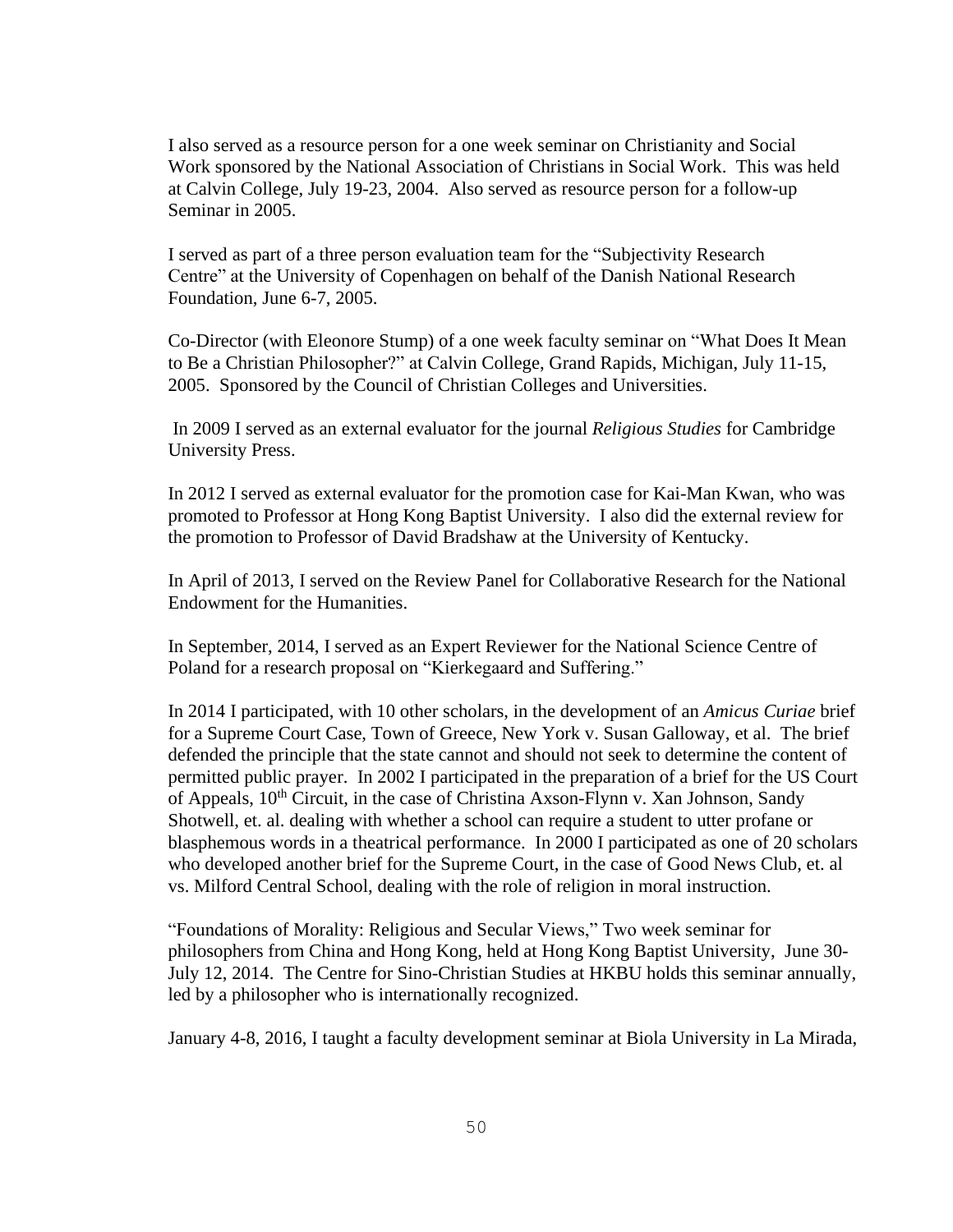California, on the theme "How Should Christians Think about Ethics."

In September 2016 I served as part of a three person team (with Mark Murphy and Jorge Garcia) to evaluate the St. Louis University Philosophy Program.

I am currently directing a doctoral dissertation for Michio Ogino, a Japanese pastor, through the Oxford Centre for Mission Studies, which provides higher education for Christian leaders from Africa and Asia. (degrees awarded by a U.K. university)

On May 17, 2016, I gave a talk on "C. S. Lewis's *Screwtape Letters* as an Aid to Christian Living" to a group of 60 Chinese pastors and Christian leaders at a church in Beijing, China.

Served as external examiner for dissertation defense for Craig Hefner, "Kierkegaard's Defense of Divine Timeliness," for the Theology Ph.D. program at Wheaton College. Defense was April 13, 2018.

Served as external evaluator in 2020 for Christopher Barnett, who was being considered for promotion to full professor in theology at Villanova University.

## Institutional Service

1. I served on the Faculty Personnel Committee and as chair of the Financial Affairs Committee at Wheaton College.

2. At St. Olaf College I served on the Curriculum and Educational Policies Committee (1986-88), as Chair of the Honorary Degree Subcommittee (1987-88), Convocations Committee (1985-87), Long-Range Computer Planning Committee (1984-85), Committee on Admissions, Retention, and Financial Aid (1985-86), and the President's Task Force on Advising (1986-87). From 1991-93 I served on the Review and Planning Committee and two of its subcommittees, on Compensation and Sabbaticals (Chair). I also served on the President's Council during that period.

3. At Calvin College, I served three years as Dean for Research and Scholarship. This required service on numerous committees, including the Academic Council and the Faculty Development Committee. Major initiatives achieved include the development and maintenance of the Seminars in Christian Scholarship program (which I directed for three years before becoming Dean), the reorganization of the Calvin Center for Christian Scholarship and the Social Research Center, the beginning of the Calvin Lectureship program, and an enhanced and expanded sabbatical program.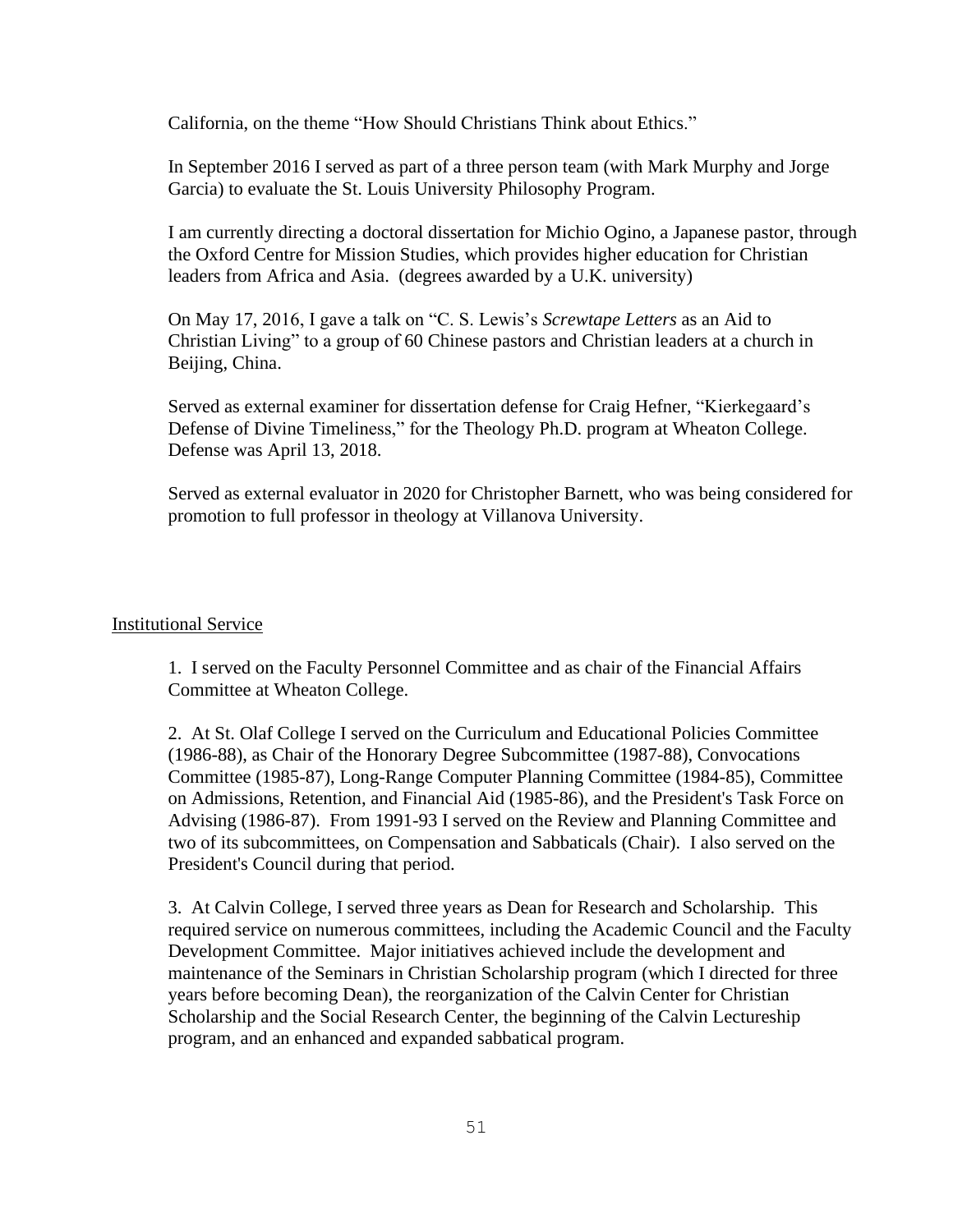4. At Baylor University I served on the Robert Foster Cherry Award for Great Teaching Committee (2002-2005), the Religious Affairs Committee (2003-2005), and on the Advisory Committee for the Center for American and Jewish Studies. For 2018 to the present I serve on the honorary degree committee.

## Church and Service Activities

My wife and I are currently members of St. Albans Episcopal Church in Waco, Texas. At the church we both sing in the choir.

March 24, 2019 I made a presentation at the adult education forum at St. Albans Episcopal Church on "Anger as a God-given Emotion and as a Deadly Vice" as part of a series on "The Seven Deadly Sins."

From 2003 until 2015 my wife and I were members of Calvary Baptist Church in Waco, Texas. While there I taught a five week mini-course on the evidence for Christianity during the Sunday School hour as an elective class for adults. We belonged to the "40 and more" class there, and I also served as a substitute teacher for that class. I was a faithful member of the choir during this period. In 2009 I was elected a deacon at Calvary, and served a three year term that ended in 2012.

During the school year 2011-12 I served as a volunteer mentor for a fifth grade student at West Elementary School in Waco.

During the spring of 1997 I gave a four part presentation at what was then my church in Grand Rapids (Church of the Servant) on Sunday evenings as part of the regular Sunday evening service on "Why Believe?" This dealt with doubts about Christian faith and its intellectual foundations. During the summer of 1997 I debated Professor Joseph Ellin (Western Michigan University) at the Richland Evangelical Covenant Church in Richland, Michigan.

During 1993-94 I attended St. Aldates Anglican Church in Oxford, England. There I taught a noon-time course on the historical reliability of the New Testament and gave several other lectures to students. Prior to coming to Michigan I was a member of Emmaus Baptist Church in Northfield, Minnesota. I served a term as Chair of the Church (head layperson), and also served on the Church Council, as Chair of the Christian Education Board, and as part of the Membercare Board. I have also taught Sunday School at adult, college, high school and elementary levels and worked in the children's Adventure Club Program. In the past I have also served on the Membercare Board and sung in the choir. Before moving to